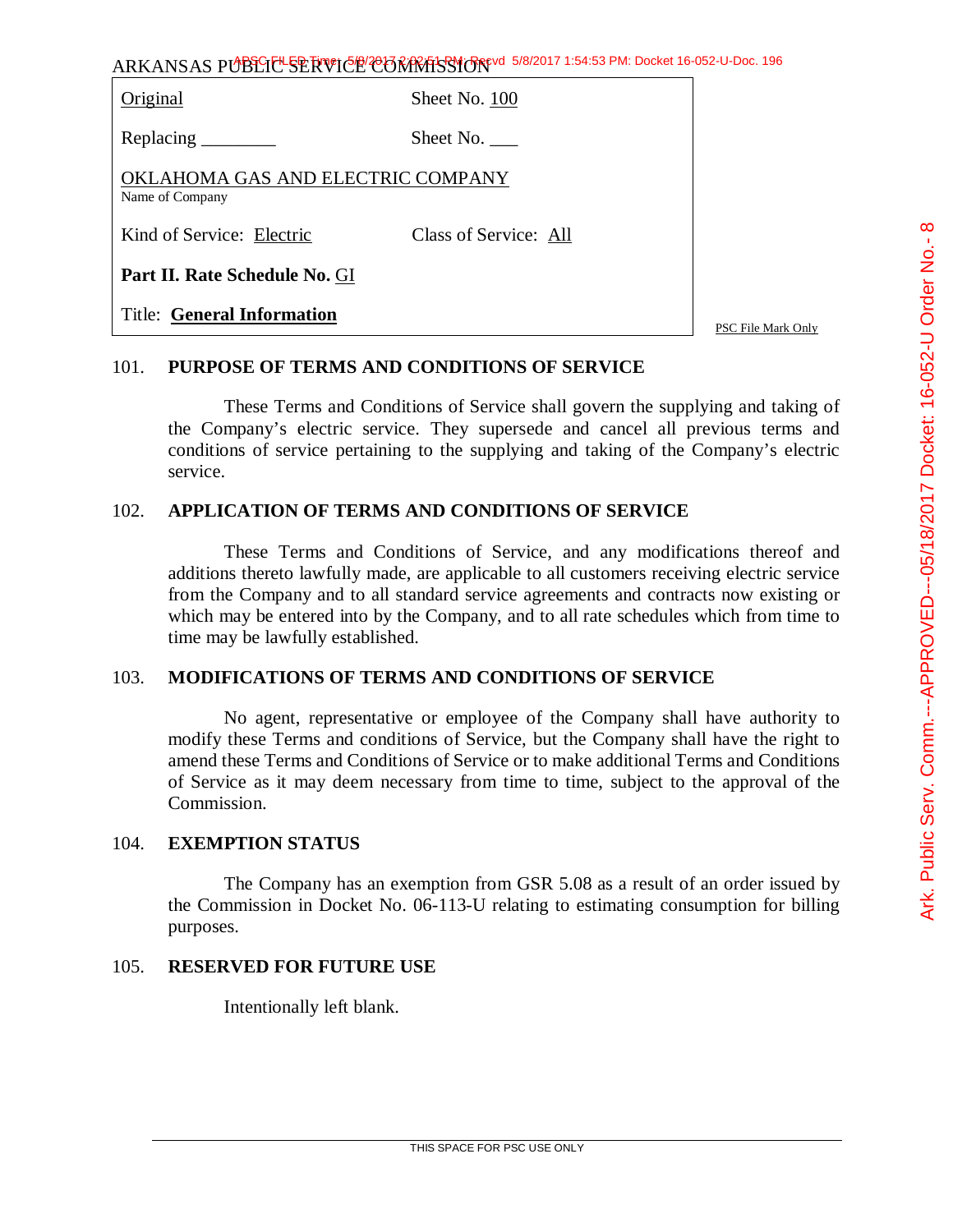| Original                                             | Sheet No. 101         |               |
|------------------------------------------------------|-----------------------|---------------|
| Replacing $\_\_\_\_\_\_\_\_\_\_\_\$                  | Sheet No.             |               |
| OKLAHOMA GAS AND ELECTRIC COMPANY<br>Name of Company |                       |               |
| Kind of Service: Electric                            | Class of Service: All |               |
| Part II. Rate Schedule No. GI                        |                       |               |
| <b>Title: General Information</b>                    |                       | $\sim$ $\sim$ |

PSC File Mark Only

# 201. **DEFINITIONS**

Wherever the following words and phrases are used in these Terms and Conditions of Service or the Company's Standard Rate Schedules, the following definitions shall apply:

"Company" means the OKLAHOMA GAS AND ELECTRIC COMPANY.

"Dwelling unit" is any living unit, containing kitchen appliances and facilities, used for residential dwelling, either continuously or part time. A weekend cabin or mobile home is a dwelling unit. An individual room in a hotel or motel is not a dwelling unit.

"Electricity" means electric power and energy produced, transmitted, distributed or furnished by the Company.

"Legal holiday $(s)$ " means those days declared to be legal holidays by the Chief Executive of the State of Arkansas.

"Meter" means any device or devices used to measure or register electric power and energy.

"Premises" means any piece of land or real estate, or any building or other structure or portion thereof or any facility where electric service is furnished to a customer.

"Auxiliary, break down or supplementary service" is that electric service supplied by the Company which is used to supplement the electric service which the customer secures from another source, or which is available in the event of failure of the electric service which the customer normally secures from another source, or which in effect serves to relieve, sustain or reinforce the effective operation of the customer's generating plan or other non-company source of electric service.

"Service entrance conductors" means the service conductors between the terminals of the service equipment and a point usually outside the building, clear of building walls, where joined by tap or splice to the service drop.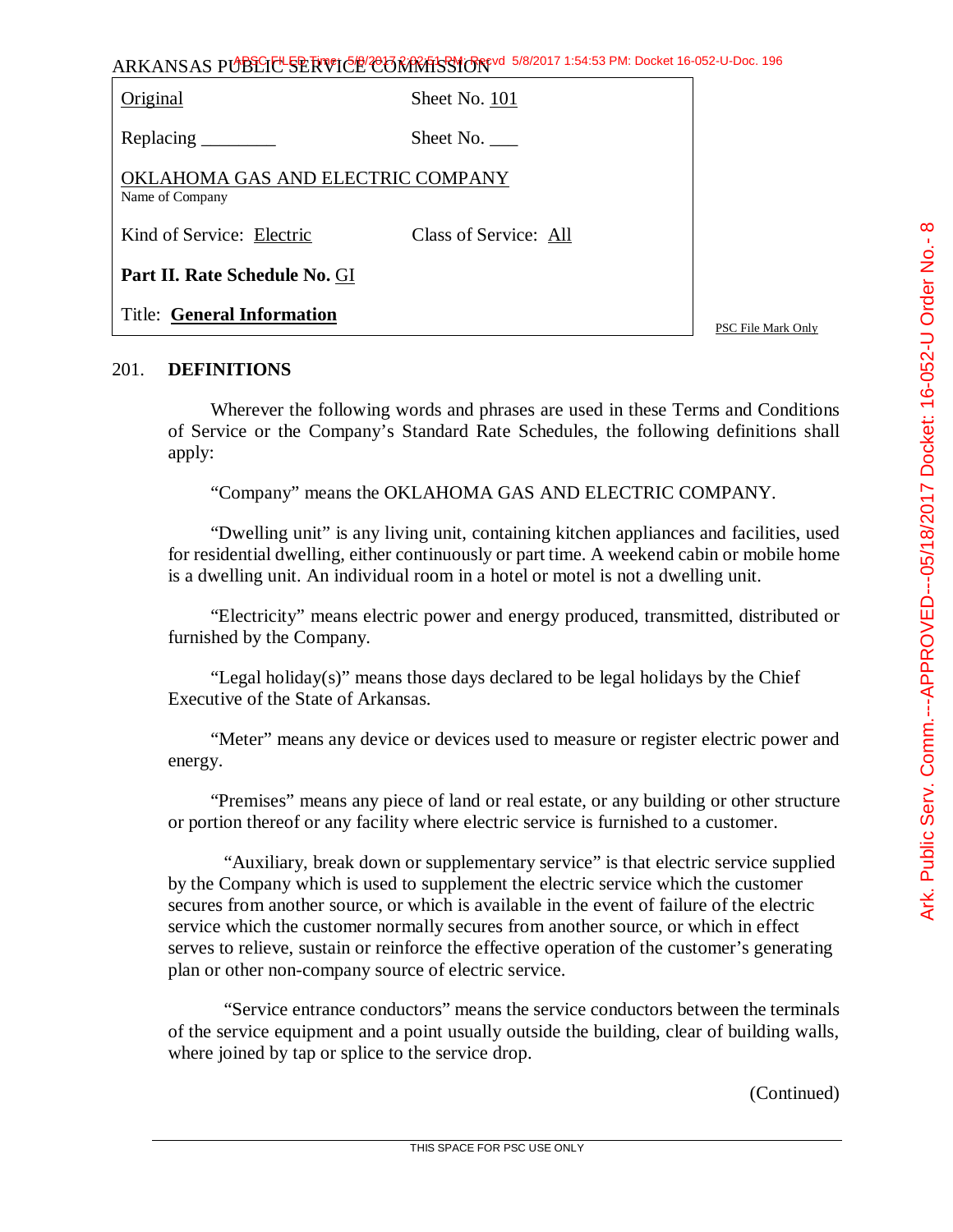| ARKANSAS PUBLICE SERVICE CONTRASSION 5/8/2017 1:54:53 PM: Docket 16-052-U-Doc. 196 |  |
|------------------------------------------------------------------------------------|--|
|------------------------------------------------------------------------------------|--|

| Original                                             | Sheet No. 102         |
|------------------------------------------------------|-----------------------|
| Replacing                                            | Sheet No. $\qquad$    |
| OKLAHOMA GAS AND ELECTRIC COMPANY<br>Name of Company |                       |
| Kind of Service: Electric                            | Class of Service: All |
| Part II. Rate Schedule No. GI                        |                       |
| <b>Title: General Information</b>                    |                       |

(Continued)

"Service entrance conductor raceway" means the conduit that encloses the service entrance conductors.

"Service drop" means the overhead service conductors from the last pole or other aerial support, to and including the splices, if any, connecting to the service entrance conductors at the building or other structure.

"Service lateral" means the underground service conductors between the street main, including any risers at a pole or other structure, or from transformers, and the first point of connection to the service entrance conductors in a terminal box or meter, or other enclosure with adequate space, inside or outside the building wall. Where there is no terminal box, or meter or other enclosure with adequate space, the point of connection shall be considered to be the point of entrance of the service conductors into the building.

"Service lateral raceway" means the raceway that encloses the service lateral from the meter base or junction box to a trench suitable for direct buried service laterals, including the 90 degree bend and conduit required to clear obstructions adjacent to the building.

"Developer" is any person, partnership, association, corporation or governmental agency that owns or promotes the subdivision.

"Distribution System" means electric and communication service facilities consisting of primary cables, transformers, secondary cables and necessary accessories and appurtenances for the furnishing of communication service and electric customers.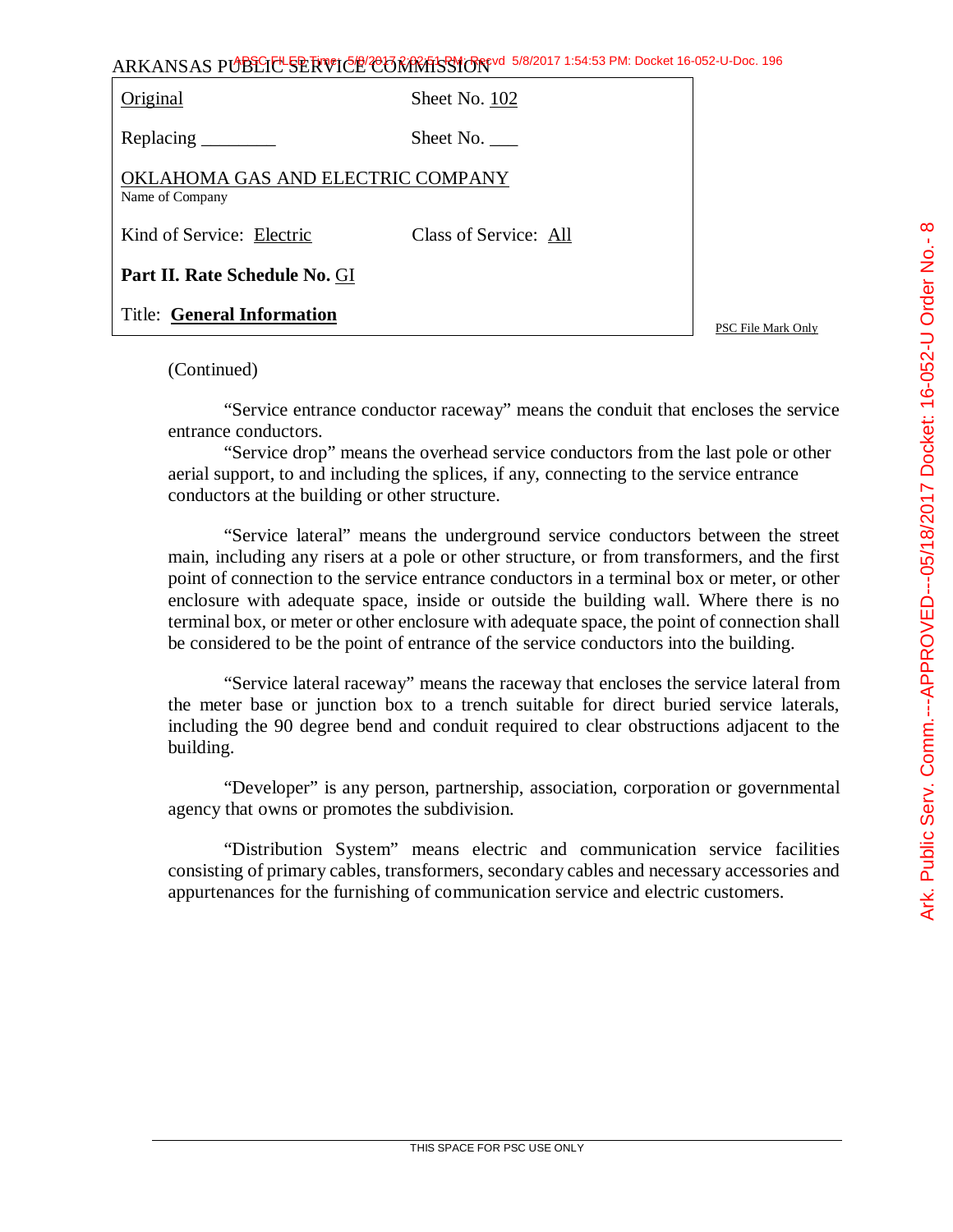| ARKANSAS PUBLIC <sup>L</sup> SERVICE COMMISSION 5/8/2017 1:54:53 PM: Docket 16-052-U-Doc. 196 |                       |                    |
|-----------------------------------------------------------------------------------------------|-----------------------|--------------------|
| Original                                                                                      | Sheet No. 103         |                    |
| Replacing ________                                                                            | Sheet No.             |                    |
| OKLAHOMA GAS AND ELECTRIC COMPANY<br>Name of Company                                          |                       |                    |
| Kind of Service: Electric                                                                     | Class of Service: All |                    |
| Part II. Rate Schedule No. GI                                                                 |                       |                    |
| <b>Title: General Information</b>                                                             |                       | PSC File Mark Only |

# 202. **APPLICATION FOR ELECTRIC SERVICE**

Each customer, before obtaining electric service, shall make written application (unless waived by the Company) to the Company for such service at the rates applicable for the type of service to be furnished. A written application for service, when signed by the customer and accepted and approved by the Company, constitutes a contract. An oral or electronic application for service and rendition of service pursuant thereto shall constitute a contract for service, which includes all these Terms and Conditions of Service.

A single application for service cannot be made to apply to different locations, nor to cover more than one point of delivery at the same location to be used by the same customer, unless the Company determines that the physical or electrical characteristics of the facility served requires more than one point of delivery according to good engineering and operating practice.

Each application for electric service shall be made in the true name of the customer desiring the service, or using the service.

The contract is not transferable by the customer. A customer no longer desiring service at a premise must notify the Company of his/her intent to discontinue service in order to avoid liability for payment for subsequent service at such location. When there is a new occupant of the premises or a change in responsibility for payment of bills a new application for electric service must be made before service is begun.

The Company may require a contract for an extended period of time when a customer's requirements for power or energy are unusually large, or necessitate considerable special or reserve equipment; and, in such cases may require payment by the customer of such charges and amounts as may be necessary to justify the investment of the Company.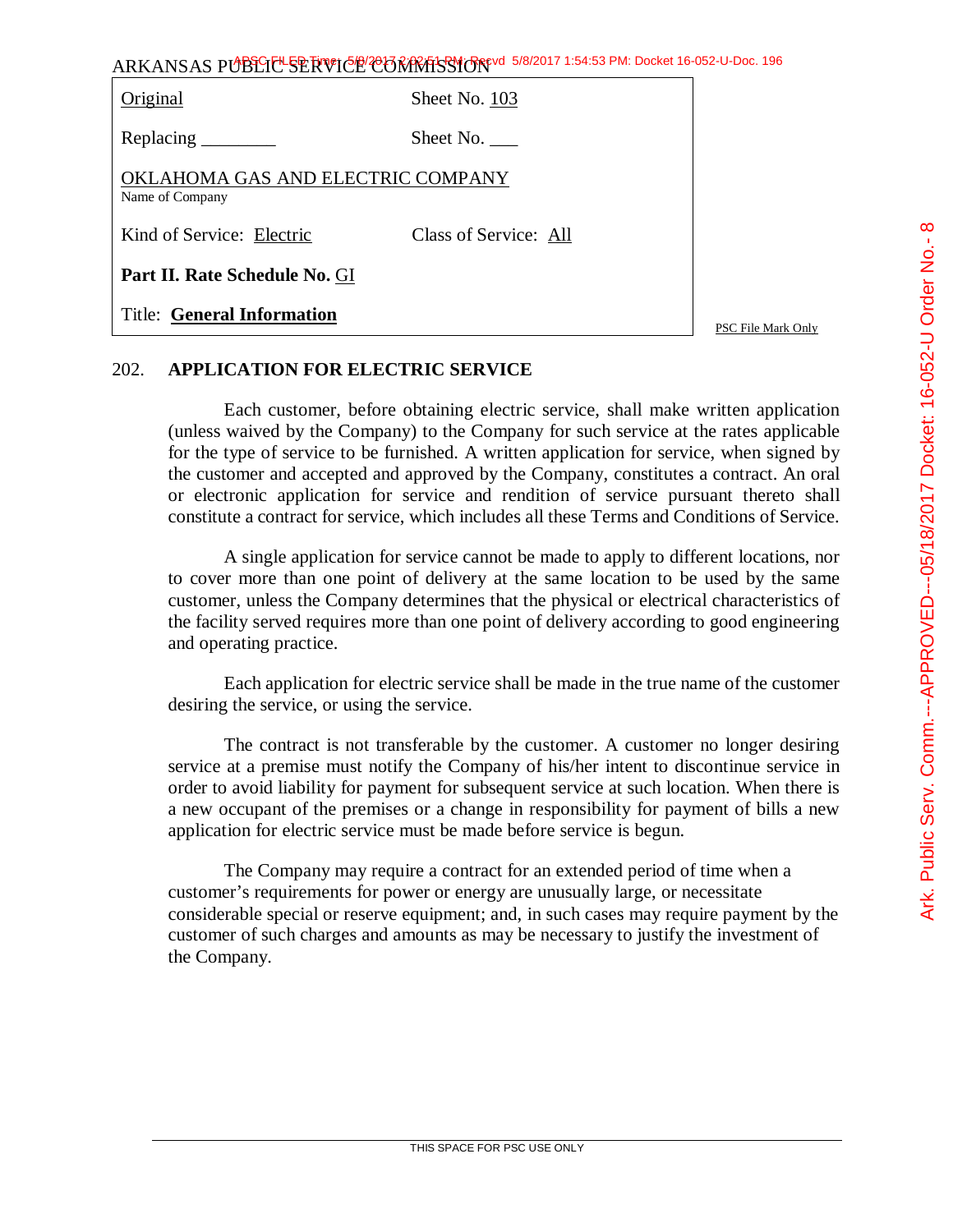| Original                                             | Sheet No. 104         |
|------------------------------------------------------|-----------------------|
|                                                      | Sheet No.             |
| OKLAHOMA GAS AND ELECTRIC COMPANY<br>Name of Company |                       |
| Kind of Service: Electric                            | Class of Service: All |
| Part II. Rate Schedule No. GI                        |                       |
| <b>Title: General Information</b>                    |                       |

PSC File Mark Only

# 203. **APPLICATION OF RATES**

The Company's standard rate schedules state the conditions under which each is available. A customer may take electric service at one location (premises) under more than one rate schedule if separately metered.

The Company, at any time upon request, will assist any customer in determining which of the available rates would be applicable to the existing or anticipated electric service requirements as defined by the customer.

The Company's standard rate schedules state the term or period of time for which each is established. A customer having selected a rate may not change to another rate during the applicable term, except under the applicable provisions of the tariffs.

## 204. **EXTENSION OF CUSTOMER'S WIRING SYSTEM**

For the purpose of obtaining a lower rate by receiving electric service through one meter, the customer will not be permitted to extend or connect his/her electric wiring installation across or under a street, alley, or other public space in order to obtain service for adjacent property, unless such extension is approved by the Commission.

## 205. **CONTINUITY AND QUALITY OF ELECTRIC SERVICE**

The Company will use reasonable diligence to supply continuous electric service at the point of delivery to the customer within the voltage limits specified by applicable rules and regulations of the Commission. It shall be the responsibility of the customer to install and maintain protective devices, which will protect the customer's equipment or process during abnormal service conditions or the failure of part or all the electric service. The provisions of the National Electrical Code as adopted by the Commission in its rules shall be considered as the minimum acceptable standard for protection of wiring and/or equipment of the customer. In no event will the Company be liable for any damages to a customer if the customer's equipment or process is not protected in conformity with such minimum code requirements.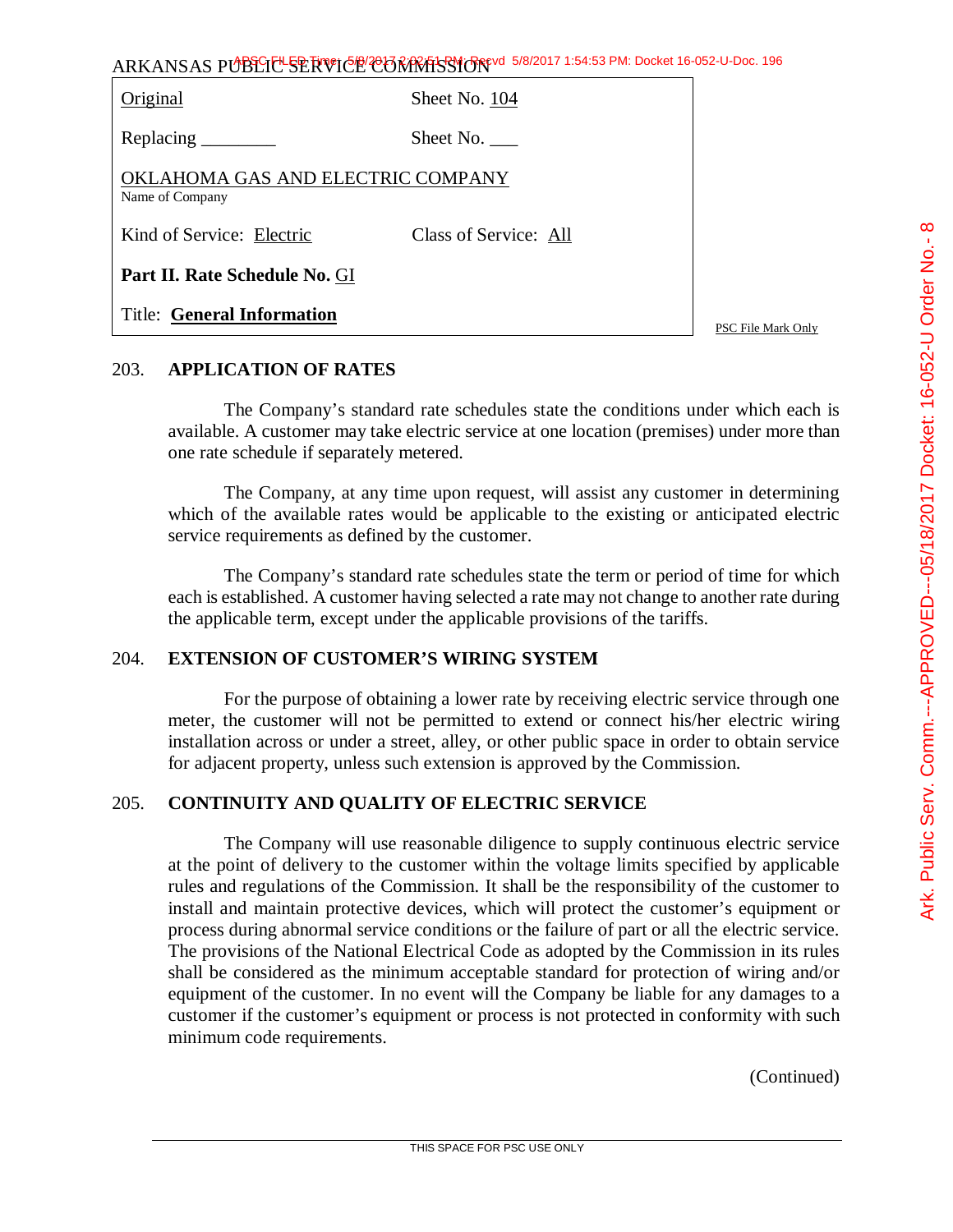| Ark. Public Serv. Comm.---APPROVED---05/18/2017 Docket: 16-052-U Order No.- 8 |
|-------------------------------------------------------------------------------|
|                                                                               |
|                                                                               |
|                                                                               |
|                                                                               |
|                                                                               |

| Original                                             | Sheet No. 105         |
|------------------------------------------------------|-----------------------|
| Replacing ________                                   | Sheet No.             |
| OKLAHOMA GAS AND ELECTRIC COMPANY<br>Name of Company |                       |
| Kind of Service: Electric                            | Class of Service: All |
| Part II. Rate Schedule No. GI                        |                       |
| <b>Title: General Information</b>                    |                       |

PSC File Mark Only

#### (Continued)

Also, in case the supply of service shall be interrupted or irregular or abnormal or defective or fail from causes beyond its control or through ordinary negligence of employees, servants, or agents the Company will not be liable therefore.

In order to make repairs to or changes in the Company's facilities for supplying electric service, the Company reserves the right, without incurring any liability therefor, to interrupt service to a customer for such periods as may be reasonably necessary. The Company will notify affected customers and schedule the interruption in accordance with Rule 8.04. of the Commission's General Service Rules ("GSR").

# 206. **SINGLE PHASE AND THREE PHASE SERVICE TO CUSTOMERS SERVED UNDER RESIDENTIAL RATE SCHEDULES**

Customers served under the Residential Rate Schedules shall be furnished single phase or three phase service under the following provisions:

Single phase service is standard for residential customers and shall be supplied without any payment (except as provided in the Company's Standard Extension Policy, Part IV hereof) other than the regular billing provided for in the applicable rate schedule. Motors connected to this single phase service shall be subject to the provisions of Section No. 310.

If a residential customer requires three phase service for a motor or-motors with individual capacity of more than 3 horsepower each, the Company's Standard Extension Policy (Part IV hereof) shall apply. All three phase motors connected by the customer shall be subject to the provisions of Section No. 310.

When three phase secondary service is available at or near the location for residential customers, the Company may, at its option, permit connection of three phase motors, with individual capacities of 3 horsepower or less, subject to the payment conditions of the Company's Standard Extension Policy (Part IV hereof).

The customer shall arrange his/her wiring so that all single phase and three phase service will be taken through one meter.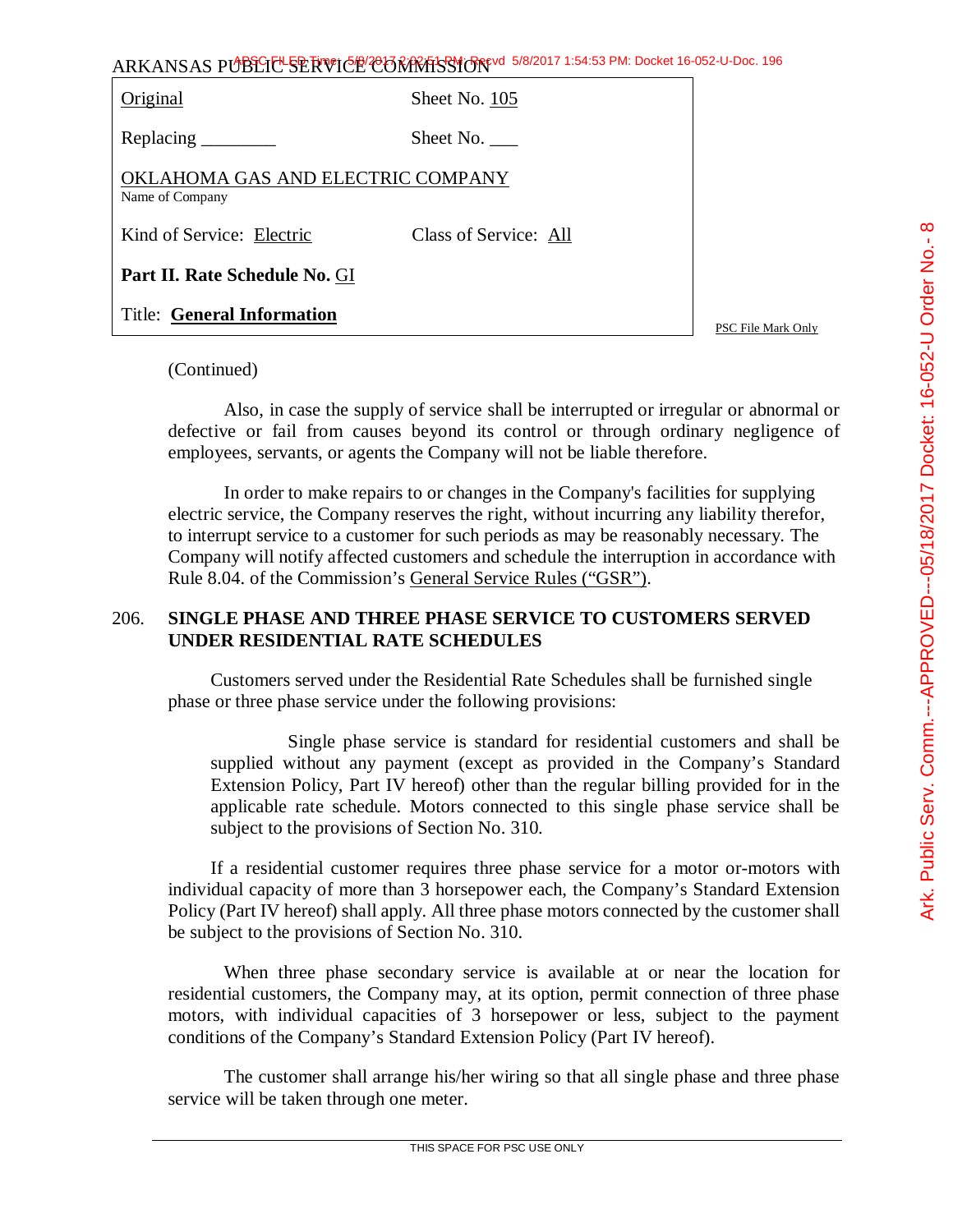| Original                                             | Sheet No. 106         |
|------------------------------------------------------|-----------------------|
| Replacing _______                                    | Sheet No.             |
| OKLAHOMA GAS AND ELECTRIC COMPANY<br>Name of Company |                       |
| Kind of Service: Electric                            | Class of Service: All |
| Part II. Rate Schedule No. GI                        |                       |
| <b>Title: General Information</b>                    |                       |

PSC File Mark Only

# 207. **METHOD OF SUPPLYING ELECTRIC SERVICE**

A. Mobile Home Park

Electric service shall be provided by the Company through an individual meter to each space within a mobile home park. The billing for each space shall be under a Residential Rate Schedule.

The owner of the mobile home park shall furnish and install the necessary service equipment (a service pole or service pedestal acceptable to the Company) for termination of the Company's service drop (if overhead) or service lateral (if underground). Said owner shall provide to the Company any necessary easements.

Standard extension policies, which apply to residential customers, shall be applicable to mobile home spaces.

B. Multiple Dwelling Units or Apartment Complexes

Electric service shall be provided by the Company to multiple dwelling units, apartment complexes or similar residential units through an individual meter for each dwelling unit. The billing for each dwelling unit shall be under a Residential Rate Schedule.

Where an individual meter for each dwelling unit is not deemed feasible, application must be made to the Commission for a different type of service, which, if approved, will be treated as a special contract.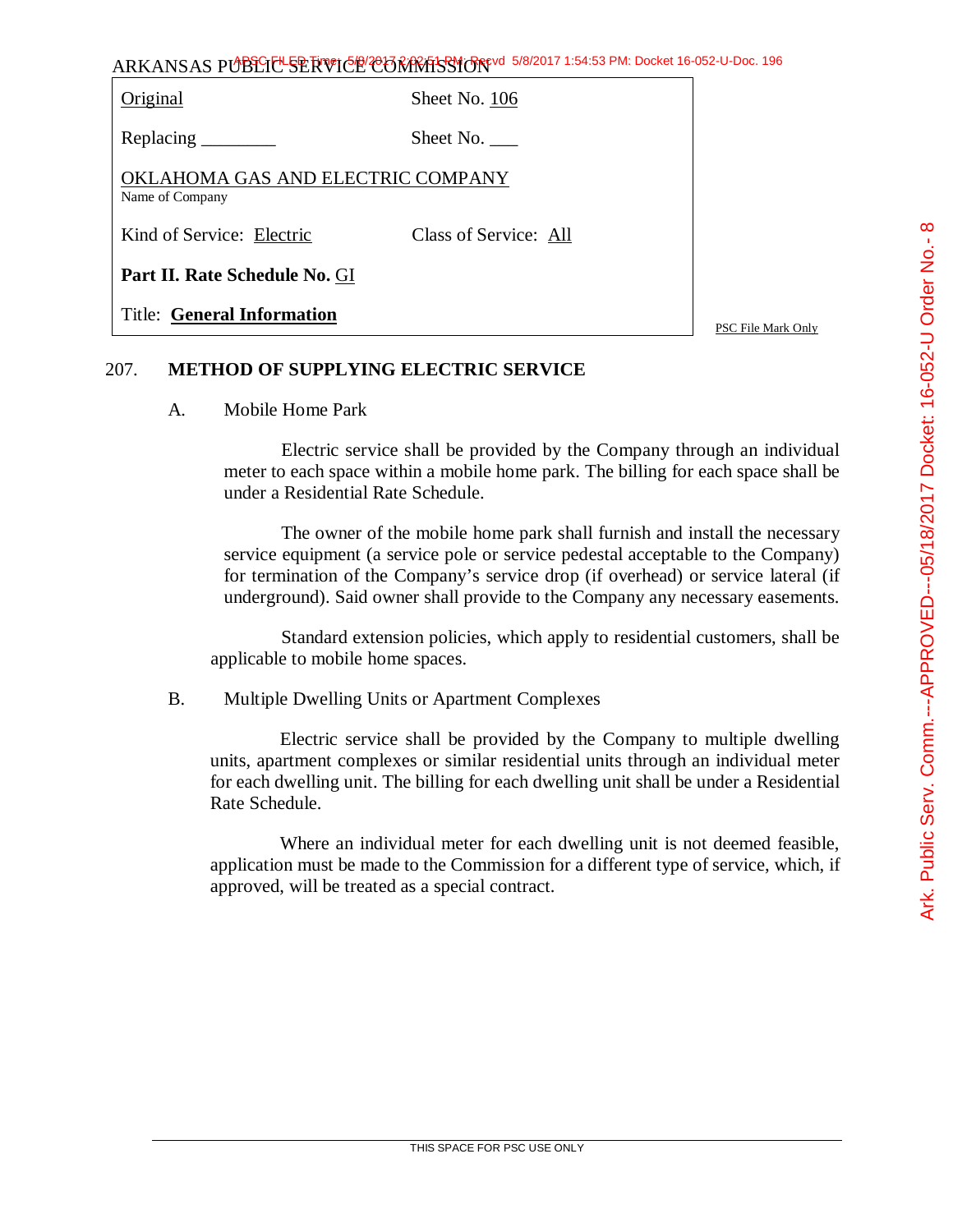| ARKANSAS PUBLICE SERVICE CONTRASSION 5/8/2017 1:54:53 PM: Docket 16-052-U-Doc. 196 |
|------------------------------------------------------------------------------------|
|------------------------------------------------------------------------------------|

Original Sheet No. 107

Replacing Sheet No.

OKLAHOMA GAS AND ELECTRIC COMPANY Name of Company

Kind of Service: Electric Class of Service: All

**Part II. Rate Schedule No.** GI

Title: **General Information**

PSC File Mark Only

# 207.30 **PROVISIONS FOR LANDLORDS AND TENANTS**

# Account Identification

The Company has established the following procedures for identifying accounts where utility service is provided at an address different from the mailing address of the bill:

- A. When application is made for service, Company personnel must be advised by the landlord that the account qualifies under the landlord/tenant provisions as described by General Service Rule 6.19.A.
- B. The provisions are included in the "Customer's Guide to OG&E" which is provided to each new customer. To apply, the customer must contact the Company.

# 208. **SINGLE PHASE AND THREE PHASE SERVICE TO CUSTOMERS SERVED UNDER COMMERCIAL RATE SCHEDULES**

Customers served under Commercial Rate Schedules shall be furnished either single phase or three phase service as required by the customer, subject to the following provisions:

Single phase service shall be available for single phase motors, subject to the provisions of Section No. 310.

Three phase service shall be available for three phase motors with total capacity of 5 horsepower or more. However, if a Commercial customer requires three phase service for motors with a total capacity of less than 5 horsepower at a place where three phase secondary service is available at or near the location, the Company may, at its option, permit connection of these motors, subject to the payment conditions of the Company's Standard Extension Policy (Part IV hereof).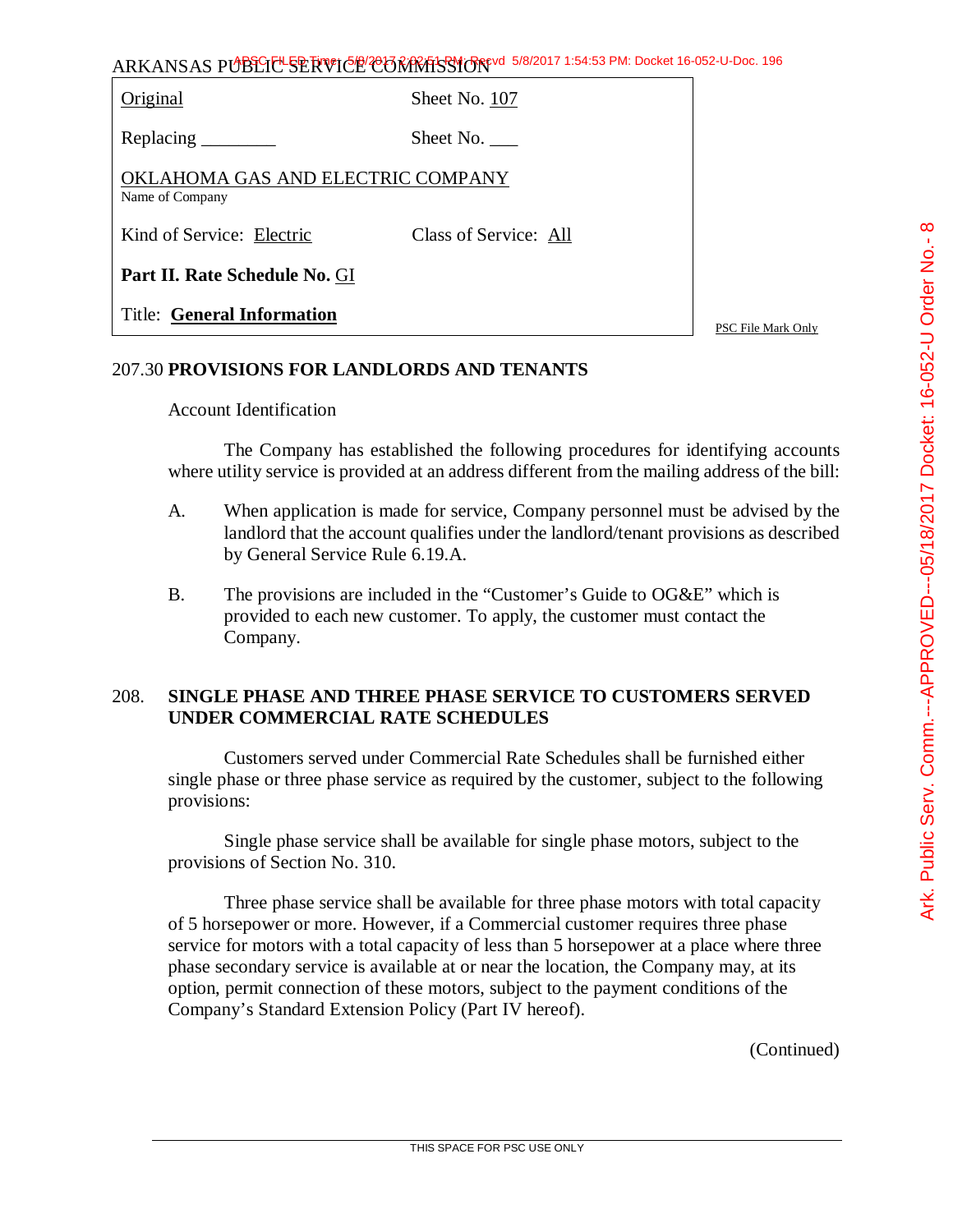| ARKANSAS PUBLICE SERVICE CONTRASSION 5/8/2017 1:54:53 PM: Docket 16-052-U-Doc. 196 |  |
|------------------------------------------------------------------------------------|--|
|------------------------------------------------------------------------------------|--|

| Original                                             | Sheet No. 108         |
|------------------------------------------------------|-----------------------|
|                                                      | Sheet No.             |
| OKLAHOMA GAS AND ELECTRIC COMPANY<br>Name of Company |                       |
| Kind of Service: Electric                            | Class of Service: All |
| Part II. Rate Schedule No. GI                        |                       |
| <b>Title: General Information</b>                    |                       |

#### (Continued)

The taking of a single phase or three phase service shall be subject to the provisions of Section No. 310 and of the Company's Standard Extension Policy (Part IV hereof).

When three phase service is furnished, the customer shall so arrange his/her wiring so that all single phase and three phase service can be taken through one meter.

# 209. **ACCESS BY COMPANY AUTHORIZED AGENTS TO CUSTOMER'S PREMISES**

The customer shall give authorized agents of the Company permission to enter the customer's premises at all reasonable times for any purpose incidental to the supplying of electric service, including tree trimming and tree removal. Refusal on the part of the customer to provide reasonable access for the above purposes shall be deemed to be sufficient cause for suspension of service in accordance with GSR 6.01.I, 6.04.A., and 6.09. All authorized agents requiring access to the premises of a customer shall be furnished with a badge or a means of identification.

## 210. **BILLING FOR ELECTRIC SERVICE**

The Company's electric meters shall normally be read at approximately monthly or bimonthly intervals and bills for electric service normally submitted at monthly intervals. The Company may read meters at bimonthly intervals and submit monthly bills, every other one of which may be estimated in accordance with the Company's estimation method on file with the Commission and approved in Docket No. 06-113-U. This method uses consumption data from the prior year if the customer has been at the location 13 consecutive months; otherwise the consumption from the previous billing period is used. In both cases the Company uses a weighting methodology, historical trend data, number of days in the billing period, and the appropriate previous period's usage for the customer to arrive at the estimated bill.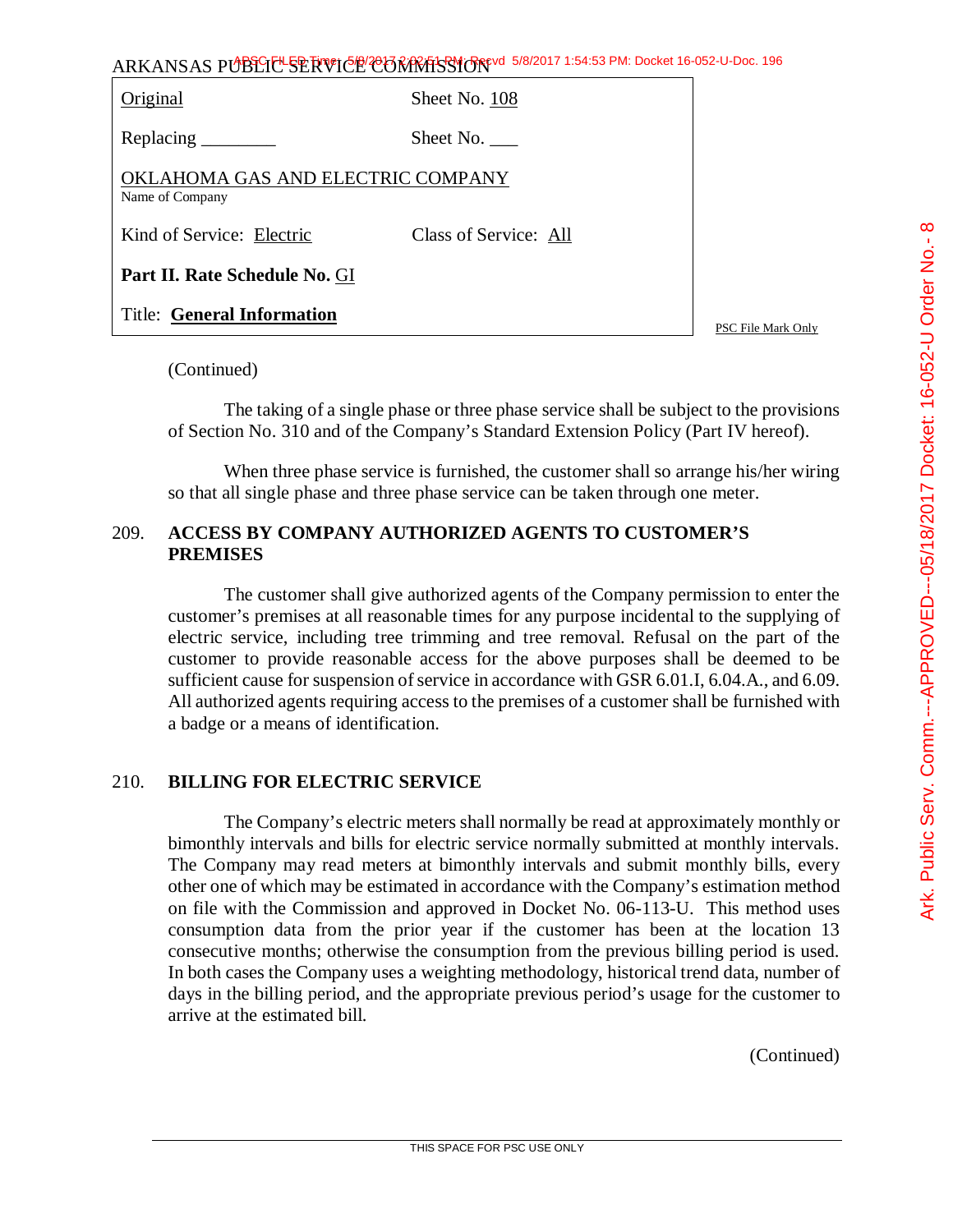| ARKANSAS PUBLIC-SERVICO CONTRASSION 5/8/2017 1:54:53 PM: Docket 16-052-U-Doc. 196 |               |  |
|-----------------------------------------------------------------------------------|---------------|--|
| Original                                                                          | Sheet No. 109 |  |
| $\mathbf{r}$ $\mathbf{r}$                                                         | $C1 \tM T$    |  |

| <b>Original</b> | Sheet No. 109 |
|-----------------|---------------|
|                 |               |

Replacing Sheet No.

OKLAHOMA GAS AND ELECTRIC COMPANY Name of Company

Kind of Service: Electric Class of Service: All

**Part II. Rate Schedule No.** GI

Title: **General Information**

PSC File Mark Only

# (Continued)

Whenever it is not possible with reasonable diligence to read a meter for a billing period, the Company may submit an estimated bill, the amount of such estimated bill to be subsequently adjusted as necessary when the next actual reading is obtained.

Whenever the Company is called upon to furnish two or more metering installations for one customer, each such installation shall be considered a separate point of delivery and charges shall be calculated separately therefore. If the Company determines that the physical or electrical characteristics of the facilities served require more than one point of delivery according to good engineering and operating practice rule may be waived.

Bills shall be due and payable on the date stated thereon, which shall not be earlier than 14 days after the date of mailing. All bills shall be paid at or mailed to an office of the Company or a Company authorized collection agency.

The Company may deliver by postal or private carrier a bill for service to a consumer at the address at which service is taken, or such other address designated by the consumer. The Company may deliver by electronic means a bill for service to a consumer at an electronic address designated by the consumer.

Failure to receive a bill in no way exempts a customer from liability for payment for service.

# 211. **TESTING OF METERS UPON REQUEST OF THE CUSTOMER**

The Company will test the accuracy of any customer's meter in accordance with GSR 5.18. and Rules 7.05., 7.06., and 7.07. of the Commission's Special Rules – Electric.

# 212. **ADJUSTMENT OF BILLS**

If a meter is found not to register or to register intermittently or if the results of meter test show the average error to be outside the accuracy requirements of Rule 7.05. of the Commission's Special Rules – Electric, the Company will adjust the bill in accordance with GSR 5.19.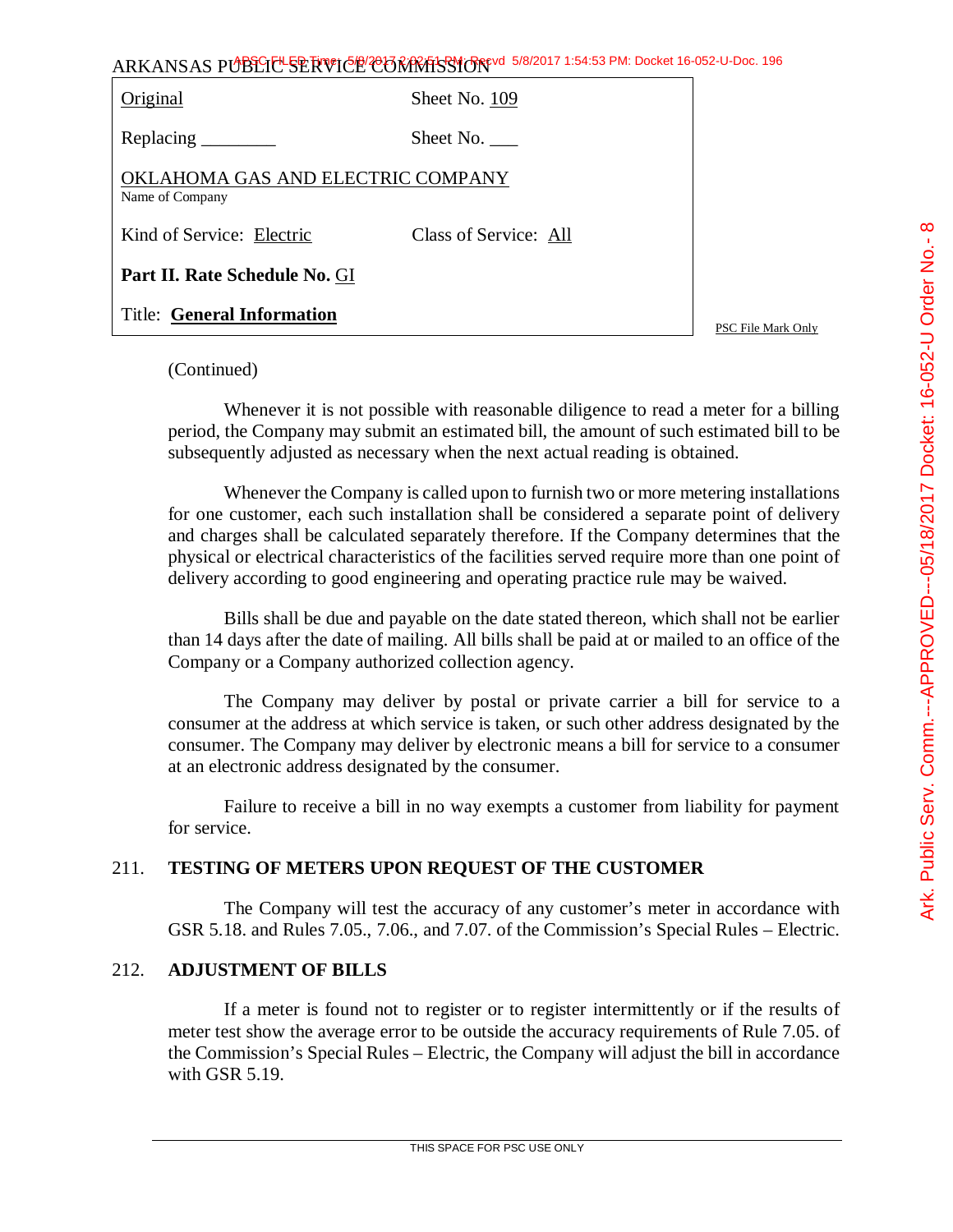| ARKANSAS PUBLIC <sup>L</sup> SERVICE CONRESSION 5/8/2017 1:54:53 PM: Docket 16-052-U-Doc. 196 |                       |                    |
|-----------------------------------------------------------------------------------------------|-----------------------|--------------------|
| Original                                                                                      | Sheet No. 110         |                    |
| Replacing $\_\_\_\_\_\_\_\_\_\_\_\$                                                           | Sheet No.             |                    |
| OKLAHOMA GAS AND ELECTRIC COMPANY<br>Name of Company                                          |                       |                    |
| Kind of Service: Electric                                                                     | Class of Service: All |                    |
| Part II. Rate Schedule No. GI                                                                 |                       |                    |
| <b>Title: General Information</b>                                                             |                       | PSC File Mark Only |

213. **CHANGE OF OCCUPANCY/STOPPING SERVICE**

In accordance with GSR 6.20., when a customer elects to stop service, the Company is to be given 5 days notice, either by telephone, writing, or electronically, as to the proposed effective date of stopping service. The Company will read the meter on the date service is stopped, and may, at its option, disconnect the service. The meter will be read again by the Company when service is reconnected, or within thirty days after initiating service to a subsequent customer. Leaving the service connected to vacant premises does not constitute consent by the Company for the new occupant of such premises to use the service without making proper application for said service.

# 214. **DELINQUENT BILLS FOR ELECTRIC SERVICE**

All bills for electric service become delinquent after the due date on the bill. The Company may suspend service after giving written notice to the customer in accordance with GSR 6.04.

# 214.10 **EXTENDED ABSENCE PAYMENT PLAN**

The following options are available to customers to avoid suspension of service during extended absences:

(a) Bills coming due during the customer's absence may be paid in advance based on estimates in accordance with General Information Section 210;

(b) the customer will be given the opportunity to enroll in the Company's Automatic Payment Withdrawal Plan whereby the monthly service bill will be paid automatically through the customer's checking or savings account;

(c) the customer can arrange to have bills coming due during the period of the absence mailed to an alternate address or third party during the absence; and;

(d) the customer can utilize OGE.com to sign up for on-line billing and have 24 hour access to view bills and make payments online.

The customer must notify the Company in order to take advantage of any of these extended absence payment plans.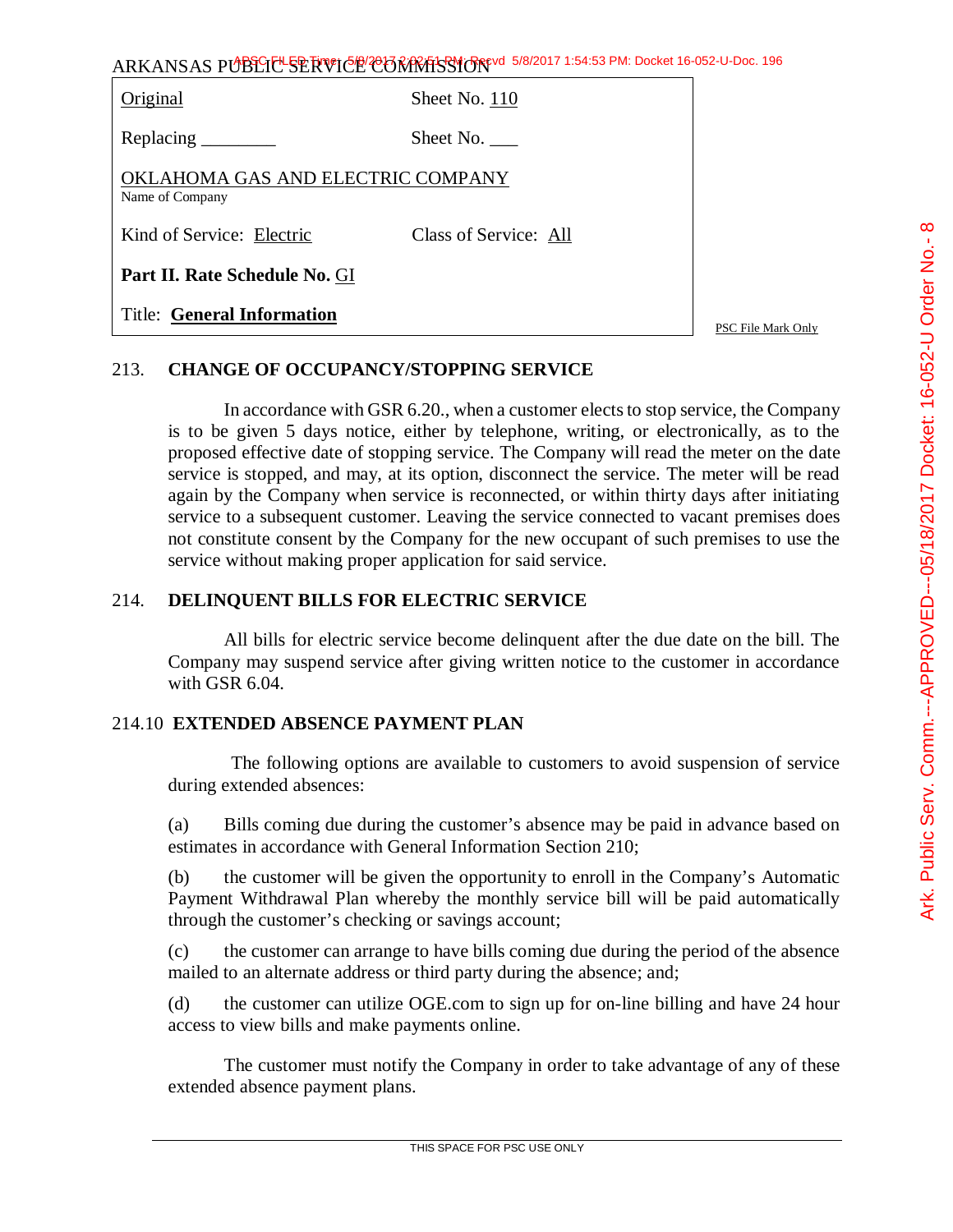| ARKANSAS PUBLIC <sup>L</sup> SERVICE COMMISSION 5/8/2017 1:54:53 PM: Docket 16-052-U-Doc. 196 |                       |                    |
|-----------------------------------------------------------------------------------------------|-----------------------|--------------------|
| Original                                                                                      | Sheet No. 111         |                    |
| Replacing ________                                                                            | Sheet No.             |                    |
| OKLAHOMA GAS AND ELECTRIC COMPANY<br>Name of Company                                          |                       |                    |
| Kind of Service: Electric                                                                     | Class of Service: All |                    |
| Part II. Rate Schedule No. GI                                                                 |                       |                    |
| <b>Title: General Information</b>                                                             |                       | PSC File Mark Only |

# 214.20 **EXTENDED DUE DATE POLICY**

The Extended Due Date Plan is available to qualifying residential customers and is intended to enable the Company to change a customer's bill payment due date, at the customer's request, to coincide with or follow the customer's receipt of income as listed below. Customers who qualify under this plan and pay by the new date will not be considered late on their bill payment.

Customers whose income checks from any of the sources listed below which are not normally received by the regular bill due date are eligible to apply for an extended due date. Qualifying income sources are as follows:

- (a) Persons receiving Aid to Families with Dependent Children (AFDC), or Aid to the Aged, Blind and Disabled (AABD);
- (b) persons receiving Supplemental Security Income; or
- (c) persons whose primary source of income is Social Security or Veterans Administration disability or retirement benefits.

Customers may become plan participants upon application to the Company. Verification of income being received by the customer may be required.

If the check receipt date occurs beyond the time span of the billing date and bill due date, the original due date may be extended up to a maximum of 9 calendar days.

If the customer does not pay bills by the close of business on the extended due date 2 times in a row or any 3 times in the last 12 months, the Company will remove the customer from the plan. The Company will notify the customer in writing when the customer has been removed from the plan for late payment.

# 215. **CUSTOMER'S RESPONSIBILITY FOR COMPANY PROPERTY**

The customer will be responsible for all damage to, or loss of the Company's property located upon the customer's premises, unless occasioned by causes beyond the customer's control. The customer shall not authorize any one to change, remove, or tamper with the Company's property.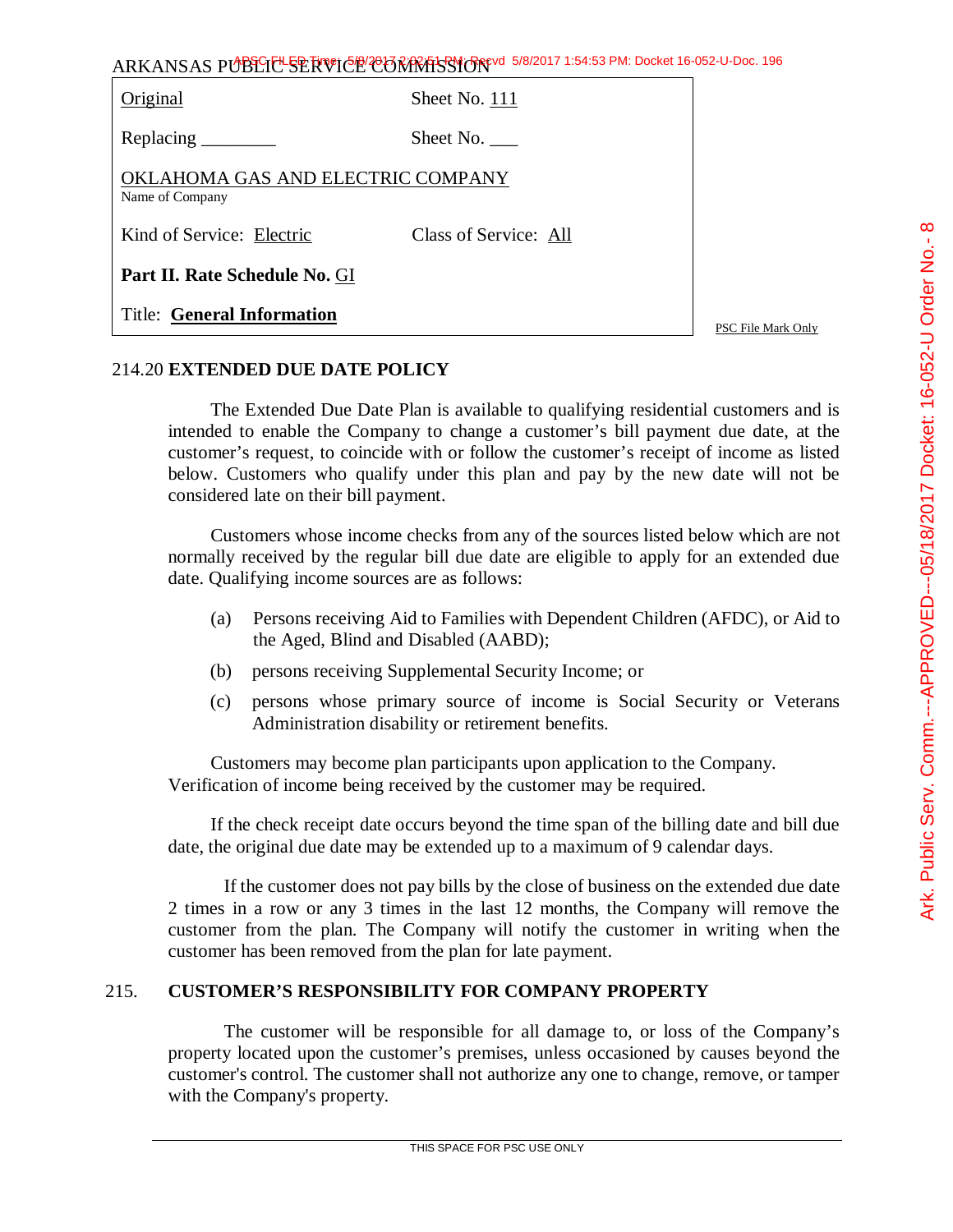| <b>Original</b> |  |
|-----------------|--|
|-----------------|--|

Sheet No.  $112$ 

Replacing Sheet No.

OKLAHOMA GAS AND ELECTRIC COMPANY Name of Company

Kind of Service: Electric Class of Service: All

**Part II. Rate Schedule No.** GI

Title: **General Information**

PSC File Mark Only

# 216. **TAMPERING WITH THE COMPANY'S MEASURING EQUIPMENT OR OTHER PROPERTY**

No regulating or measuring equipment, or other property or equipment owned by the Company, wherever situated, whether upon customer's premises or elsewhere, shall be tampered with or interfered with, either for the purpose of adjustment or otherwise.

Official responsibility under authority of a municipal government shall not constitute an exception to this rule.

# 217. **UNAUTHORIZED USE OF ELECTRICITY**

If it has been shown to the satisfaction of the Company that a customer or applicant for service had no connection with, or knowledge of unauthorized use of electricity or tampering, electric service may be resumed after the condition causing or permitting the unauthorized usage has been corrected and the customer or applicant for service has paid for any unmetered service received.

## 218. **PROVIDING CLEARANCE FOR HOUSE AND EQUIPMENT MOVING**

When a house, structure or equipment is to be moved upon, across or over roadways, or along a way over which electric wires are strung, advance notice in writing must be made to the Company of the dimensions of the object, the time to be moved and the precise route over which to be moved. Payment shall be made in advance to the Company of the cost of providing clearance of wires. In no case shall anyone other than authorized employees of the Company remove, cut, raise or handle any wires in connection with the moving and providing of clearance.

## 219. **LEVELIZED BILLING PLAN**

## A. Availability and Qualifications

The plan, known as the Levelized Billing Plan, is available to any customer who meets the following criteria and desires to take service under the conditions specified herein: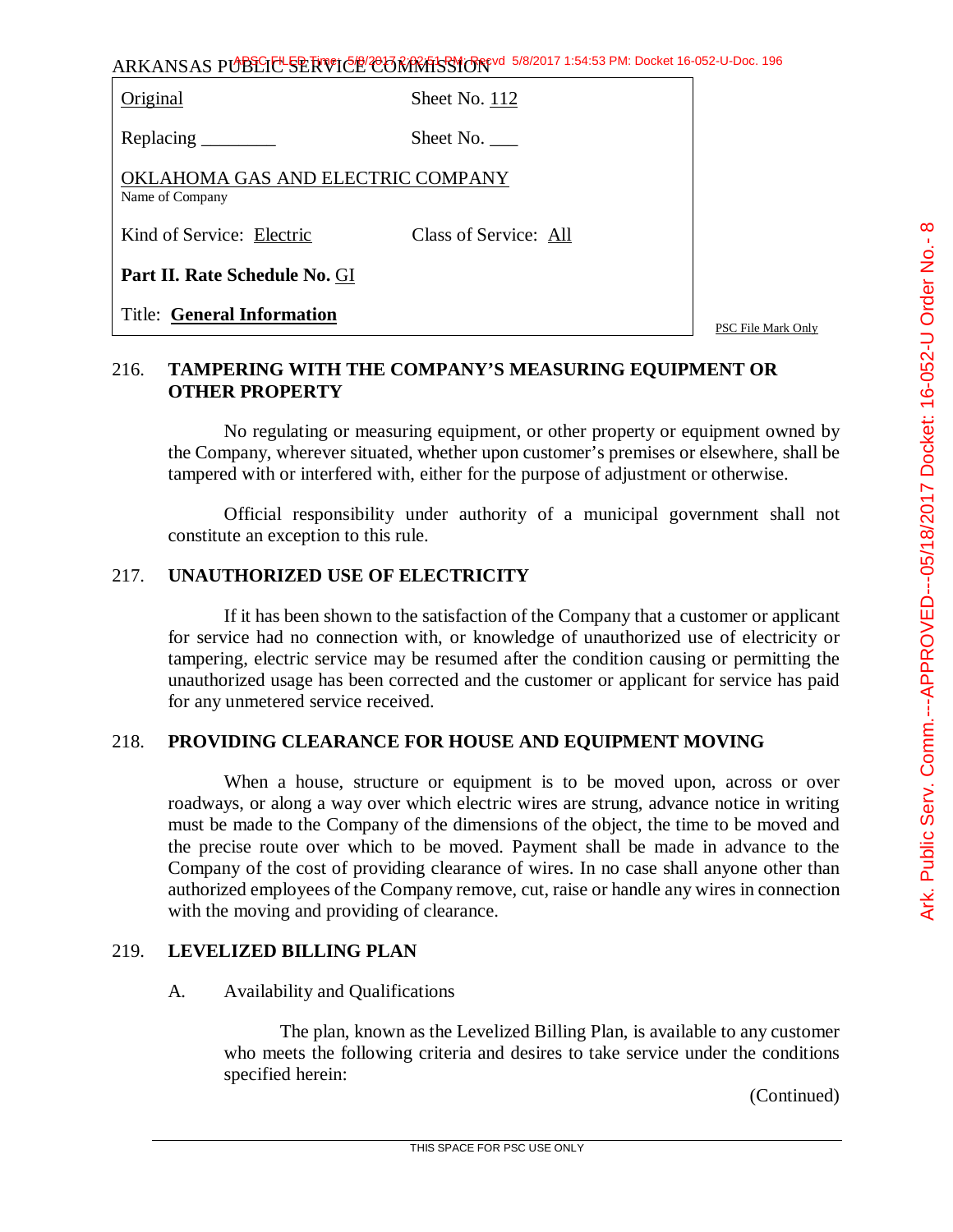| ARKANSAS PUBLICE SERVICE CONTRASSION 5/8/2017 1:54:53 PM: Docket 16-052-U-Doc. 196 |  |
|------------------------------------------------------------------------------------|--|
|------------------------------------------------------------------------------------|--|

| Original                                             | Sheet No. 113         |
|------------------------------------------------------|-----------------------|
|                                                      | Sheet No.             |
| OKLAHOMA GAS AND ELECTRIC COMPANY<br>Name of Company |                       |
| Kind of Service: Electric                            | Class of Service: All |
| Part II. Rate Schedule No. GI                        |                       |
| <b>Title: General Information</b>                    |                       |

(Continued)

- 1. Must be a year-round customer served under a residential or general service rate;
- 2. Must not have a past-due balance when the plan is initiated (exceptions may be made with management approval);
- 3. If terminated from levelized billing, must wait 12 months before being reinstated to the plan (exceptions may be made with management approval).

At the sole option of the Company, the plan may be offered to other than residential and general service consumers under special circumstances.

B. Billing

The levelized monthly billing amount is based on the current month's billing and all available billing history from 0 days up to 369 days and includes any balance due; with the summation being divided by 12. Should the available billing history days, including the current month's billing days, exceed 369; the oldest billing amount is dropped and any balance due is added to the remaining billing with the summation being divided by 12. If billing history days including the current month's billing days are less than 330, the levelized monthly billing amount is based on the average number of days per month (30.43), times the available billing history including current months billing and any balance due with the summation being divided by the total number of days in the total available billing history period. The levelized amount is rounded to the nearest whole dollar and will be the amount due under the Levelized Billing Plan.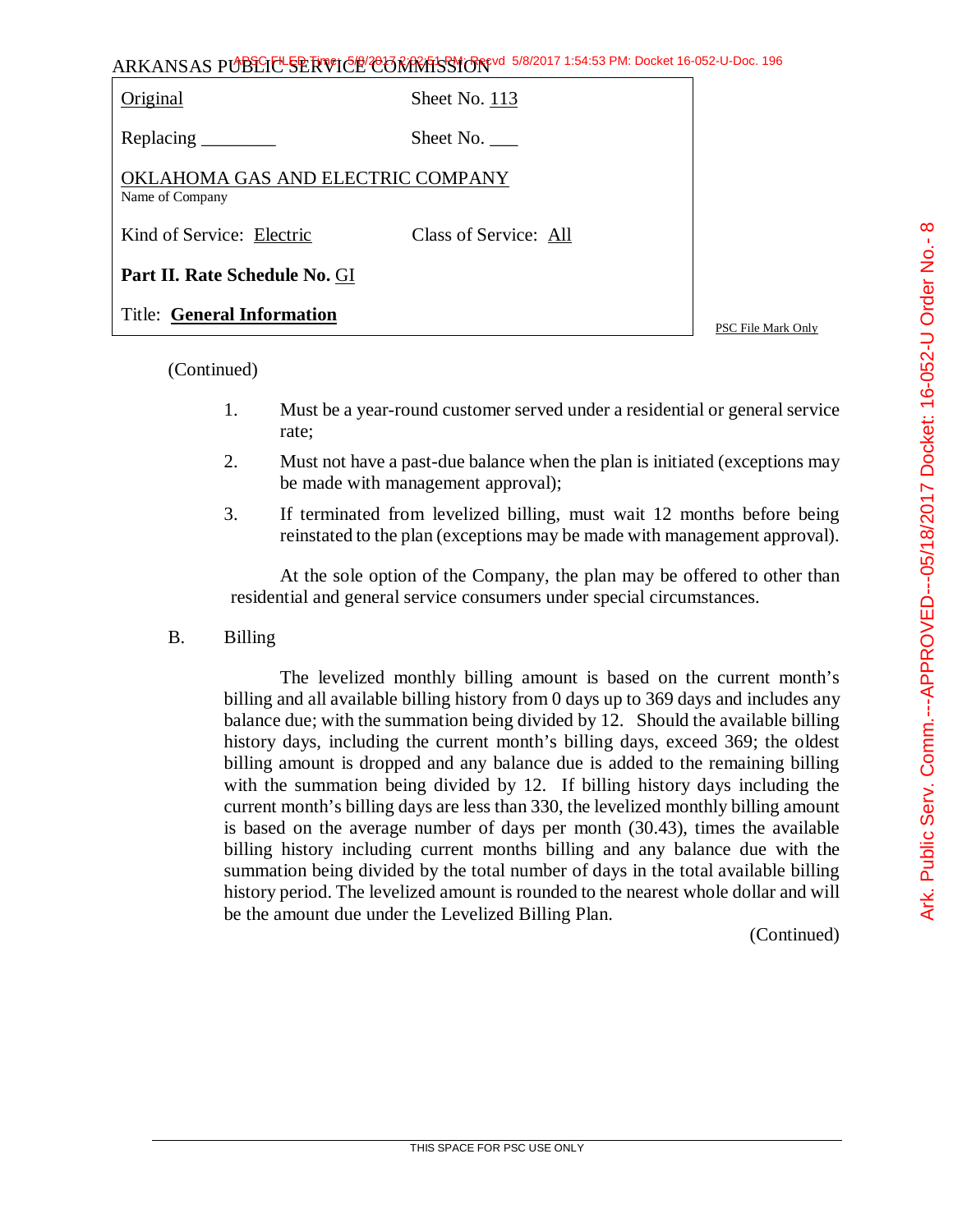| ARKANSAS PUBLIC <sup>L</sup> SERVICE COMMISSION 5/8/2017 1:54:53 PM: Docket 16-052-U-Doc. 196 |                       |                    |
|-----------------------------------------------------------------------------------------------|-----------------------|--------------------|
| Original                                                                                      | Sheet No. 114         |                    |
| Replacing ________                                                                            | Sheet No.             |                    |
| OKLAHOMA GAS AND ELECTRIC COMPANY<br>Name of Company                                          |                       |                    |
| Kind of Service: Electric                                                                     | Class of Service: All |                    |
| Part II. Rate Schedule No. GI                                                                 |                       |                    |
| <b>Title: General Information</b>                                                             |                       | PSC File Mark Only |

## (Continued)

C. Termination and Settlement

Billing under this plan may be automatically terminated upon discontinuance of service. Any amounts owed for service billed under this plan shall be due as any other final bill for service. Any amounts overpaid for service billed under this plan shall be refunded to the customer by check.

The customer will be automatically removed from the Levelized Billing Plan if full levelized payment is not received by the day of the next invoice for a second time in a 12-month period. After the second late payment occurrence, a message to this effect will appear on their current electric service bill. If the customer is removed due to late payments, they must wait 12 months before becoming eligible for reinstatement to the Levelized Billing Plan.

D. Plan withdrawal

When a customer withdraws from the Levelized Billing Plan but does not discontinue service with the Company, the customer will have the option of paying the account balance in full, or if qualified, under a delayed payment agreement. Any refund due to the customer will be made by billing credit unless the customer requests otherwise.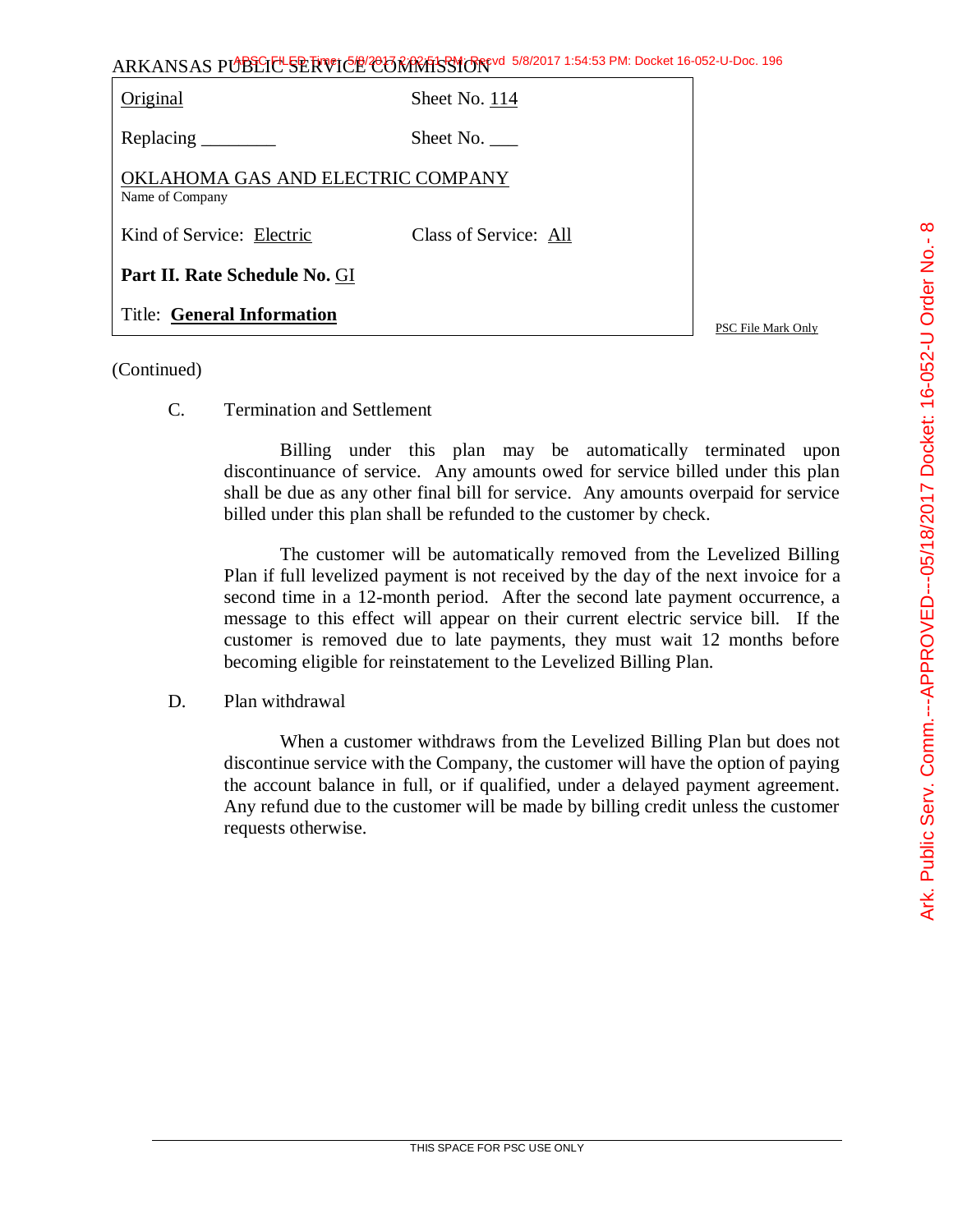| ARKANSAS PUBLIC SERVICE CONTRASSION 5/8/2017 1:54:53 PM: Docket 16-052-U-Doc. 196 |  |
|-----------------------------------------------------------------------------------|--|
|-----------------------------------------------------------------------------------|--|

| Original                                             | Sheet No. 115         |       |
|------------------------------------------------------|-----------------------|-------|
| Replacing _______                                    | Sheet No. $\_\_$      |       |
| OKLAHOMA GAS AND ELECTRIC COMPANY<br>Name of Company |                       |       |
| Kind of Service: Electric                            | Class of Service: All |       |
| Part II. Rate Schedule No. GI                        |                       |       |
| <b>Title: General Information</b>                    |                       | PSC F |

File Mark Only

# 220. **RESIDENTIAL CUSTOMER PREPAY BILL PROVISION ("PayGo")**

#### **Eligibility:**

Where the supporting technology and infrastructure is available, Residential customers may participate in the PayGo bill pay program. This plan is not available to landlord-tenant situations where the landlord is responsible for the bill. Customers residing at duplexes or apartment houses that are served under one meter are excluded from participating in the PayGo Bill program. Customers choosing to participate in the Prepay bill pay program are excluded from subscribing to the Net Metering Rate. Customers will not have the option of the Levelized Billing Plan.

Where applicable the following Program Terms supersede all other Terms and Conditions in Schedules GI and CRCA.**Program Terms:**

- 1. PayGo customers will not be assessed Reconnection fees.
- 2. Security deposits will not be required.
- 3. The customer's standard rates will apply prorated to a daily basis when necessary.
- 4. A customer with an outstanding balance may enroll in PayGo by paying 50% of his outstanding balance. Thereafter, any payments made on the customer's PayGo account shall be applied 20% to the outstanding balance and 80% toward current electric service.
- 5. To enroll in PayGo a customer must establish an initial account balance of \$25.00.
- 6. Zero or negative balance will result in an automatic disconnection. Disconnects scheduled to occur during weather moratoriums, after 5 p.m. on weekdays, on Saturday or Sunday will not be disconnected and instead rescheduled for the next business day. Customers will not be disconnected on Company-observed holidays.
- 7. Customers can re-activate electric service by adding funds to their account.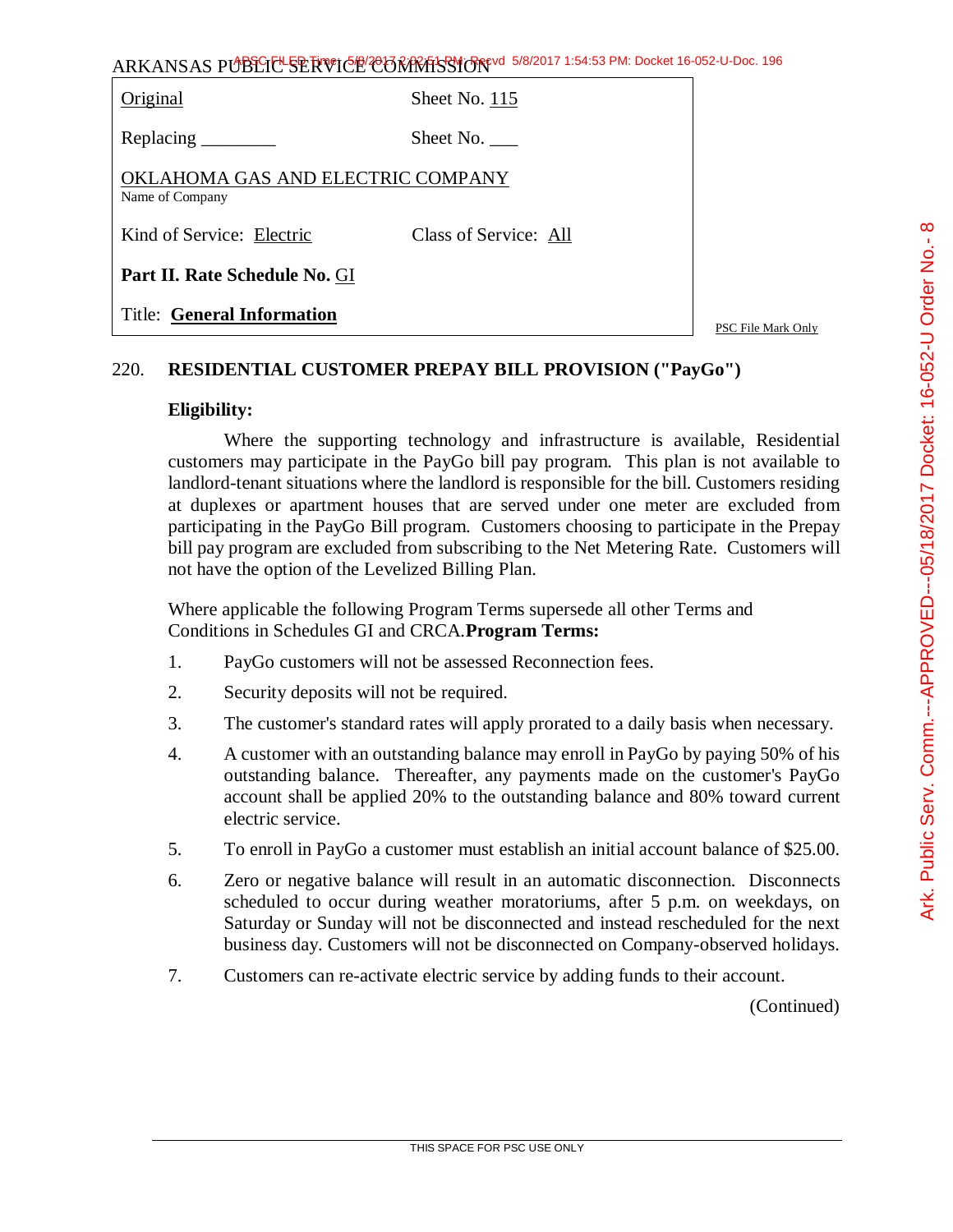| ly<br>$\mathbf{r}$<br>to<br>r of<br>nt, a<br>hold |                  |
|---------------------------------------------------|------------------|
| ility<br>nted<br>mer<br>Any<br>the                |                  |
| of                                                |                  |
| ıt<br>to                                          |                  |
| (24)<br>d to:                                     |                  |
| and                                               | Ark. Public Sery |
| the                                               |                  |

ARKANSAS PUBLIC SERVICE COMMISSION 5/8/2017 1:54:53 PM: Docket 16-052-U-Doc. 196

| Original                                             | Sheet No. 116         |
|------------------------------------------------------|-----------------------|
| Replacing $\qquad$                                   | Sheet No.             |
| OKLAHOMA GAS AND ELECTRIC COMPANY<br>Name of Company |                       |
| Kind of Service: Electric                            | Class of Service: All |
| Part II. Rate Schedule No. GI                        |                       |
| <b>Title: General Information</b>                    |                       |

PSC File Mark Only

- 8. OG&E shall notify a customer via his selected notification method prior to disconnection. Customers have the option to select a preferred manner of notification and at what balance level notifications shall occur, but in any event, a customer will receive notification when his account reaches a minimum threshold amount of \$20.00.
- 9. Customers wishing to postpone suspension due to a Medical Need for Utility Service may request to do so. If, as a result of this request, the customer is granted a suspension postponement, and after the suspension postponenment the customer is delinquent, the customer will be disconnected unless payment is received. Any payment received after a suspension postponement will be credited 20% to the delinquent balance and 80% towards current electric service.
- 10. No late fee charges shall apply to customers enrolled in PayGo.
- 11. Under this provision OG&E will not leave a paper copy of the notice of disconnection at the premise.
- 12. The following GSR provisions shall not apply to service provided pursuant to PayGo: GSR 6.01, 6.04 through 6.09, 6.11 through 6.14, 6.16, and 6.18.
- 13. PayGo customers shall have the same ability to make payments twenty-four (24) hours per day as they would under Standard billing including but not limited to: over the phone, online, and via third party kiosks.
- 14. Customers may exit at any time with no exit fee. Upon exit the standard terms and conditions will then apply including the following provisions:
	- i. Any credit balance on the customer's account shall be credited against the customer's next month's bill. If the customer is leaving the OG&E system, the refund shall be sent to the customer within thirty (30) days.
	- ii. If the customer has an arrearage balance and is eligible for a Delayed Payment Agreement then a new Delayed Payment Agreement to assist the customer will be implemented upon request.
	- iii. Customers who wish to switch from PayGo to standard post-pay billing will be permitted to do so regardless of whether or not the customer has paid his remaining arrearage balance.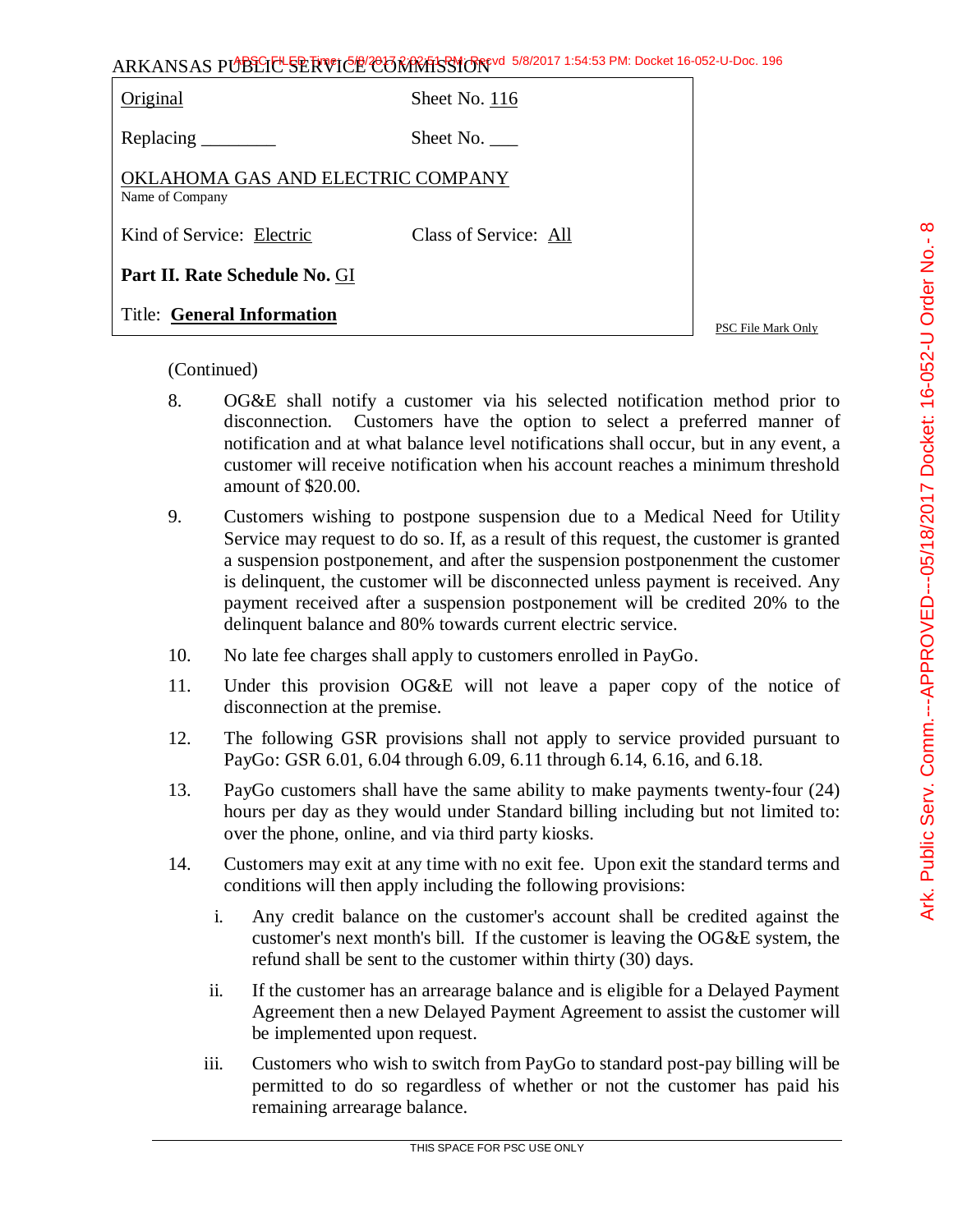| Original                                             | Sheet No. 117         |              |
|------------------------------------------------------|-----------------------|--------------|
| Replacing $\frac{\ }{\ }$                            | Sheet No.             |              |
| OKLAHOMA GAS AND ELECTRIC COMPANY<br>Name of Company |                       |              |
| Kind of Service: Electric                            | Class of Service: All |              |
| Part II. Rate Schedule No. GI                        |                       |              |
| <b>Title: General Information</b>                    |                       | $PSC$ File M |

lark Only

# 221. **REQUEST BY CUSTOMER TO PERFORM WORK ON CUSTOMER OWNED FACILITES**

In the event a Consumer requests the Company to perform outage related unplanned work with respect to a Customer's electric service on equipment or facilities owned by the Consumer and at the sole discretion of the Company, the Company may agree to perform this work. The Company will charge the Consumer the Company's standard cost for all work performed on the Consumer's equipment and/or facilities. It is the Company's intent to keep this work to a minimum and only in events where the Consumer has exhausted all other means to have this unplanned work performed by a third party, the company may agree to perform this work for the Consumer.

## 222. **FACILITIES RENTAL SERVICE AND AGREEMENT**

When required by the Consumer, the Company may, at its option, provide and maintain transformers and other facilities which are required by the Consumer beyond the Point of Delivery or which are needed because the Consumer requires unusual facilities due to the nature of their equipment. The Company shall not be required to install facilities if they cannot be economically justified. The charge for this service is based on the agreed installed cost of such facilities. All labor, equipment, and hauling used to perform the installation may be excluded from the facility rental service and billed to the Consumer as separate charge.

Upon mutual agreement between the Company and the Consumer, the Consumer may elect to make either an annual lump sum payment or pay a monthly charge. The lump sum payment or monthly charge shall recover 24% per year (Facility Rental Service Charge) of the agreed installed cost of such facilities. Those customers renting electric facilities from the Company, subsequent to a change in the Facilities Rental Service charge and upon mutual agreement, may continue to receive electrical service under one of the following options: 1) continue the rental facilities by payment based on the revised charge, 2) purchase such facilities from the Company as mutually agreed upon, 3) purchase or lease the facilities from another source, or 4) redesign its operation to receive standard electric service from the Company.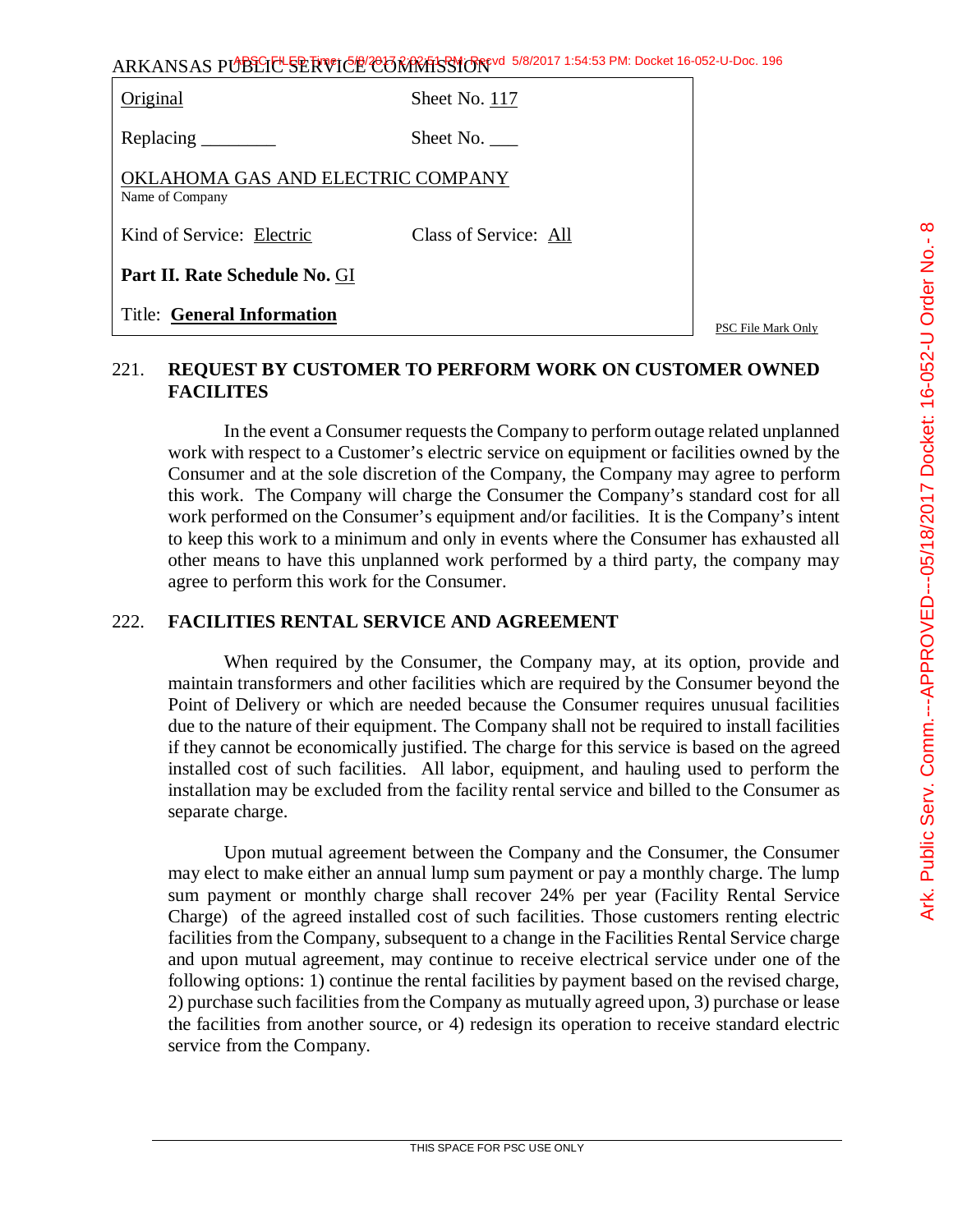| Original                                             | Sheet No. 118         |                    |
|------------------------------------------------------|-----------------------|--------------------|
| Replacing $\_\_\_\_\_\_\_\_\_\_\_\$                  | Sheet No.             |                    |
| OKLAHOMA GAS AND ELECTRIC COMPANY<br>Name of Company |                       |                    |
| Kind of Service: Electric                            | Class of Service: All |                    |
| Part II. Rate Schedule No. GI                        |                       |                    |
| <b>Title: General Information</b>                    |                       | PSC File Mark Only |

APSC FILED Time: 5/8/2017 2:02:51 PM: Recvd 5/8/2017 1:54:53 PM: Docket 16-052-U-Doc. 196

# **FACILITIES RENTAL SERVICE AGREEMENT**

| This Agreement, made this ________ day of ______                                              |                                                        | , by and |                      |
|-----------------------------------------------------------------------------------------------|--------------------------------------------------------|----------|----------------------|
| between                                                                                       |                                                        |          | (hereinafter called) |
| the Customer) located                                                                         |                                                        |          |                      |
| at                                                                                            |                                                        |          |                      |
|                                                                                               | Oklahoma and Oklahoma Gas and Electric, a corporation, |          |                      |
| organized and existing under the laws of the State of Oklahoma (hereinafter called the OG&E). |                                                        |          |                      |

## **WITNESSETH**

WHEREAS, the Customer has requested to rent from OG&E certain electric facilities described in the document attached and made a part of this Agreement hereinafter referred to as the "facilities" located

at\_\_\_\_\_\_\_\_\_\_\_\_\_\_\_\_\_\_\_\_\_\_\_\_\_\_\_\_\_\_\_\_\_\_\_\_\_\_\_\_\_\_\_\_\_\_\_\_\_\_\_\_\_\_\_\_\_\_\_\_\_\_\_\_\_\_\_\_\_\_\_\_\_\_\_\_

| used | tor | the | purpose | and<br>$\sim$<br>ΟI |
|------|-----|-----|---------|---------------------|
|      |     |     |         |                     |
|      |     |     |         |                     |

and,

WHEREAS, OG&E is willing to rent such facilities upon the terms and conditions specified herein,

NOW THEREFORE, for and in consideration of the mutual covenants and agreements herein set forth, the parties hereto covenant and agree as follows:

1. OG&E will provide, install or otherwise make available, own, operate and maintain the facilities described in this Agreement.

2. The Customer shall pay to OG&E, as consideration for furnishing the facilities, a charge in accordance with the Company's Facilities Rental Service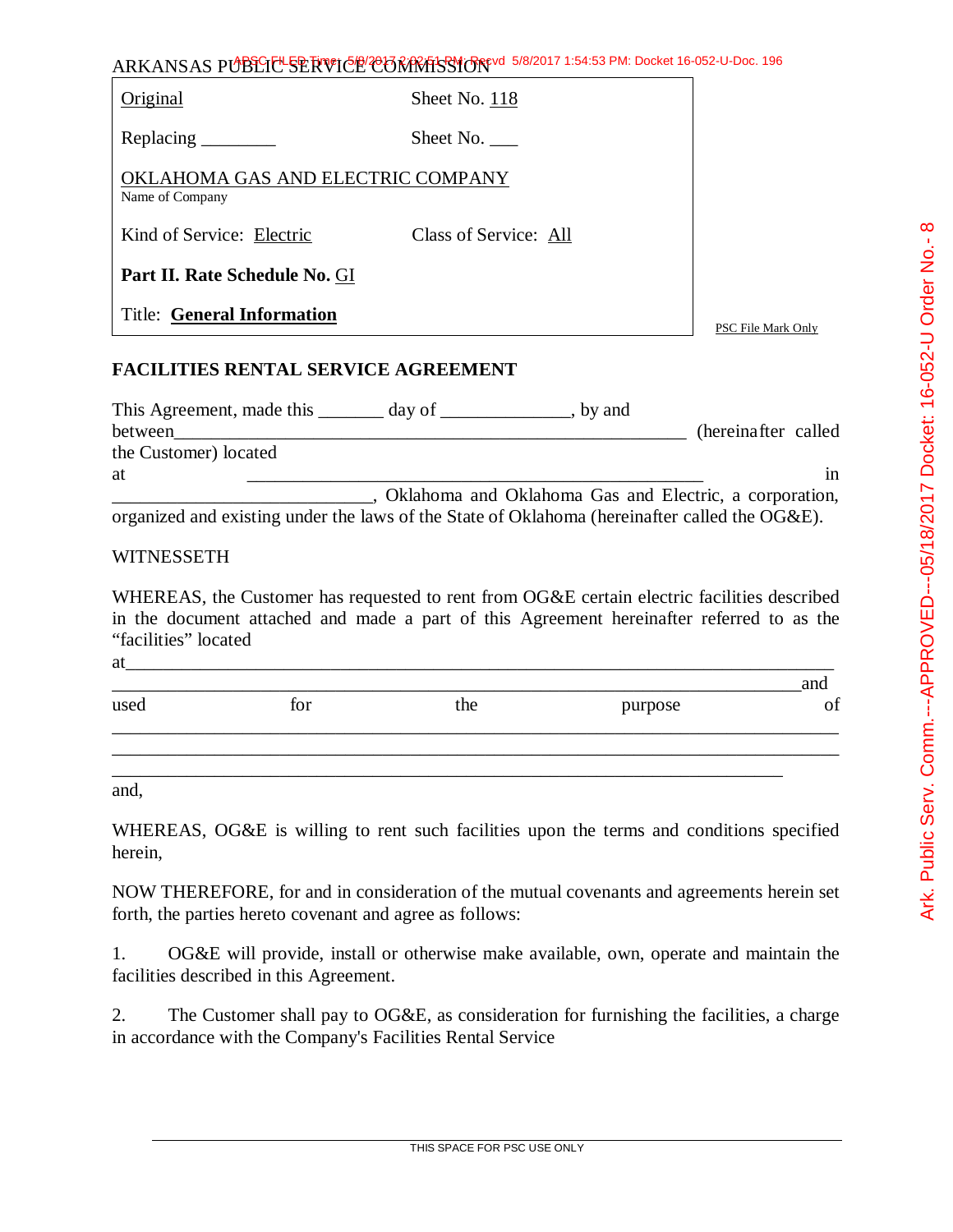|                                                      | ARKANSAS PUBLIC <sup>L</sup> SERVICE CONRESSION 5/8/2017 1:54:53 PM: Docket 16-052-U-Doc. 196 |                    |
|------------------------------------------------------|-----------------------------------------------------------------------------------------------|--------------------|
| Original                                             | Sheet No. 119                                                                                 |                    |
| Replacing $\_\_\_\_\_\_\_\_\_\_\_\_\$                | Sheet No. $\_\_$                                                                              |                    |
| OKLAHOMA GAS AND ELECTRIC COMPANY<br>Name of Company |                                                                                               |                    |
| Kind of Service: Electric                            | Class of Service: All                                                                         |                    |
| Part II. Rate Schedule No. GI                        |                                                                                               |                    |
| <b>Title: General Information</b>                    |                                                                                               | PSC File Mark Only |

3. The in-place value of rental facilities will be based upon the agreed replacement cost of the facilities. However, when the in-place value has been previously established in an existing Rental Agreement, the in-place value of this Agreement will be based on that previously determined value, subject to the terms and conditions in Paragraph 6.

4. The in-place value of the facilities is \$\_\_\_\_\_\_\_\_\_\_\_\_. The in-place value of this Agreement may change from time to time in accordance with the provisions in Paragraph 6. The rental fee is determined by multiplying the in-place value of the facilities times the Facility Rental Service Charge. The Customer has elected to pay for these facilities in this Agreement by either paying:

a. a Monthly Rental Payment of \$\_\_\_\_\_\_\_\_\_\_\_\_\_\_, or

b. a Lump Sum Yearly Rental Fee of \$

5. The initial term of this Agreement shall be:

\_\_\_\_\_\_\_\_months/years from the service date and thereafter will continue in effect until terminated by either party upon sixty (60) days written notice. Any addition to existing facilities, as provided in Paragraph 6, may require a new term of \_\_\_\_\_months/ years based on the changes in the facilities' in-place value.

6. Valuation of changes in facilities shall be as follows:

- a. When mutually agreed upon, additional facilities may be installed, and the in-place value in Paragraph 4. increased by the installed cost of the additional facilities.
- b. When mutually agreed upon, a portion of the existing facilities may be removed and the in-place value in Paragraph 4 shall be adjusted to reflect such changes. For Customers paying a monthly rental fee, OG&E may require a contribution by the Customer to compensate for the undepreciated portion of the facilities to be removed, less salvage, plus removal costs. This option is available only for Customers paying a monthly rental fee.
- c. When requested by the Customer, and when mutually agreed upon, existing facilities may be modified by OG&E. The in-place value in Paragraph 4 will be adjusted in accordance with the procedures stated in 6a and 6b above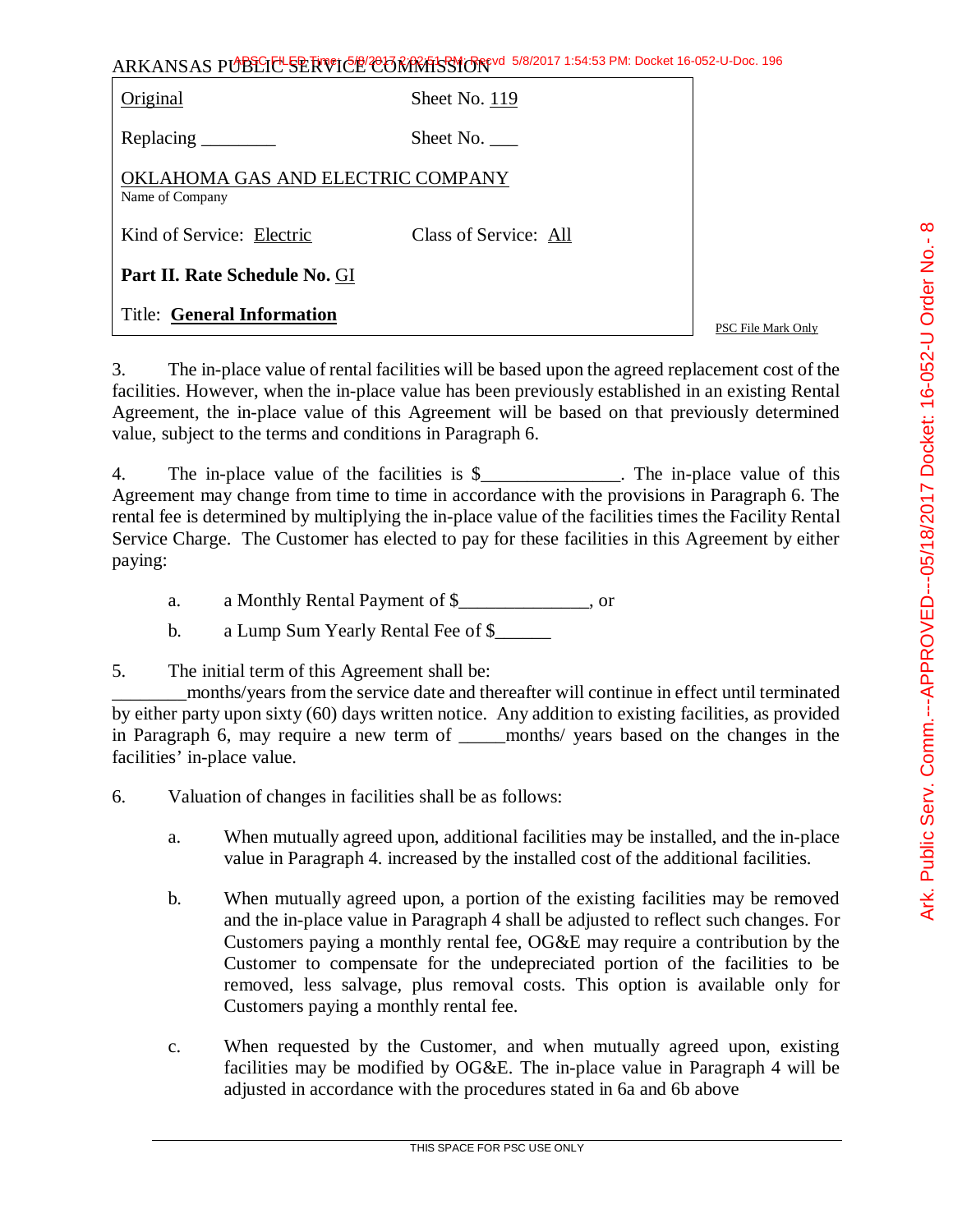| ARKANSAS PUBLIC SERVICE CONTRASSION 5/8/2017 1:54:53 PM: Docket 16-052-U-Doc. 196 |  |
|-----------------------------------------------------------------------------------|--|
|-----------------------------------------------------------------------------------|--|

| Original                                             | Sheet No. 120         |  |
|------------------------------------------------------|-----------------------|--|
|                                                      | Sheet No.             |  |
| OKLAHOMA GAS AND ELECTRIC COMPANY<br>Name of Company |                       |  |
| Kind of Service: Electric                            | Class of Service: All |  |
| Part II. Rate Schedule No. GI                        |                       |  |
| <b>Title: General Information</b>                    |                       |  |

- d. When facilities are replaced due to mechanical and/or electrical failure, the in-place value in Paragraph 4. will be increased by the installed cost of the replacement facilities and reduced by the previously established in-place value of the replaced facilities.
- e. When facilities are replaced or modified at OG&E option for Customers paying either a monthly rental fee or a lump sum, no change in the in-place value will be made.
- f. In those instances, where upon mutual agreement between OG&E and the Customer, when the Customer is transferring from a monthly rental to a lump sum, the in-place valuation of the facilities may be adjusted to reflect the undepreciated value of the facilities.

7. On the termination of this Agreement, and in the event that the Customer fails to make rental payments in a timely fashion, then and in each of those events, at the option of OG&E, the Facilities may be removed as soon as practicable by OG&E.

8. This Agreement supersedes all previous agreements or representations, either written or oral, heretofore in effect between OG&E and the Customer, made in respect to matters herein contained, and when duly executed, this Agreement constitutes the entire Agreement between the parties hereto.

9. Interest. Should Customer fail to pay all or any part of the Rental Fee/Payment due under this Agreement or any other sum required by Customer to be paid to OG&E, within ten (10) days after the due date thereof, Customer shall pay OG&E interest on such delinquent payment from the expiration of said ten (10) days until paid at the rate of one and one half per cent (1.5 %) per month.

10. Customer's Use of the Rental Property. Customer shall use the Rental Property in a careful and proper manner and shall comply with and conform to all laws, ordinances and regulations which relate in any manner to the possession, use or maintenance of the Rental Property. Upon OG&E's demand, Customer shall prominently affix to the Rental Property labels, plates or other markings supplied by OG&E, stating that the Rental Property is owned by OG&E.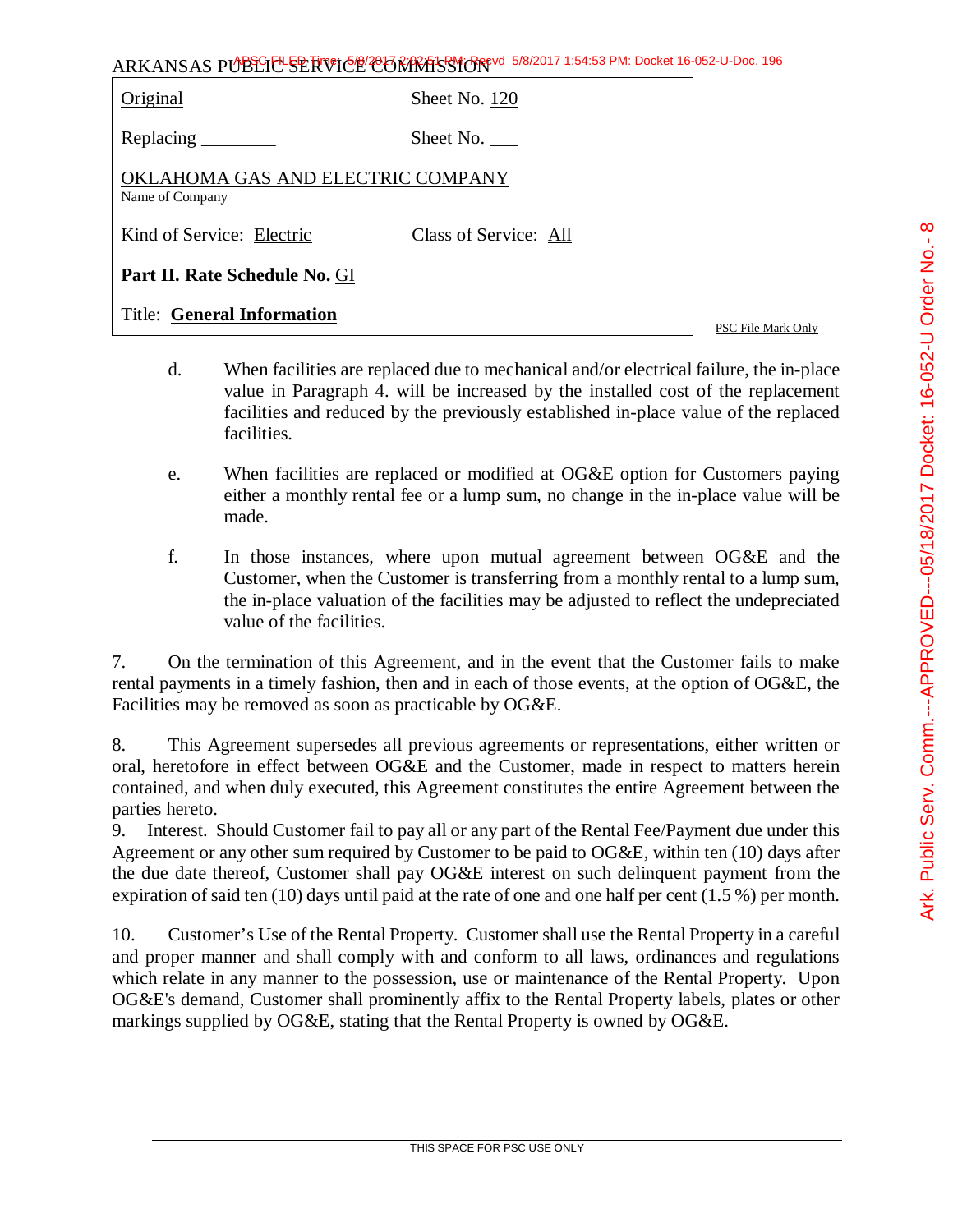| ARKANSAS PUBLIC <sup>L</sup> SERVICE CONRESSION 5/8/2017 1:54:53 PM: Docket 16-052-U-Doc. 196   |                       |                    |
|-------------------------------------------------------------------------------------------------|-----------------------|--------------------|
| Original                                                                                        | Sheet No. 121         |                    |
| Replacing $\frac{1}{\sqrt{1-\frac{1}{2}}\sqrt{1-\frac{1}{2}}\left\vert \frac{1}{2}\right\vert}$ | Sheet No.             |                    |
| OKLAHOMA GAS AND ELECTRIC COMPANY<br>Name of Company                                            |                       |                    |
| Kind of Service: Electric                                                                       | Class of Service: All |                    |
| Part II. Rate Schedule No. GI                                                                   |                       |                    |
| <b>Title: General Information</b>                                                               |                       | PSC File Mark Only |

11. OG&E's Right to Inspect the Rental Property. OG&E shall have the right, during normal business hours, to enter into and upon the premises where the Rental Property is located for the purpose of inspecting the same, observing its use, or to provide needed maintenance.

12. Alterations Prohibited. Customer shall not make any alterations, additions or improvements to the Rental property, without the prior written consent of OG&E. All additions and improvements made to the Rental Property shall belong to and become the property of OG&E upon the expiration of this Agreement.

13. Risk of Loss. Customer hereby assumes and agrees to bear the entire risk of loss and damage to the Rental Property from any cause whatsoever. No loss or damage to the Rental Property or any part thereof shall impair or lessen any of Customer's obligations under this Agreement, which shall continue in full force and effect.

In the event of loss or damage of any kind whatever to the Rental Property, the Customer shall, at OG&E's sole option:

- (i) Pay all expenses and costs to return the Rental Property to good repair, condition and working order; or
- (ii) Pay all expenses and costs to replace the Rental Property with like property in good repair, condition and working order.

14. Surrender of Rental Property. Upon the expiration or termination of the Agreement, with respect to any item of the Rental Property, the Customer shall return the same to OG&E in good repair, condition and working order, ordinary wear and tear excepted.

15. Taxes. Customer shall keep the Rental Property free and clear of all levies, liens and encumbrances of any kind or nature and shall pay all license fees, assessments, charges and taxes (municipal, state and federal) which may now or hereafter be imposed upon the ownership, leasing, renting, sale, possession or use of the Rental Property, excluding, however, all taxes on or measured by OG&E's income.

16. Warranties. OG&E MAKES NO WARRANTIES, EITHER EXPRESS OR IMPLIED, AS TO ANY MATTER WHATSOEVER, INCLUDING, WITHOUT LIMITATION, THE CONDITION OF THE RENTAL PROPERTY, ITS MERCHANTABILITY OR ITS FITNESS FOR ANY PARTICULAR PURPOSE.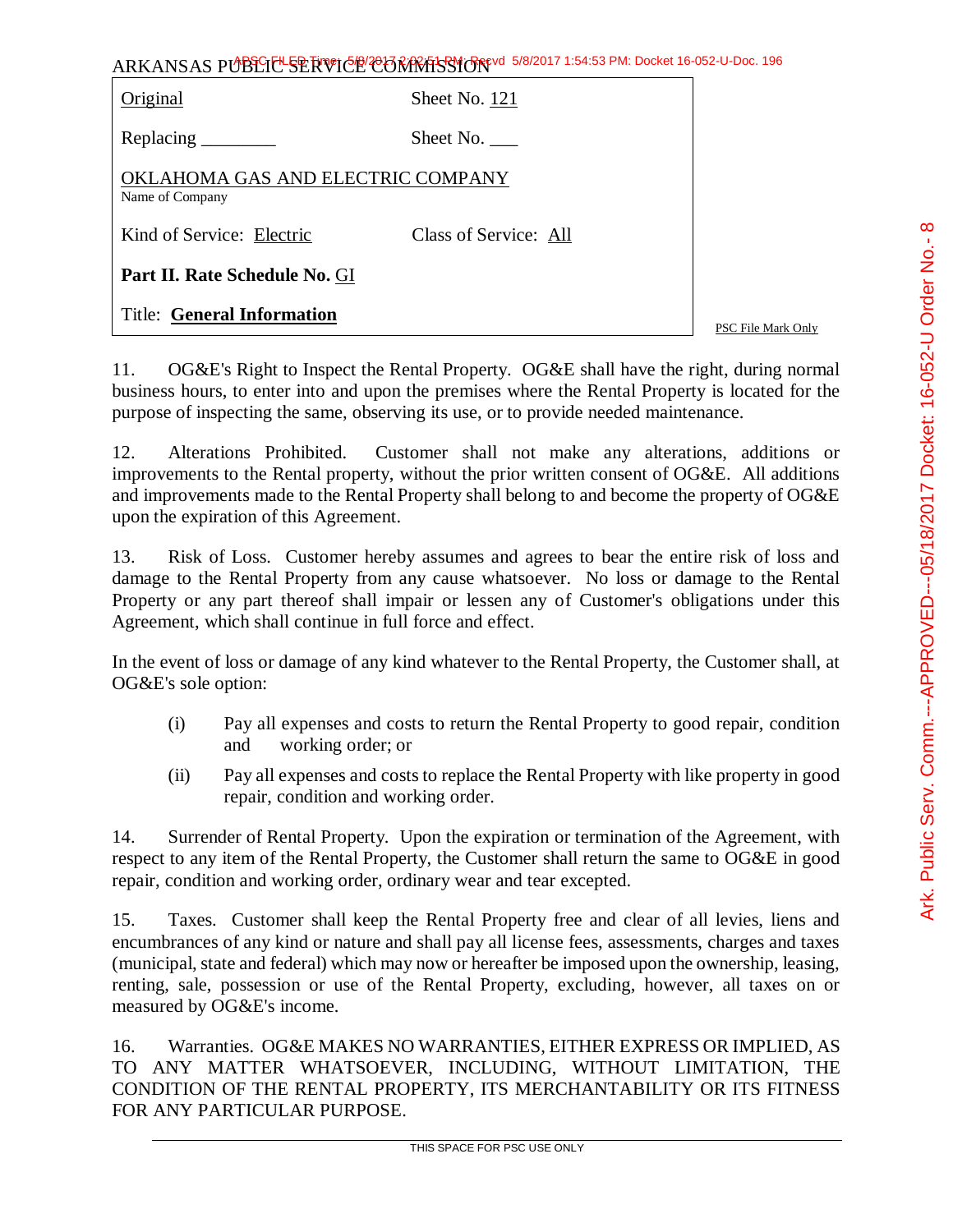| ARKANSAS PUBLIC SERVICE CORRECT 5/8/2017 1:54:53 PM: Docket 16-052-U-Doc. 196 |                       |                    |
|-------------------------------------------------------------------------------|-----------------------|--------------------|
| Original                                                                      | Sheet No. 122         |                    |
|                                                                               | Sheet No.             |                    |
| OKLAHOMA GAS AND ELECTRIC COMPANY<br>Name of Company                          |                       |                    |
| Kind of Service: Electric                                                     | Class of Service: All |                    |
| Part II. Rate Schedule No. GI                                                 |                       |                    |
| <b>Title: General Information</b>                                             |                       | PSC File Mark Only |

17. Indemnity. Customer shall indemnify OG&E against, and hold OG&E harmless from, any and all claims, actions, suits, proceedings, costs, expenses, damages and liabilities, including reasonable attorney's fees, arising out of, connected with, or resulting from the use and operation of the Rental Property, including without limitation injuries to persons or property, the manufacture, selection, delivery, possession, handling, maintenance, use, operation or return of the Rental Property.

18. Default. If Customer, with regard to any item or items of Rental Property, fails to pay any rent or other amount herein provided within forty-five (45) days after the same is due and payable, or fails to observe, keep or perform any other provision of this Agreement required to be observed, kept or performed by Customer, OG&E shall have the right to exercise any one or more of the following remedies:

- (a) To sue for and recover all rents, and other payments, then accrued or thereafter accruing, or enforce any other provision of this Agreement with respect to any or all items of Rental Property;
- (b) To pursue any other remedy at law or in equity;
- (c) To remove the Rental property from Customer;
- (d) To terminate the Agreement.

Notwithstanding any action which OG&E may take, Customer shall be and remain liable for the full performance of all obligations on the part of the Customer to be performed under this Agreement. All such remedies are cumulative, and may be exercised concurrently or separately.

19. OG&E's Expenses. Customer shall pay OG&E all costs and expenses, including reasonable attorneys' fees, incurred by OG&E in exercising any of its rights or remedies hereunder or in enforcing any of the terms, conditions, or provisions hereof.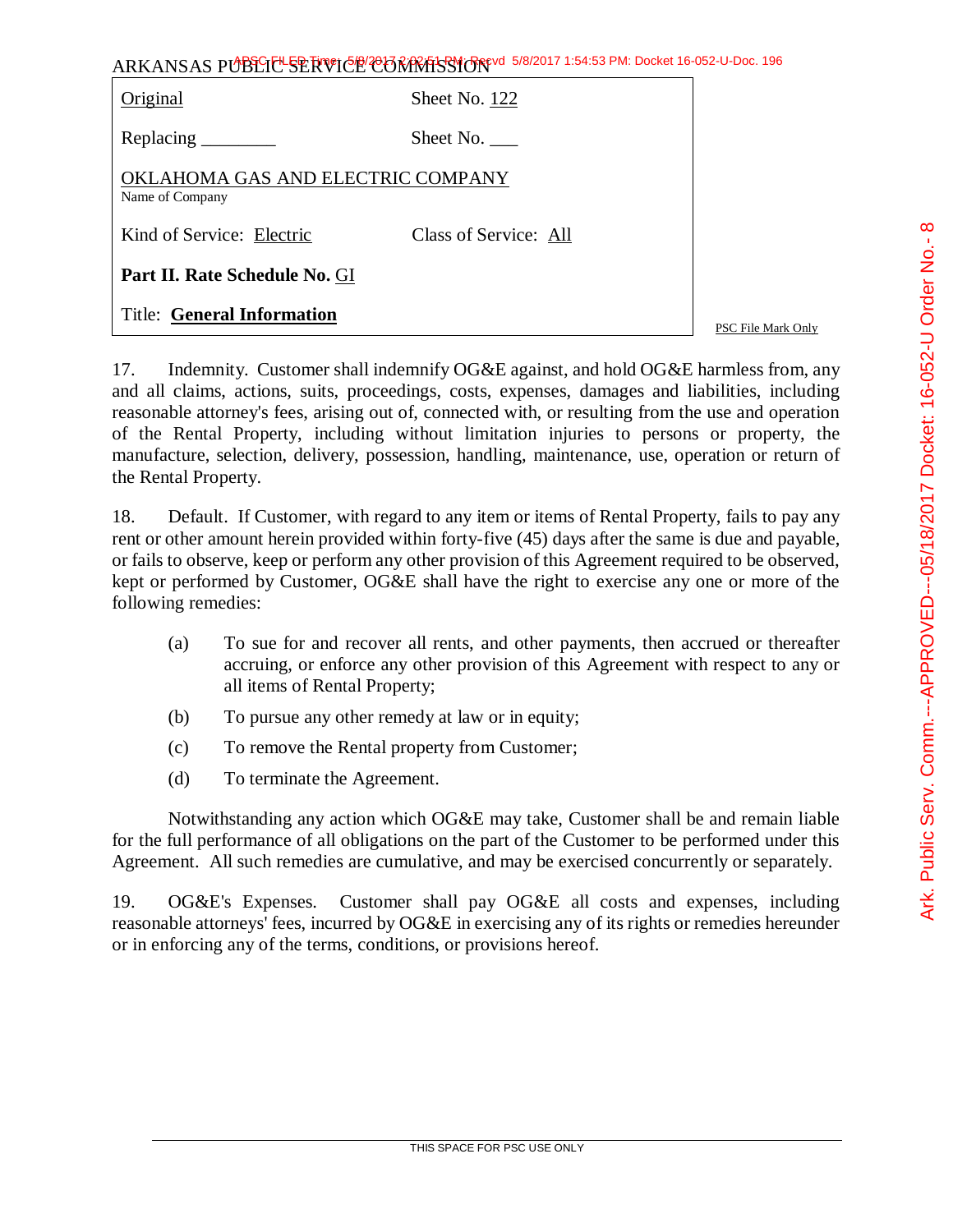| ARKANSAS PUBLIC SERVICE COMMISSION 5/8/2017 1:54:53 PM: Docket 16-052-U-Doc. 196 |                       |                    |
|----------------------------------------------------------------------------------|-----------------------|--------------------|
| Original                                                                         | Sheet No. 123         |                    |
| Replacing                                                                        | Sheet No.             |                    |
| OKLAHOMA GAS AND ELECTRIC COMPANY<br>Name of Company                             |                       |                    |
| Kind of Service: Electric                                                        | Class of Service: All |                    |
| Part II. Rate Schedule No. GI                                                    |                       |                    |
| <b>Title: General Information</b>                                                |                       | PSC File Mark Only |

20. Prohibition Upon Assignment. Without the prior written consent of OG&E, Customer shall not (a) assign, transfer, or pledge this Agreement, the Rental Property or any part thereof, or any interest therein, or (b) sublet or lend the Rental Property or any part thereof, or permit the Rental Property or any part thereof to be used by anyone other than Customer or Customer's employees. Consent to any of the foregoing prohibited acts may be granted or denied in OG&E sole judgment and applies only in the given instance; and is not consent to any subsequent like act by Customer or any other person.

Subject to the foregoing, this Agreement insures to the benefit of and is binding upon the heirs, legatees, personal representatives, successors and assigns of the parties hereto.

21. Ownership. The Rental Property is, and shall at all times be and remain, the sole and exclusive property of OG&E; and the Customer shall have no right, title or interest therein or thereto except as expressly set forth in this Agreement.

22. Personal Property. The Rental Property is, and shall at all times be and remain, personal property of OG&E notwithstanding that the Rental Property or any part thereof may be, or hereafter become, in any manner affixed or attached to, or imbedded in, or permanently resting upon, real property or any building thereof, or attached in any manner to what is permanent as by means of cement, plaster, nails, bolts, screws or otherwise.

23. Offset. Customer hereby waives any and all existing and future claims, and offsets, against any rent or other payments due hereunder; and agrees to pay the rent and other amounts hereunder regardless of any offset or claim which may be asserted by Customer or on its behalf.

24. Non-Waiver. The failure of OG&E to insist upon or enforce, in any instance, strict performance by the Customer of any of the terms of this Agreement or to exercise any right herein conferred shall not be construed as a waiver or relinquishment to any extent of its right to assert or rely upon any such terms or rights on any future occasion.

25. Entire Agreement. This instrument constitutes the entire agreement between OG&E and Customer; and it shall not be amended altered or changed except by written agreement signed by the parties hereto.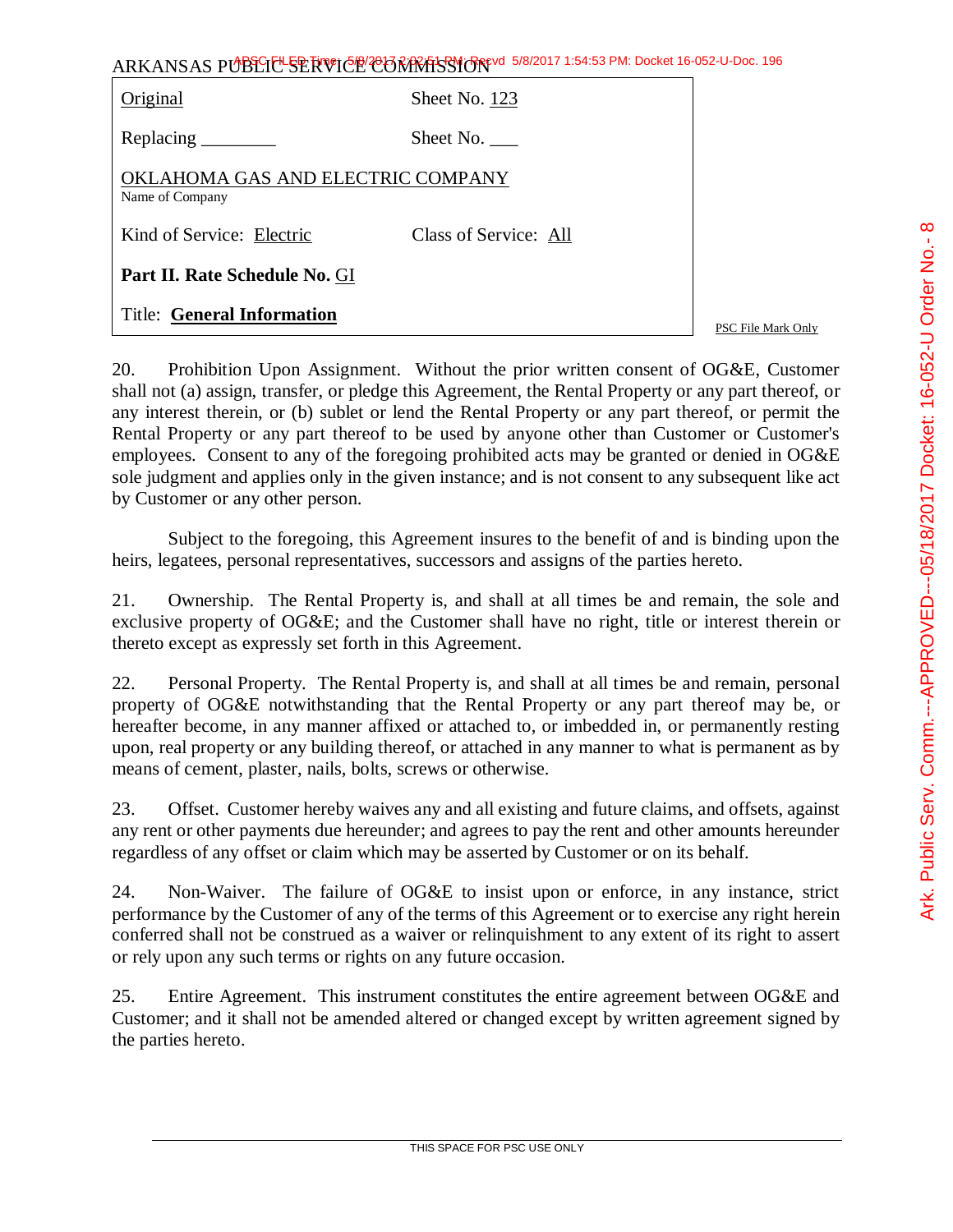| ARKANSAS PUBLICL SERVICE CORRATS TO 5/8/2017 1:54:53 PM: Docket 16-052-U-Doc. 196 |                       |                    |
|-----------------------------------------------------------------------------------|-----------------------|--------------------|
| Original                                                                          | Sheet No. 124         |                    |
|                                                                                   | Sheet No. $\_\_$      |                    |
| OKLAHOMA GAS AND ELECTRIC COMPANY<br>Name of Company                              |                       |                    |
| Kind of Service: Electric                                                         | Class of Service: All |                    |
| Part II. Rate Schedule No. GI                                                     |                       |                    |
| <b>Title: General Information</b>                                                 |                       | PSC File Mark Only |

26. Notices. Service of all notices under this Agreement shall be sufficient if given personally or mailed to the party involved at its respective address hereinbefore set forth, or at such address as such party may provide in writing from time to time. Any such notice mailed to such address shall be effective when deposited in the United States mail, duly addressed and with postage prepaid.

27. Time. Time is of the essence of this Lease and each and all of its provisions.

\_\_\_\_\_\_\_\_\_\_\_\_\_\_\_\_\_\_\_\_\_\_\_\_\_\_\_\_\_\_ \_\_\_\_\_\_\_\_\_\_\_\_\_\_\_\_\_\_\_\_\_\_\_\_\_\_\_\_\_

**IN WITNESS WHEREOF** the parties hereto have caused this Agreement to be duly executed in triplicate the day and year first above written.

Charges and Terms Accepted:

Oklahoma Gas and Electric Company Customer (Print or type name of Organization)

(Printed Name) (Printed Name)

Signature (Authorized Representative) (Signature) Title: \_\_\_\_\_\_\_\_\_\_\_\_\_\_\_\_\_\_\_\_\_\_\_\_\_\_ Title: \_\_\_\_\_\_\_\_\_\_\_\_\_\_\_\_\_\_\_\_\_\_\_\_\_\_\_\_

\_\_\_\_\_\_\_\_\_\_\_\_\_\_\_\_\_\_\_\_\_\_\_\_\_\_\_\_\_\_\_ \_\_\_\_\_\_\_\_\_\_\_\_\_\_\_\_\_\_\_\_\_\_\_\_\_\_\_\_\_\_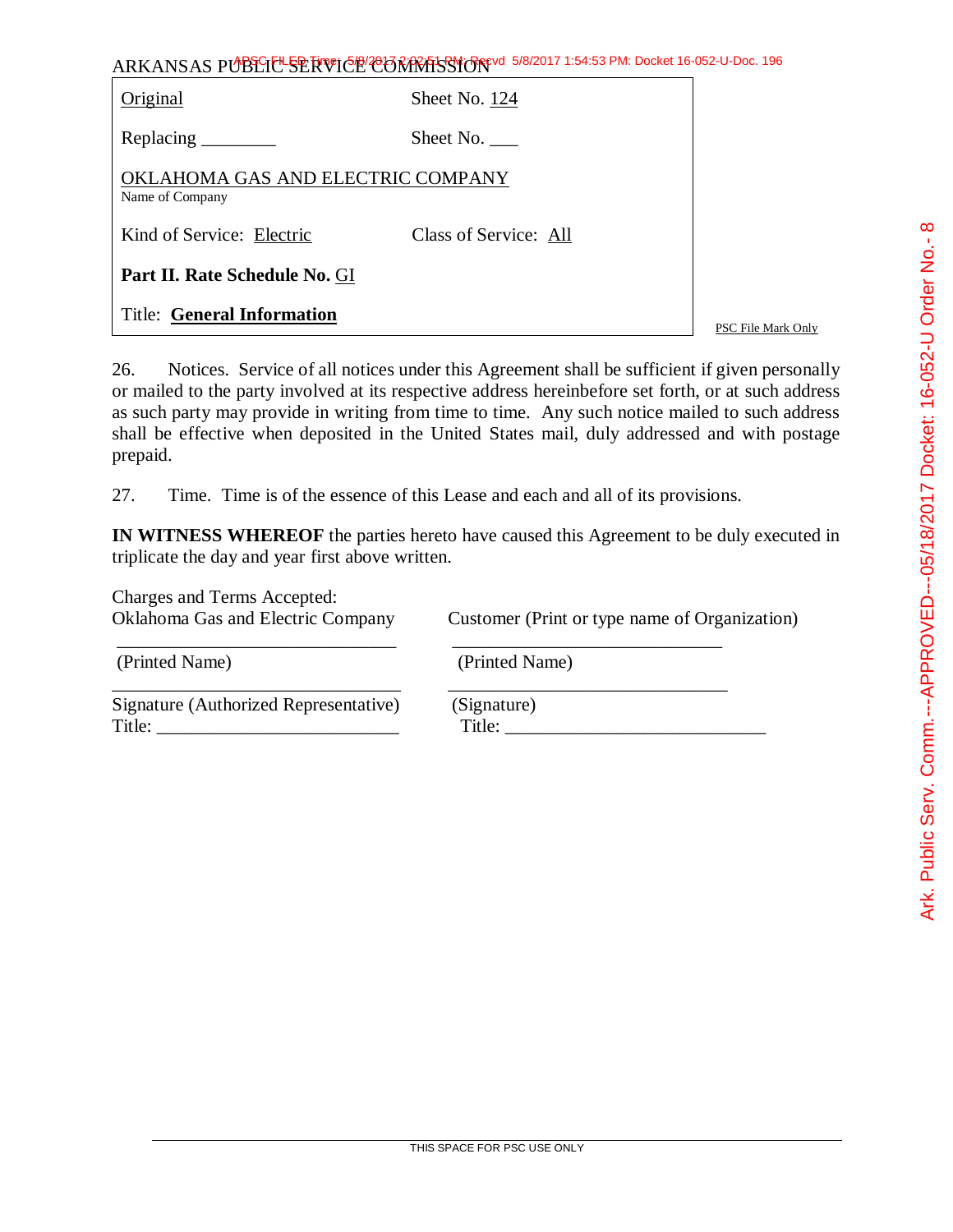| ARKANSAS PUBLIC SERVICE CONTRASSION 5/8/2017 1:54:53 PM: Docket 16-052-U-Doc. 196 |  |
|-----------------------------------------------------------------------------------|--|
|-----------------------------------------------------------------------------------|--|

| Original                                             | Sheet No. 135         |
|------------------------------------------------------|-----------------------|
| Replacing                                            | Sheet No.             |
| OKLAHOMA GAS AND ELECTRIC COMPANY<br>Name of Company |                       |
| Kind of Service: Electric                            | Class of Service: All |
| Part III. Rate Schedule No. ESR                      |                       |
| <b>Title: Electric Service Regulations</b>           |                       |

# 301. **CUSTOMER'S WIRING: NATIONAL ELECTRICAL CODE**

All electrical wiring and apparatus connected or to be connected to the Company's distribution system shall be at the customer's expense and shall be installed and maintained in accordance with the requirements of the National Electrical Code, as adopted by the Commission in its rules and with all requirements prescribed by governmental authority having jurisdiction thereof. In the event of a conflict between the National Electrical Code and an applicable municipal code, the latter shall govern. The Company reserves the right to refuse to connect to any wiring or apparatus which does not meet these requirements and the Company may, without advance notice, suspend service to any customer when a defective condition of wiring or equipment upon the premises of the customer is discovered in accordance with GSR 6.01.R. and 6.04.B.

In the event a customer desires to add to or increase the size of his/her electrical equipment, he/she shall notify the Company sufficiently in advance so that its meter and other equipment may be enlarged sufficiently to care for the increased load. If the customer fails to so notify the Company, the customer may be held responsible for any damage to the meter or other equipment of the Company caused by such increased load.

# 302. **AVAILABILITY OF ELECTRIC SERVICE**

The type of electric service that will be furnished to customer will depend on the location, size, and type of load to be served. It is necessary that the customer obtain from the local office of the Company the phase and voltage of the service that will be furnished before proceeding with the purchase of motors or other equipment. Also the point of delivery on the premises must be determined before the customer's wiring installation is made.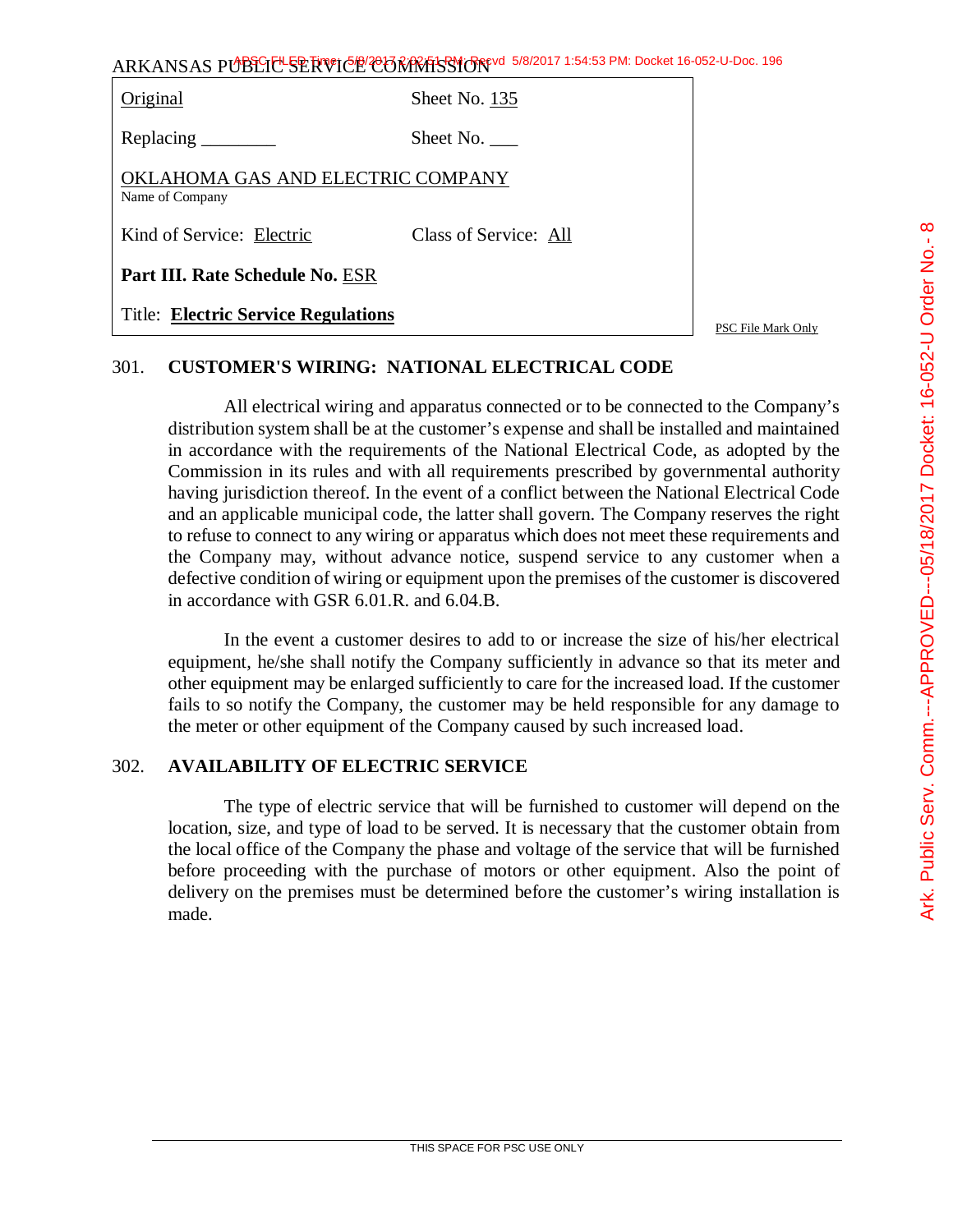Original Sheet No. 136

Replacing Sheet No.

OKLAHOMA GAS AND ELECTRIC COMPANY Name of Company

Kind of Service: Electric Class of Service: All

**Part III. Rate Schedule No.** ESR

Title: **Electric Service Regulations**

PSC File Mark Only

# 303. **NOMINAL ELECTRIC VOLTAGE**

For usual application, the Company renders 60 Hz. service from circuits of the following characteristics:

|     | <b>Nominal System Voltage</b> | Type of System            |
|-----|-------------------------------|---------------------------|
| (A) | 120-Volts                     | Single phase, 2-wire      |
| (B) | 120/240-Volts                 | Single phase, 3-wire      |
| (C) | 208Y/120-Volts                | Three phase, 4-wire wye   |
| (D) | 240/120-Volts                 | Three phase, 4-wire delta |
| (E) | 480Y/120-Volts                | Three phase, 4-wire wye   |
| (F) | 4160Y/277-Volts               | Three phase, 4-wire wye   |
| (G) | 12,470Y/2400-Volts            | Three phase, 4-wire wye   |
| (H) | 34,500Y/19,920-Volts          | Three phase, 4-wire wye   |
|     |                               |                           |

Service as listed in (A) and (B) above is available throughout the Company's system. Service as listed in (C) and (E) above is generally available for commercial and industrial establishments served by underground and overhead distribution systems but is not universally available throughout the Company's system. Service as listed in (D) above applies only to the expansion of existing services, and is not universally available, especially for loads above 300-kVA, or where the consumer expects his/her load to increase in the future above 300-kVA.

The choice between services listed in (F), (G) and (H) above is governed by the primary distribution voltage in use in the locality.

.480-Volts, three-phase, 3-wire delta with grounded conductor and 832Y-480-Volt, three-phase, 4-wire wye service are not standard voltages with the Company but a customer may take service at one of these voltages with the Company's permission.

Customers and contractors contemplating the purchase and/or installation of any three phase motor or any single phase motor larger than 5 horsepower, or a welder, should obtain from the Company's representative written information relating to the character of service available at the address of such proposed installation.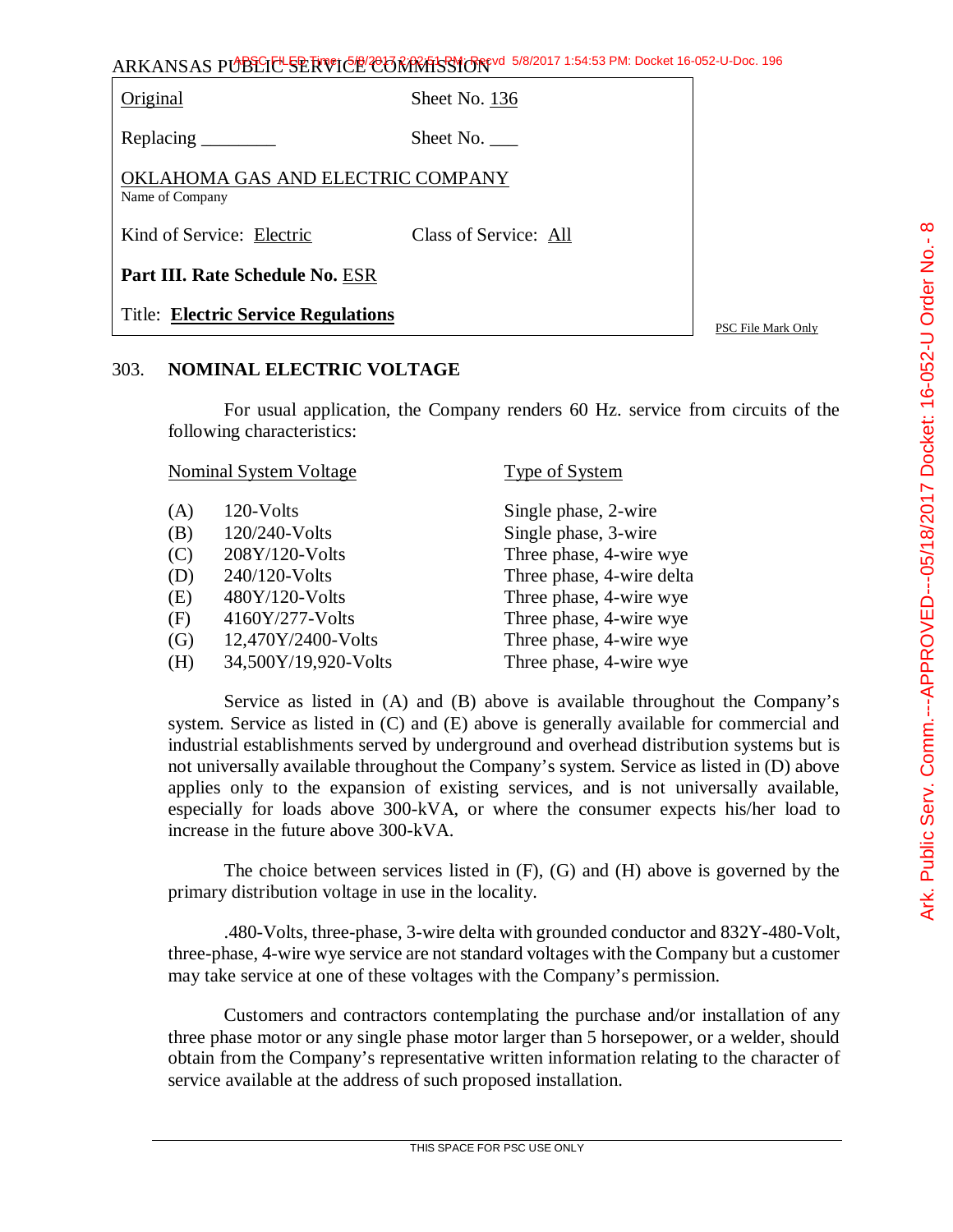Original Sheet No. 137

Replacing Sheet No.

OKLAHOMA GAS AND ELECTRIC COMPANY Name of Company

Kind of Service: Electric Class of Service: All

**Part III. Rate Schedule No.** ESR

Title: **Electric Service Regulations**

PSC File Mark Only

## 304. **VOLTAGE VERIFICATION**

It is the Company's policy to have continual voltage recording equipment on all of its distribution substations for the purpose of evaluating customer service.

#### 305. **MINIMUM SERVICE CONNECTION**

No service connection of less than three wires shall be made to a customer's single phase electric installation consisting of more than two circuits.

#### 306. **EXCLUSIVE USE OF COMPANY'S ELECTRIC SERVICE**

The standard rate schedules are based on exclusive use of the Company's service and, except in cases where the customer has a contract with the Company for auxiliary, breakdown or supplementary service, no electric service from any other source will be used by the customer on the same installation in conjunction with the Company's service, either by means of a throwover switch or any other connection. This does not prohibit the installation of emergency generating equipment by hospitals, police, fire and other installations affected with interest of public health and safety or whose service is of such a nature that service interruptions cannot be tolerated provided that such emergency generating equipment does not operate more than two hours per week under nonemergency conditions. The emergency generating equipment is not to be connected or operated in parallel with the Company's system except when such operation is provided for by a special contract.

Auxiliary, breakdown or supplementary service as furnished by the Company is not to be connected or operated in parallel with a generating plant except when such operation is provided for by a special contract.

## 307. **RESALE OF THE COMPANY'S ELECTRIC SERVICE**

The customer will not resell the electricity purchased from the Company unless the tariff under which electric service is rendered specifically provides for such resale.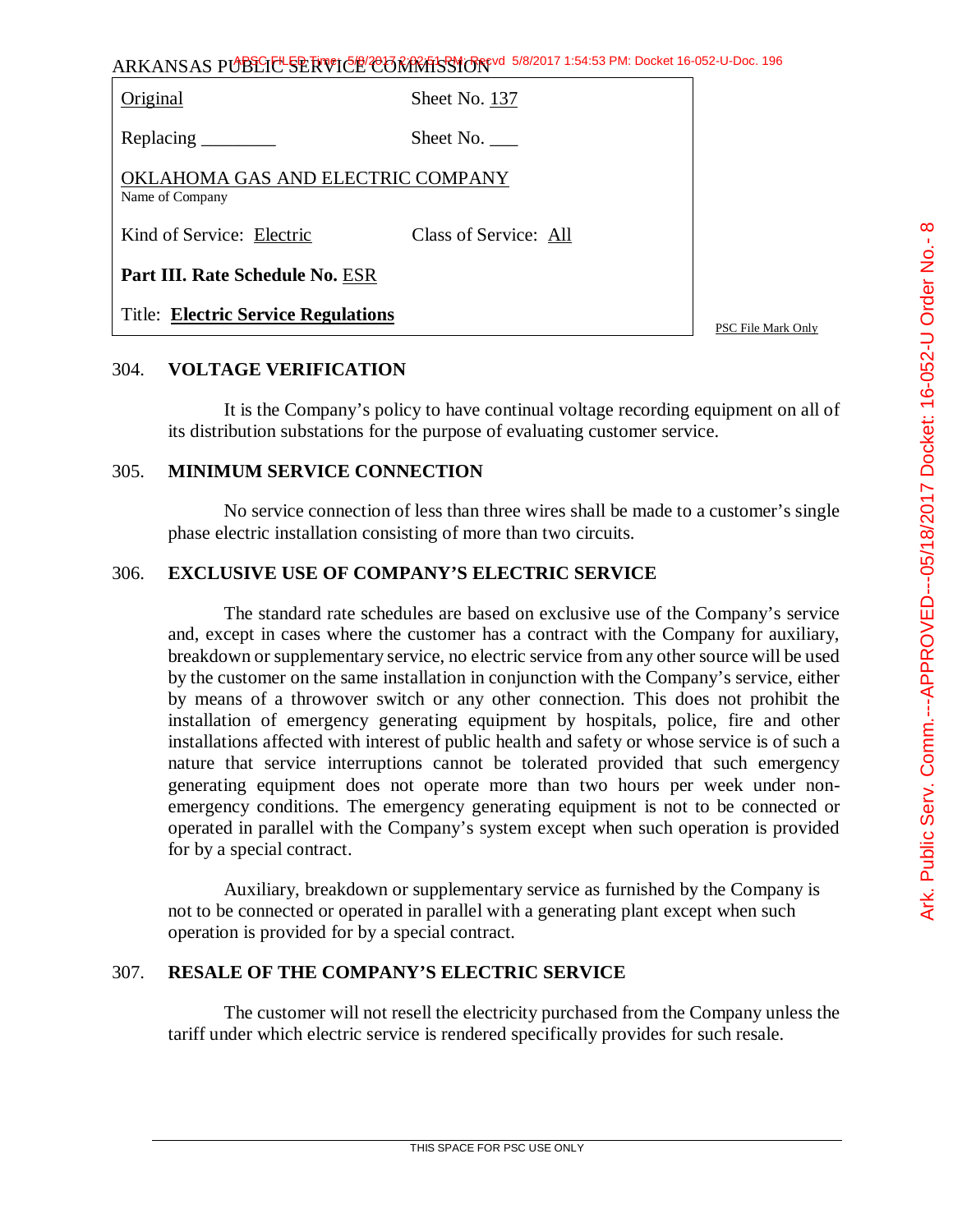| ARKANSAS PUBLIC <sup>L</sup> SERVICE COMMISSION 5/8/2017 1:54:53 PM: Docket 16-052-U-Doc. 196 |                       |                    |
|-----------------------------------------------------------------------------------------------|-----------------------|--------------------|
| Original                                                                                      | Sheet No. 138         |                    |
|                                                                                               | Sheet No.             |                    |
| OKLAHOMA GAS AND ELECTRIC COMPANY<br>Name of Company                                          |                       |                    |
| Kind of Service: Electric                                                                     | Class of Service: All |                    |
| Part III. Rate Schedule No. ESR                                                               |                       |                    |
| <b>Title: Electric Service Regulations</b>                                                    |                       | PSC File Mark Only |

## 308. **POINT OF DELIVERY OF ELECTRIC SERVICE**

The point of delivery of electric service shall be the point at which the electric supply system of the Company connects to the wiring system of the customer. In general, it will be the nearest feasible point of the property line. For overhead construction, the point of delivery is the point where the Company's overhead service drop connects to the customer's service entrance conductors. For underground construction, the point of delivery is that point where the Company's service lateral connects to the customer's service entrance conductors, usually the metering point, and shall be a point outside the building or at the first point of connecting inside the building most convenient for connections to the Company's facilities.

The customer shall request the location of the point of delivery, which will be designated by authorized employees of the Company, without charge, either before or during construction of the customer's facilities. This will eliminate possible delay and added cost to the customer of relocating the point of delivery.

Where a service connection cannot be made or maintained with adequate clearances without being interfered with by trees or other obstructions on the customer's property, it will be the responsibility of the customer to provide whatever corrective measures are required.

## 309. **METERS**

## A. General

All meters shall be furnished, installed and maintained by the Company. All meter bases, enclosures and other associated equipment shall be furnished and maintained by the Company and remain its property. Required installation of this equipment by the customer shall be in compliance with these Terms and Conditions of Service and the National Electrical Code as adopted by the Commission. No metering equipment shall be by-passed for any reason, without prior approval of the Company.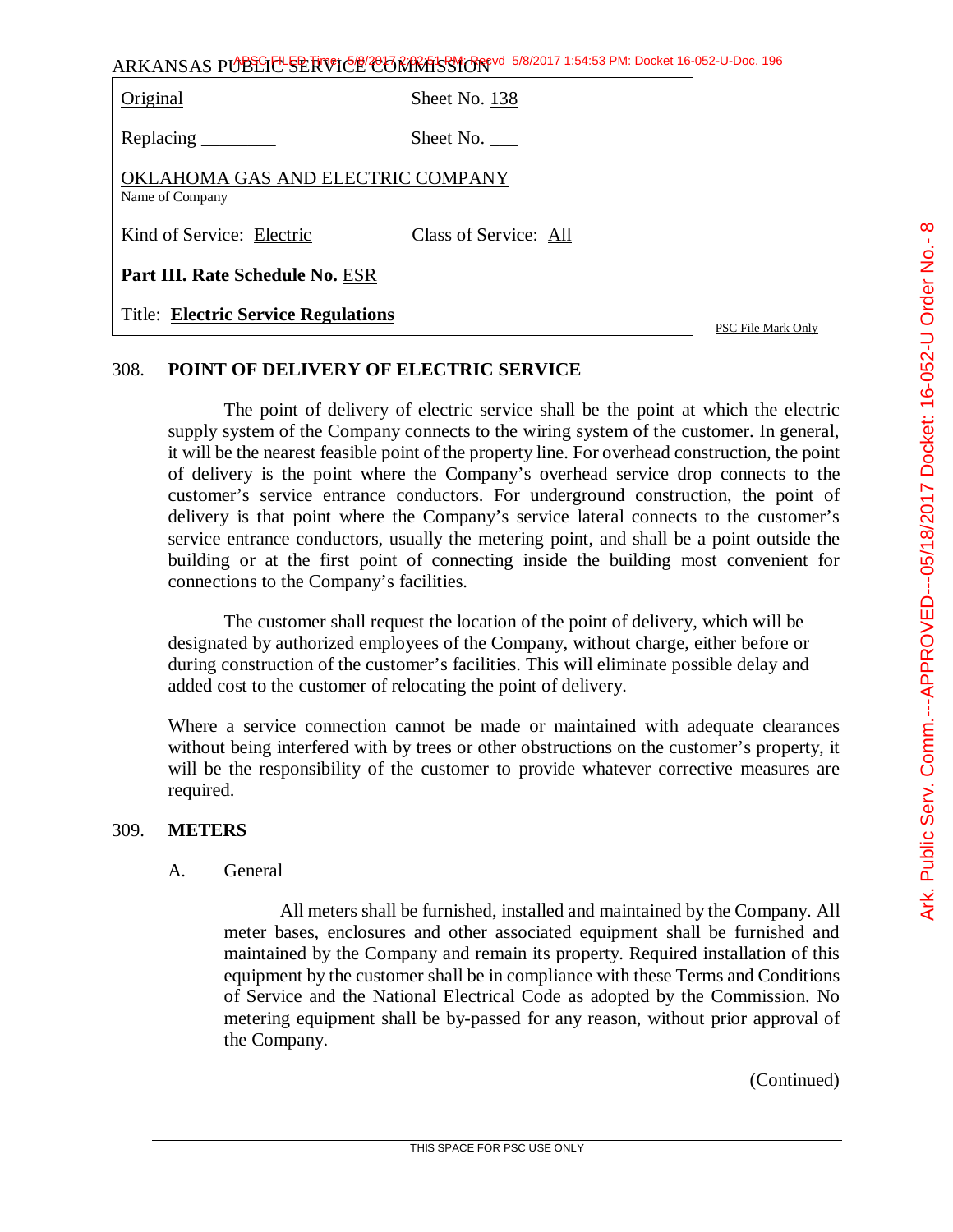| Original                                             | Sheet No. 139         |
|------------------------------------------------------|-----------------------|
|                                                      | Sheet No.             |
| OKLAHOMA GAS AND ELECTRIC COMPANY<br>Name of Company |                       |
| Kind of Service: Electric                            | Class of Service: All |
| Part III. Rate Schedule No. ESR                      |                       |
| <b>Title: Electric Service Regulations</b>           |                       |

PSC File Mark Only

#### (Continued)

B. Metering Testing Program

#### New Meters

To ensure that new meters conform to the accuracy requirements of SR-E 7.05 -B., before installation by the utility, new meters will be inspected and tested on a sampling basis conforming to ANSI C12.1-1982, Section 8.1.5.

## In-Service Meters

To ensure that in-service meters conform to the requirements of SR-E 7.08.B., periodic interval ANSI C12.1-1982, Section 8.1.8.4. and Section 8.2.3.1. testing is used on all three phase meters, and Statistical sampling ANSI C12.1-1982, Section 8.1.8.6. is used on all single phase meters.

C. Self-Contained Meter Installations

The Company will furnish a meter base for all meter installations. Outdoor meter installations are required for all new building construction or remodeling where the load does not exceed 200 Amperes (320 Amperes, single phase, 120/240 Volts). The meter is to be installed outside the building in the service entrance raceway, service lateral raceway or service entrance cable and on the source side of the service equipment. Where the service voltage is 480Y/277 Volts or 480 Volts three phase, the Company will furnish a self-contained meter cabinet which includes a disconnect device. The meter cabinet will be installed by the customer on the source side of the service equipment.

Meters may be installed indoors upon prior approval by the Company. When the meters are to be installed inside building and where the load does not exceed 200 Amperes, the Company will furnish a self-contained meter cabinet which includes a disconnect device. The meter cabinet will be installed by the customer on the source side of the service equipment.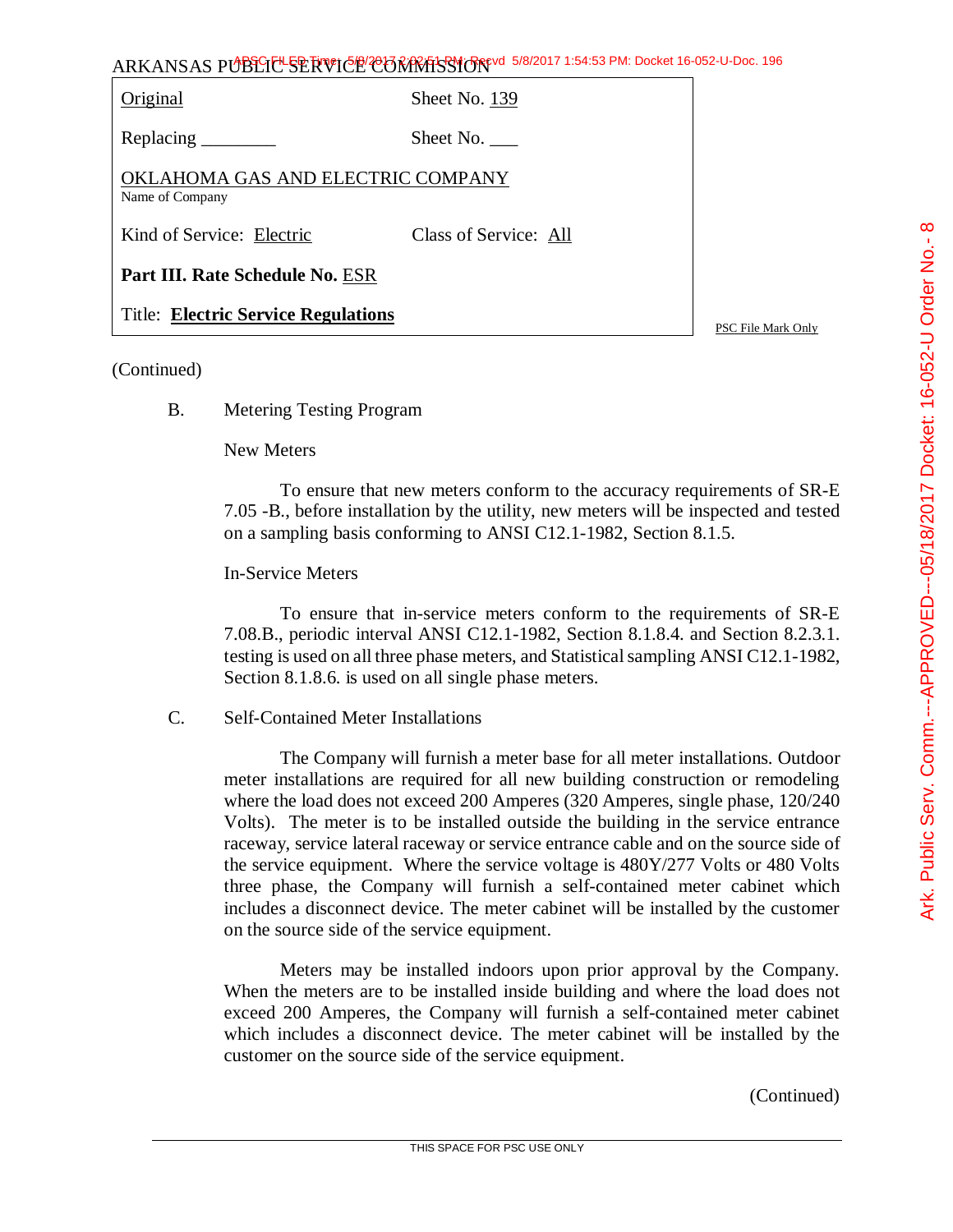| ARKANSAS PUBLIC <sup>L</sup> SERVICE COMMISSION 5/8/2017 1:54:53 PM: Docket 16-052-U-Doc. 196 |                       |                    |
|-----------------------------------------------------------------------------------------------|-----------------------|--------------------|
| Original                                                                                      | Sheet No. 140         |                    |
|                                                                                               | Sheet No.             |                    |
| OKLAHOMA GAS AND ELECTRIC COMPANY<br>Name of Company                                          |                       |                    |
| Kind of Service: Electric                                                                     | Class of Service: All |                    |
| Part III. Rate Schedule No. ESR                                                               |                       |                    |
| <b>Title: Electric Service Regulations</b>                                                    |                       | PSC File Mark Only |

## (Continued)

#### D. Instrument Transformer Metering Installations

In installations where the service voltage is greater than 500 Volts line-toline or where the capacity required is over 200 Amperes, (320 Amperes, single phase, 120/240 Volts), metering shall be accomplished by using instrument transformers. The Company shall provide, for installation by the customer, a cabinet of sufficient size to enclose the instrument transformers.

The customer is to provide and install the secondary wiring raceway between the instrument transformers and the meters. All proposed installations requiring instrument transformers shall be approved by the Company before work is started.

## 310. **EQUIPMENT WHICH ADVERSELY AFFECTS ELECTRIC SERVICE**

A. General

Many types of electric equipment adversely affects the quality of electric service. Close consultation by the customer with the Company will be required before such equipment is connected, or when it is necessary to remedy an unsatisfactory condition on the Company's system.

#### B. Motors - Allowable Starting Currents

The following motors may be started across-the-line if the starting current (which is the locked rotor current of the motor at name plate voltage) does not exceed the limits given below:

| Nominal<br>Name Plate Voltage | Phase  | Maximum<br>Locked Rotor-Current* |
|-------------------------------|--------|----------------------------------|
| $120$ -Volts                  | Single | 50 Amperes                       |
| 280 or 240-Volts              | Single | 200 Amperes                      |
| 208, 240 or 480-Volts         | Single | 200 Amperes                      |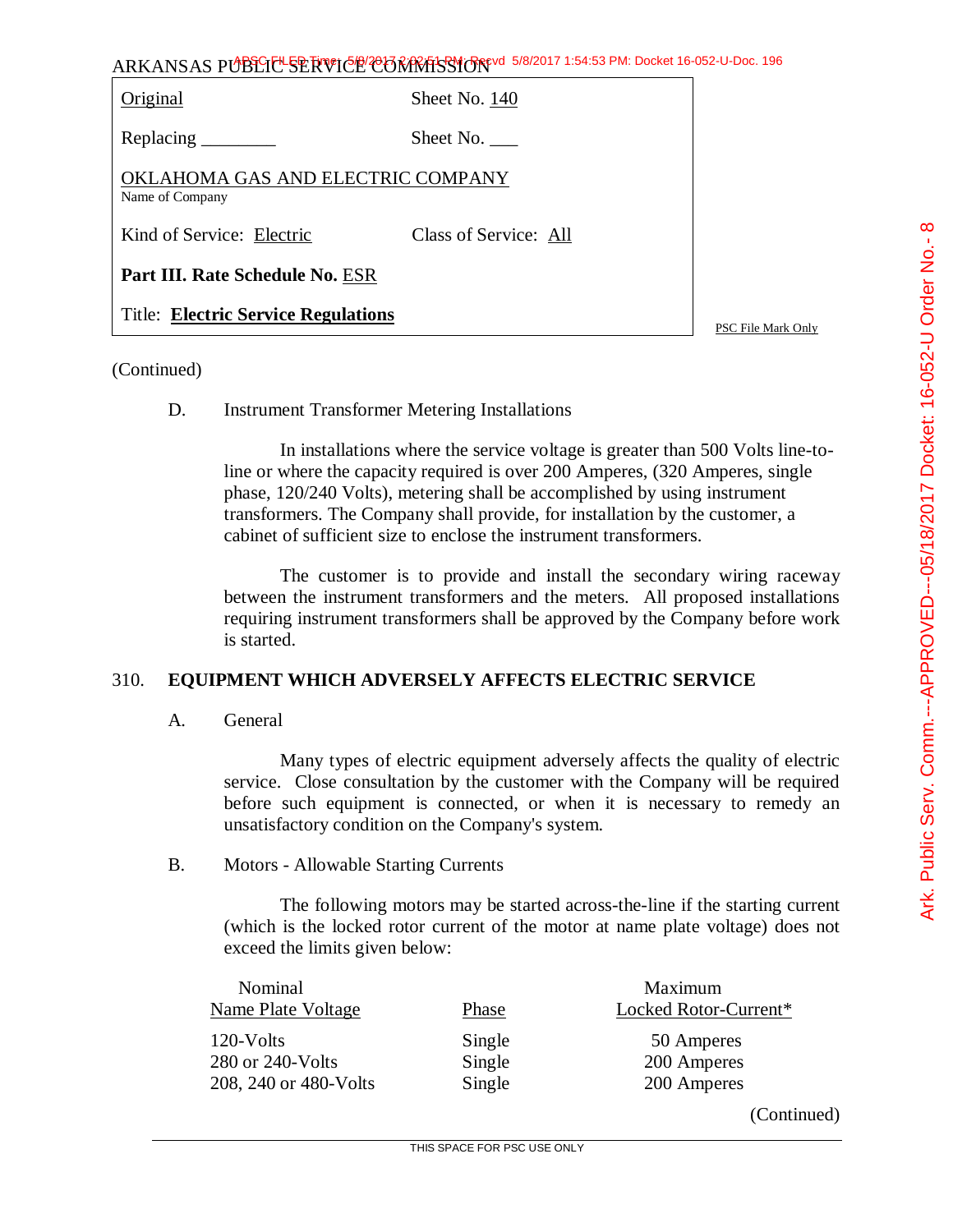| ARKANSAS PUBLIC SERVICE CONRESSION 6/8/2017 1:54:53 PM: Docket 16-052-U-Doc. 196 |                       |  |
|----------------------------------------------------------------------------------|-----------------------|--|
| Original                                                                         | Sheet No. 141         |  |
|                                                                                  | Sheet No.             |  |
| OKLAHOMA GAS AND ELECTRIC COMPANY<br>Name of Company                             |                       |  |
| Kind of Service: Electric                                                        | Class of Service: All |  |
| Part III. Rate Schedule No. ESR                                                  |                       |  |
| <b>Title: Electric Service Regulations</b>                                       |                       |  |

(Continued)

\*Groups of motors starting simultaneously shall be classed as one motor.

Larger across-the-line starting currents than those stated above may be permitted where the Company's facilities are adequate and the frequency of starts are such that other customer's service will not be adversely affected. Upon request of the customer, the Company will make individual studies to determine the maximum allowable starting current for each specific installation and if necessary recommend a motor starting device. When part-winding, wye-delta, auto transformer or resistor type motor starting devices are required, closed transition transfer from the starting to running condition must be used unless an open transition type starter is specifically approved. In the case of thermostatically controlled air conditioning or heat pumping equipment, a time delay device to prevent simultaneous starting of the compressor motor and associated fan motors is an acceptable method for reducing the locked rotor starting currents to acceptable values.

C. Intermittent Electric Loads

Electric equipment such as spot and arc welding machines, X-ray machines, arc furnaces, elevators, dredges, locomotives, shovels, feed grinders, etc., whose use of electricity is intermittent and subject to violent fluctuations may be served with other electrical loads or by a transformer dedicated solely to that equipment and served as a separate account. Except for individual transformer type arc welders whose rated primary input current does not exceed 15 Amperes at 120-Volt operation or 30 Amperes at 240-Volt operation (38 Amperes if consumer is served by an individual transformer), all customers contemplating the installation of such equipment must make specific prior arrangements with the Company.

(Continued)

PSC File Mark Only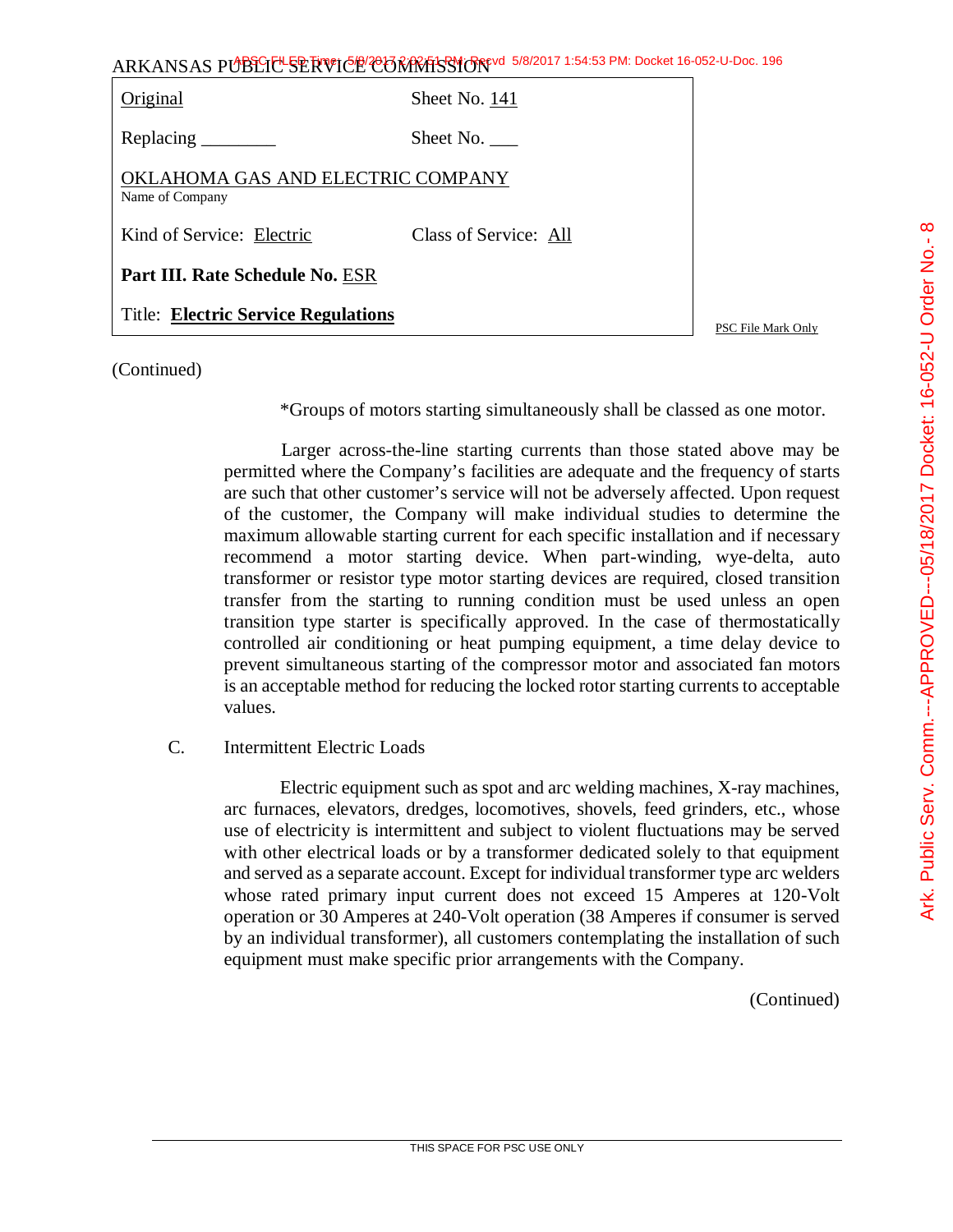| Original                                             | Sheet No. 142         |        |
|------------------------------------------------------|-----------------------|--------|
| Replacing                                            | Sheet No.             |        |
| OKLAHOMA GAS AND ELECTRIC COMPANY<br>Name of Company |                       |        |
| Kind of Service: Electric                            | Class of Service: All |        |
| Part III. Rate Schedule No. ESR                      |                       |        |
| <b>Title: Electric Service Regulations</b>           |                       | $\sim$ |

PSC File Mark Only

#### (Continued)

D. Voltage and Wave Form Sensitive Equipment

Customers contemplating the installation of electric equipment such as computers, communication equipment, electronic control devices, etc., whose performance may be adversely affected by voltage fluctuations and distorted 60 Hz. wave forms must make specific prior arrangements with the Company.

E. Interference Producing Equipment

Customers found to be operating electric equipment that produces frequencies that result in interference or generate distorted wave forms into the 60 Hz. electric supply system, which adversely affects the operations of other customers' electric equipment will be required to consult with the Company to eliminate the cause of the interference.

F. Equipment Necessary to Limit Adverse Effect

If it is determined by the Company that remedial action is required to correct an adverse edict produced by a customer through use of any equipment causing such adverse effect, the Company reserves the right to have the customer install, at the customer's expense, any suitable or special equipment necessary to reasonably limit such adverse effect.

In lieu of requesting the customer to install such suitable or special equipment limiting such adverse effect, the Company may, at its option, install additional transformer capacity (which may or may not be dedicated solely to such customer) or other equipment specially designed to reasonably limit such adverse effect.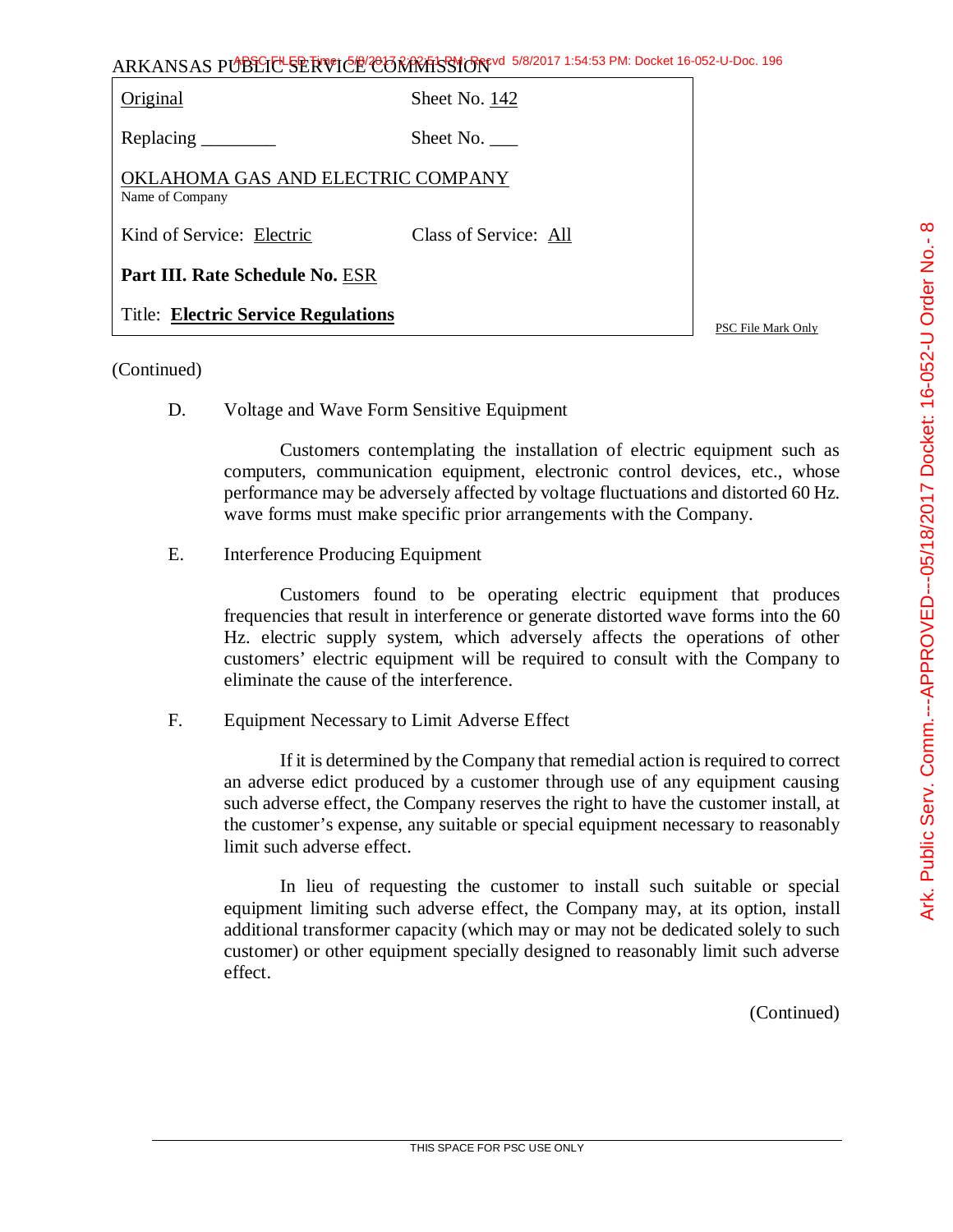| ARKANSAS PUBLIC SERVICE CORRECTS 5/8/2017 1:54:53 PM: Docket 16-052-U-Doc. 196 |                       |                    |
|--------------------------------------------------------------------------------|-----------------------|--------------------|
| Original                                                                       | Sheet No. 143         |                    |
|                                                                                | Sheet No.             |                    |
| OKLAHOMA GAS AND ELECTRIC COMPANY<br>Name of Company                           |                       |                    |
| Kind of Service: Electric                                                      | Class of Service: All |                    |
| Part III. Rate Schedule No. ESR                                                |                       |                    |
| <b>Title: Electric Service Regulations</b>                                     |                       | PSC File Mark Only |

# (Continued)

If the excess expenditure to effect such remedial action, as taken by the Company, is in excess of the amount justified by the anticipated revenue (as set forth in Section No. 409), the Company will bill the customer each month a facilities charge equal to 1-1/2% of that portion of the expenditure in excess of the allowable expenditure, in addition to the regular monthly billing for metered consumption calculated under the applicable rate schedule.

# 311. **STANDARDIZING LABORATORY**

The standardizing laboratory used by the Company is located at the Company's facilities at 3220 South High Ave. in Oklahoma City, Oklahoma.

# 312. **STRUCTURE IDENTIFICATION**

The Company identifies its poles, towers and other supporting structures in the following manner:

A metal circular disk which has the letters "OG&E" stamped on it is attached to each wood pole upon installation. In addition, on through lines, each structure is marked with mile and pole numbers, 6 inches in height, beginning at one end of the line and proceeding consecutively to the other end. All wood poles have a brand stamped on the pole which gives the date of manufacture, which is generally within a year or two of the installation date. For a more precise date, the Company's "atlas" maps show the year of installation of each pole.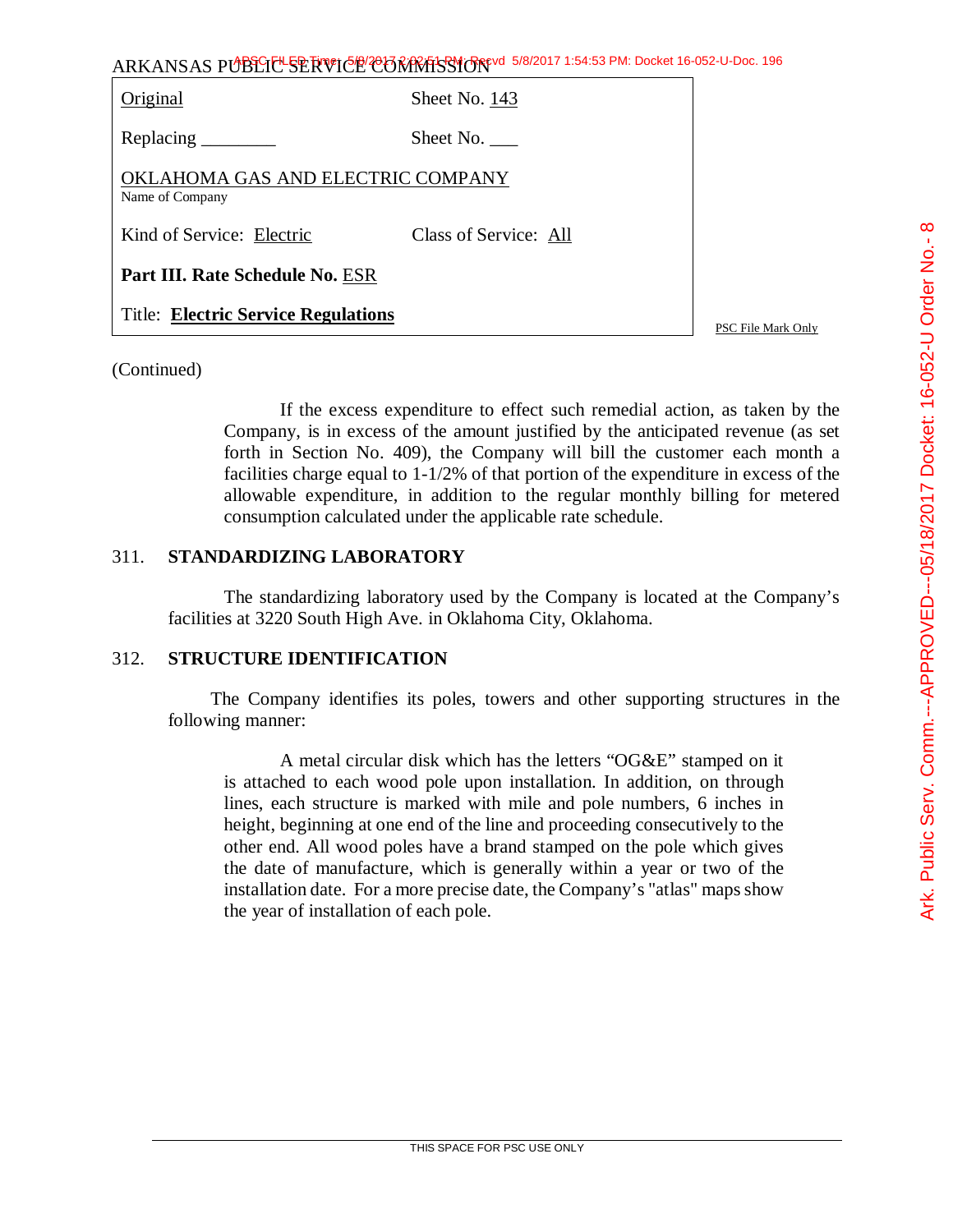Original Sheet No. 144

Replacing Sheet No.

OKLAHOMA GAS AND ELECTRIC COMPANY Name of Company

Kind of Service: Electric Class of Service: All

**Part III. Rate Schedule No.** ESR

Title: **Electric Service Regulations**

PSC File Mark Only

# 313. **EMERGENCY CURTAILMENT PLAN**

#### **Definitions**

As used herein, "Company" shall mean Oklahoma Gas and Electric Company, "Plan" or "Emergency Curtailment Plan" shall mean the following rules and regulations, and "Commission" shall mean the Arkansas Public Service Commission.

## **Applicability**

The provision of this Policy Schedule shall apply at any time, and for such periods of time, when in the judgment of the Company, it is necessary to reduce the use of electricity when emergency conditions exist on the system as described below. This Plan is to mitigate events related to the transmission system, generator capacity and energy emergencies of the company.

## **Network System Emergency**

When emergency condition(s) exist on the transmission system, immediate and appropriate action shall be taken by company in order to address the emergency. An emergency condition exists when one or more of the following criteria or conditions are met:

- Steady state conditions
- Contingency related conditions
- Suspected or confirmed activity (e.g., terrorist activity, sabotage, equipment failure) appears aimed at causing instability on the transmission system.
- Any other event or condition that may not be foreseen, but in the opinion of the Company's Reliability Coordinator poses an imminent threat to the interconnected transmission system.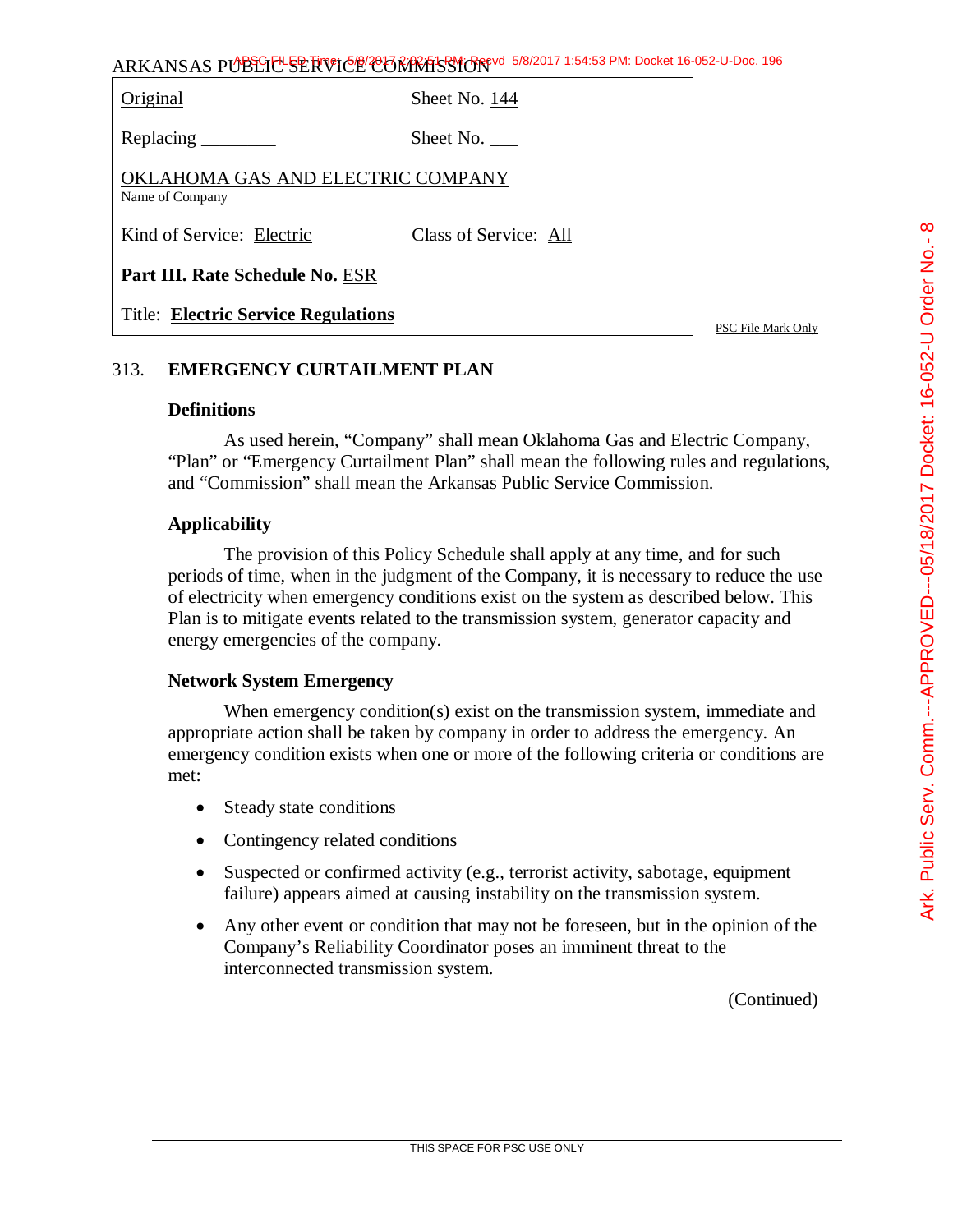| Original                                             | Sheet No. 145         |
|------------------------------------------------------|-----------------------|
| Replacing ________                                   | Sheet No. $\_\_$      |
| OKLAHOMA GAS AND ELECTRIC COMPANY<br>Name of Company |                       |
| Kind of Service: Electric                            | Class of Service: All |
| Part III. Rate Schedule No. ESR                      |                       |
| <b>Title: Electric Service Regulations</b>           |                       |

PSC File Mark Only

(Continued)

#### **Network Emergency Procedures**

When emergency condition(s) exist, the Company's balancing authority and transmission operator shall declare a System Emergency and execute one or more of the following Emergency Procedures:

- Direct the immediate Emergency Re-dispatch of generation resources
- Direct an immediate reconfiguration of the transmission system, and /or
- Direct the immediate Shedding of Load
- Direct other immediate actions as appropriate to preserve the system
- In the event of confirmed or suspected terrorist activity, notify the North American Electric Reliability Corporation ("NERC") and/or U.S. Dept. of Homeland Security as appropriate.
- Follow all disturbance reporting requirements in the Company's Disturbance Reporting Procedures and Outage/Disturbance Notification Plan.

When an emergency condition exists, and emergency re-dispatch is deemed the most appropriate method for returning to within acceptable limits, the company shall choose the most effective generators that can be re-dispatched without regard for costs or other economic impacts. At all times during an emergency, the SPP Reliability Coordinator and the Company's neighboring balancing areas should be notified as steps in the this Plan are implemented.

When a balancing area foresees it will be unable to provide its operating reserve requirement with available resources because load is greater than anticipated, forced outages or other limitations, it shall obtain capacity from outside the balancing area. Assistance may be obtained at any time a balancing area is unable to meet its load obligation without shedding firm load.

Should the ability to purchase power to prevent shedding load be limited, the Company's System Operator should instruct the Company's Reliability Coordinator to issue the appropriate level energy emergency alert.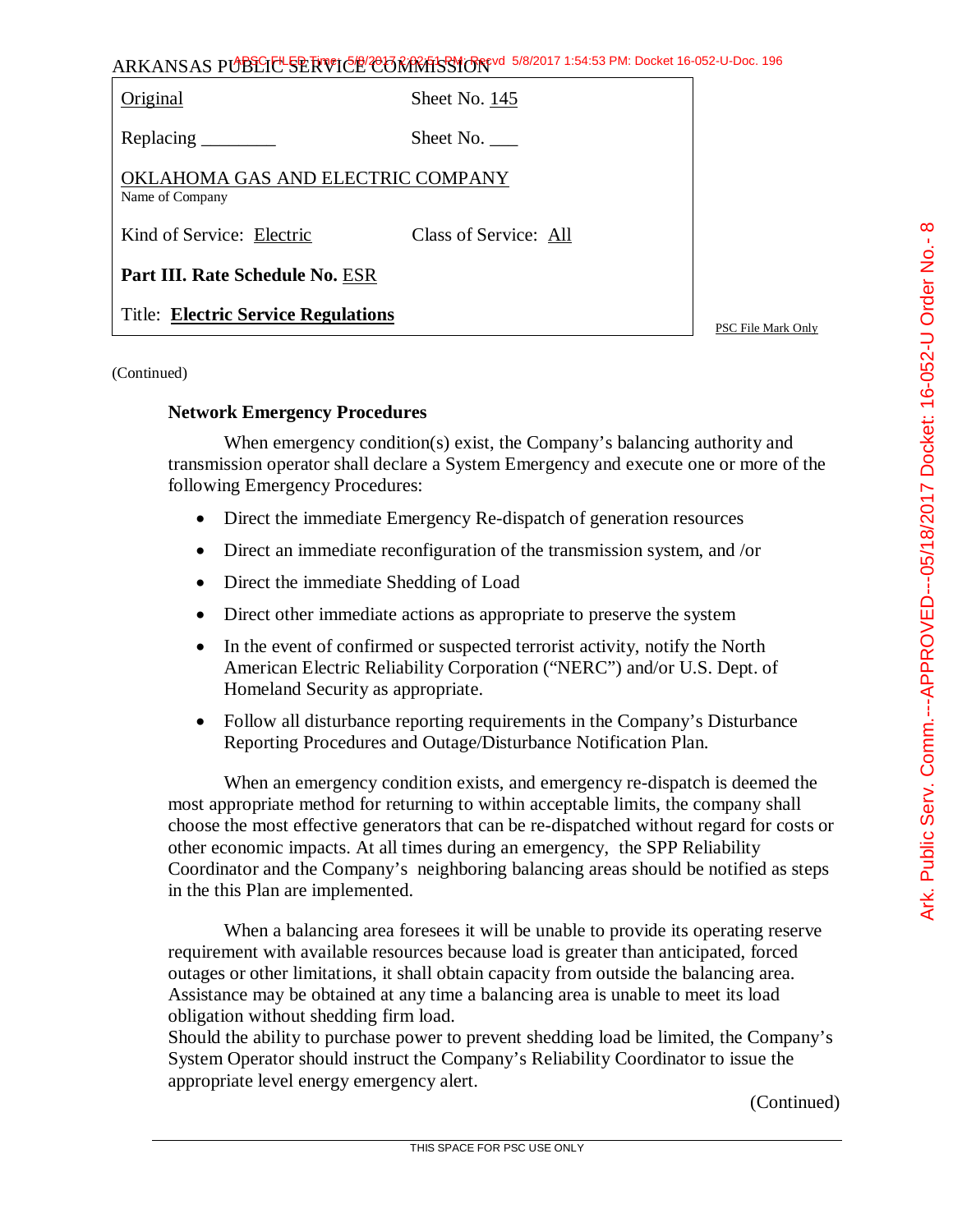| Original                                             | Sheet No. 146         |                    |
|------------------------------------------------------|-----------------------|--------------------|
| Replacing $\frac{\ }{\ }$                            | Sheet No. $\_\_$      |                    |
| OKLAHOMA GAS AND ELECTRIC COMPANY<br>Name of Company |                       |                    |
| Kind of Service: Electric                            | Class of Service: All |                    |
| Part III. Rate Schedule No. ESR                      |                       |                    |
| <b>Title: Electric Service Regulations</b>           |                       | PSC File Mark Only |

#### (Continued)

#### **Network Emergency Notification Plan**

If an energy emergency alert occurs the following may be implemented:

- Public Appeal an official request by the Company, regulatory agency or government entity that the public reduce its consumption of electricity.
- Voltage Reduction the Company intentionally lowers the voltage on its system in order to reduce demand.
- Firm Load Shedding the intentional outage of customer load in significant quantities either through automatic or operator-initiated action to protect bulk power.
- Relocation of Control Center Operations transfer of operational control to an alternate site.

Should a generation deficiency develop for any reason, arrangements shall be made with adjacent balancing areas to cover the deficiency: but failing this, the affected balancing area shall reduce the area load until the available generation is sufficient to match it. All Southwest Power Pool ("SPP") operating reserve shall be utilized before resorting to shedding firm load. The Company's System Operator shall determine when load shedding must occur; the Company will be responsive to the direction of the Reliability Coordinator.

In a fuel emergency, the Company's Transmission Control Center ("TCC") System Operator has as an option, contacting Corporate Communications and requesting appeals to large commercial customers to reduce non-essential energy use and if possible, maximize the use of any customer owned backup generation that relies on fuels other than the one in short supply.

The SPP Reliability Coordinator and all potential affected operating entities should be notified as the steps of the Network Emergency Plan or Generation Emergency Plan are being executed.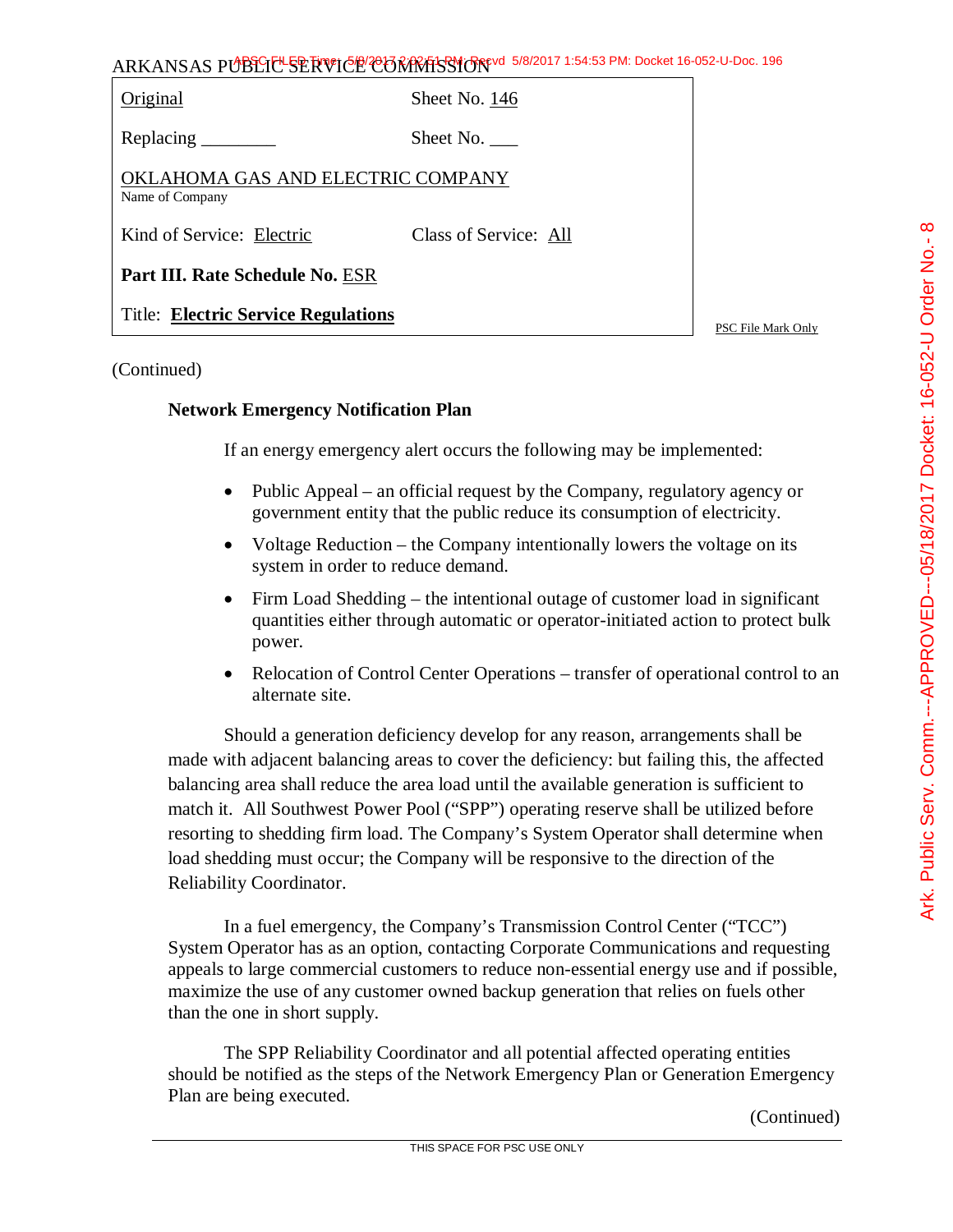| Original                                             | Sheet No. 147         |
|------------------------------------------------------|-----------------------|
| Replacing                                            | Sheet No.             |
| OKLAHOMA GAS AND ELECTRIC COMPANY<br>Name of Company |                       |
| Kind of Service: Electric                            | Class of Service: All |
| Part III. Rate Schedule No. ESR                      |                       |
| <b>Title: Electric Service Regulations</b>           |                       |

PSC File Mark Only

#### (Continued)

#### **Outage/Disturbance Notification Plan**

Outage/disturbance is an unusual occurrence that jeopardizes the operation of the bulk electric system or results in system equipment damage or customer interruptions.

A disturbance caused by adverse conditions, e.g., severe weather, the Company shall promptly contact SPP and NERC, and verbally provide as much information as is available at that time. The Company shall provide timely, periodic verbal updates until adequate information is available to issue a written Preliminary Disturbance Report.

The Arkansas Public Service Commission (APSC) will be contacted for the reporting of outages of one-hundred or more customers that last more than four hours as required by APSC General Service Rules, Rule 7.09 Reports to the Commission. A. Outages: Utilities shall promptly report outages in an individual city, town, or in the same general area, which last more than 4 hours and affect 100 or more customers by telephone to the Commission's Consumer Services Office. After normal business hour and on weekends and holidays, utilities may report outages by leaving a message on the Commission's Consumer Services Office recorder.

#### **Generation Emergency**

If a determination is made that a shortage of generating capacity constitutes a significant threat to company's system and regional reliability, a generation emergency may be declared.

#### **Generation Emergency Plan**

If a generation emergency is declared, The SPP Reliability Coordinator and the Company's neighboring balancing areas should be notified as the following steps and options in this emergency plan are implemented.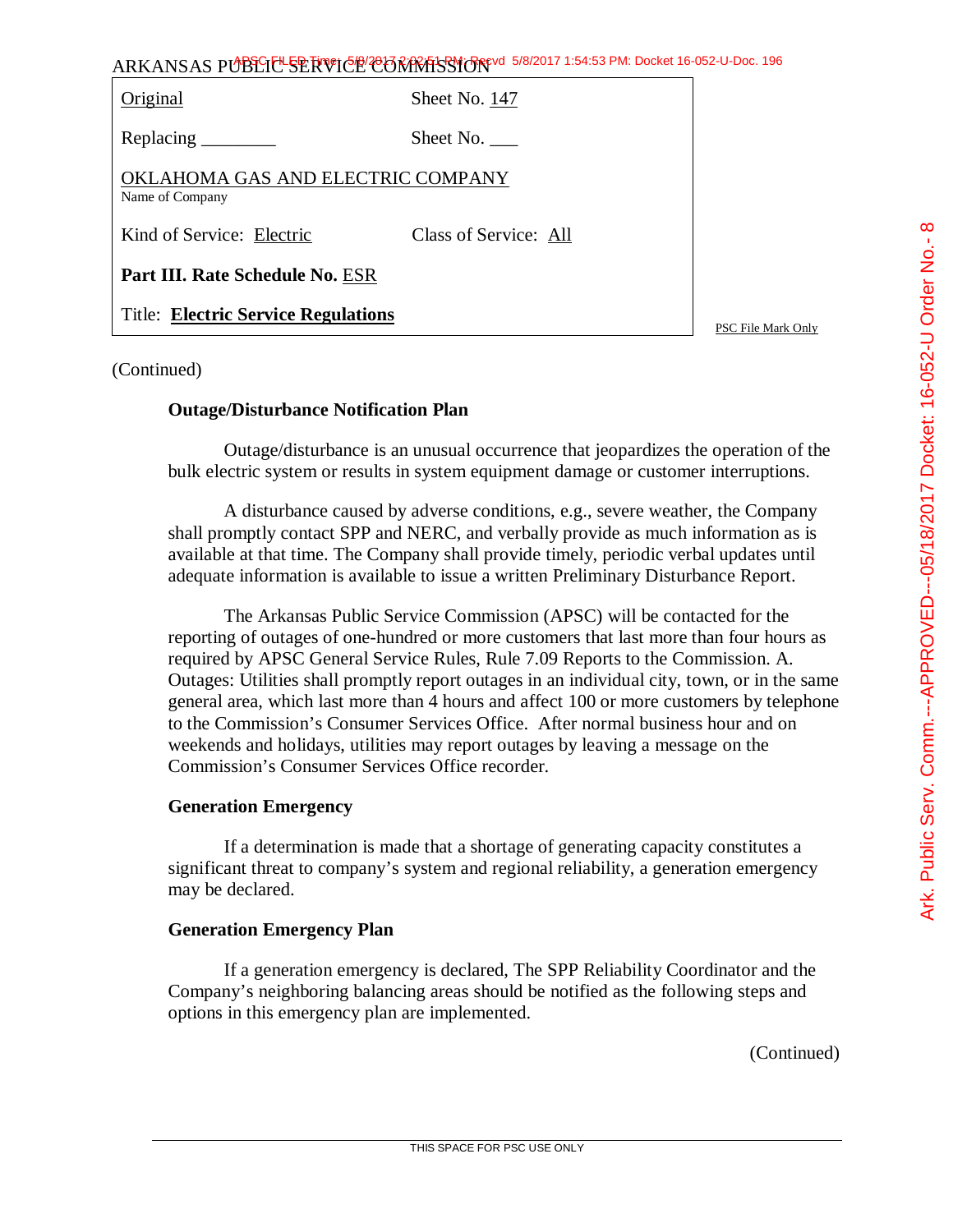| Original                                             | Sheet No. 148         |  |
|------------------------------------------------------|-----------------------|--|
| Replacing $\frac{\ }{\ }$                            | Sheet No.             |  |
| OKLAHOMA GAS AND ELECTRIC COMPANY<br>Name of Company |                       |  |
| Kind of Service: Electric                            | Class of Service: All |  |
| Part III. Rate Schedule No. ESR                      |                       |  |
| <b>Title: Electric Service Regulations</b>           |                       |  |

#### (Continued)

#### **Fuel and Inventory**

The Company's Generation Planning/Control (GPC) will immediately perform all steps within its power to alleviate the emergency situation including:

- off-system purchases;
- operating all generating sources regardless of economics to optimize fuel supplies;
- postponing equipment maintenance;
- starting combustion turbines; and
- exercising curtailable load customers.

If GPC actions do not alleviate the situation, the Company's TCC System Operator will take appropriate action including:

- maximizing generator and cogenerator output and availability;
- notifying Independent Power Producers to maximize output and availability;
- asking the SPP for assistance, purchasing power through SPP Reserve Sharing Group;
- exercising curtailable load customers;
- reduce load through public appeals;
- declaring an energy emergency through SPP; and
- manual load shedding, as required.

(Continued)

∞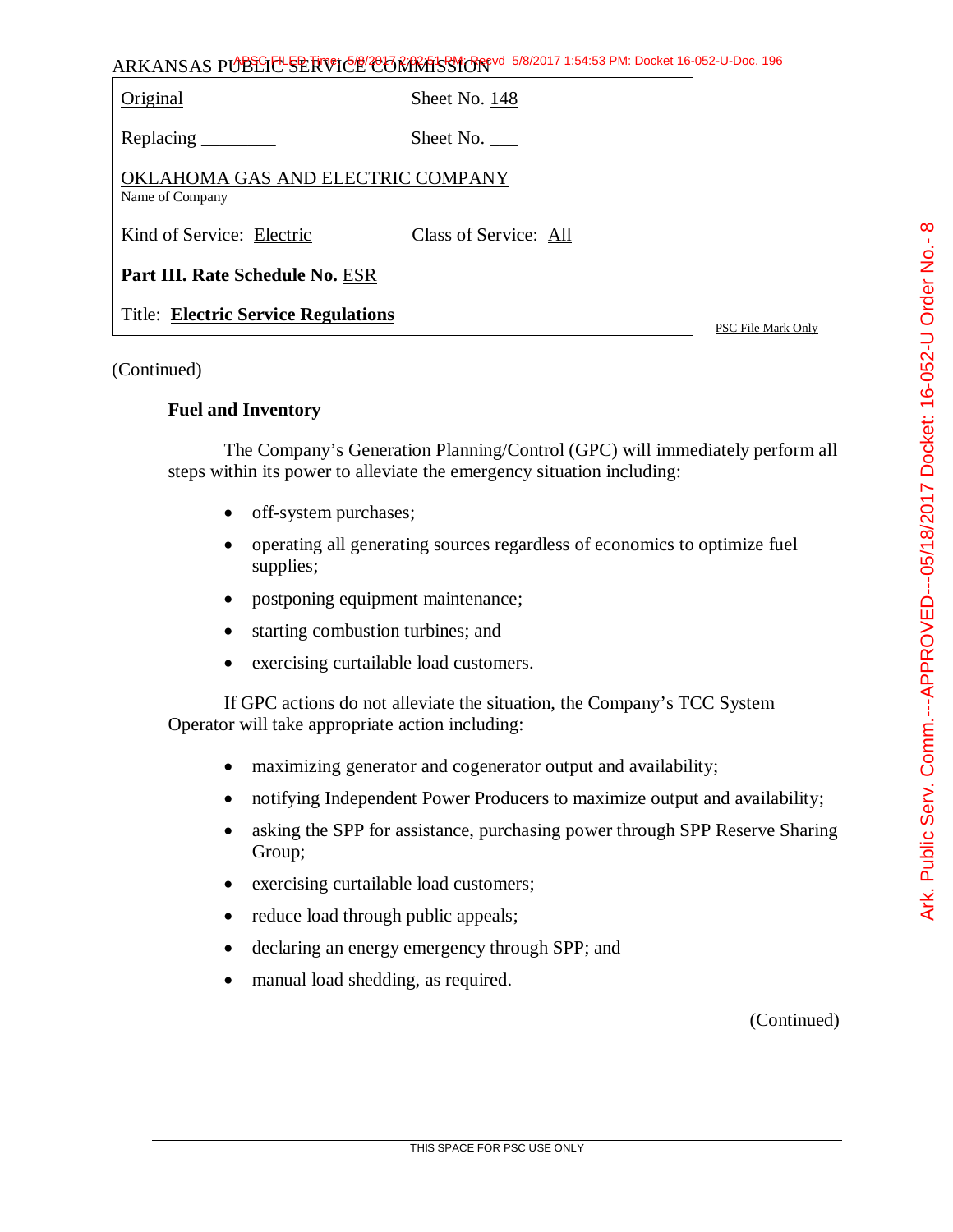| Original                                             | Sheet No. 149         |  |
|------------------------------------------------------|-----------------------|--|
|                                                      | Sheet No.             |  |
| OKLAHOMA GAS AND ELECTRIC COMPANY<br>Name of Company |                       |  |
| Kind of Service: Electric                            | Class of Service: All |  |
| Part III. Rate Schedule No. ESR                      |                       |  |
| <b>Title: Electric Service Regulations</b>           |                       |  |

PSC File Mark Only

#### (Continued)

#### **Fuel Switching**

Units that can switch fuels are gas units that can operate on oil. An oil inventory is maintained at each site which could be utilized in a short-term capacity energy emergency.

## **Environmental Constraints**

The Company would not attempt to seek removal of environmental constraints. The corporate policy is that it always complies with environmental standards. Firm load would be shed in lieu of operating outside environmental constraints.

## **Load Curtailment**

Curtailment is available when the shortage is determined far enough in advance to allow it to be of benefit in avoiding an emergency situation to develop. If the decision is made to use curtailment, curtailable load reduction will be done utilizing load curtailment procedures.

## **System Energy Usage**

In an energy emergency, the TCC System Operator has as an option; contacting Corporate Communications and requesting a "Fast News" bulletin be sent to all OG&E facilities. This "Fast News" bulletin would request that energy usage at the facilities be reduced. This might include adjusting thermostats or turning off air handlers, turning off lights, office machines, garage equipment, etc. At facilities with backup generators, the generator might be used to reduce the load of the facility on the system.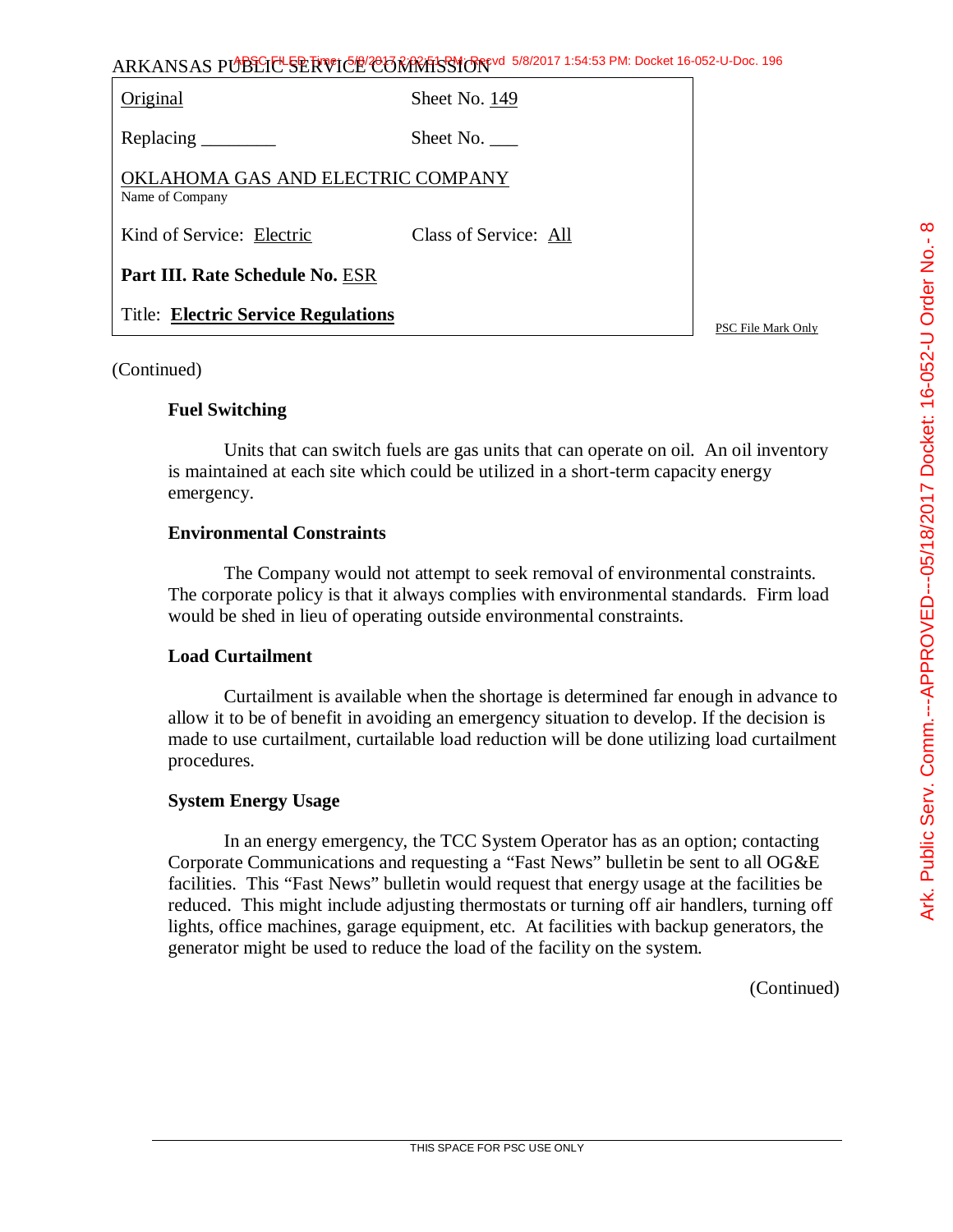| $S = S$<br> <br> <br>              |  |
|------------------------------------|--|
|                                    |  |
|                                    |  |
| $\frac{1}{2}$                      |  |
| <b>CARSCRIPT CONTROL CONTROLLS</b> |  |
|                                    |  |
|                                    |  |
|                                    |  |
|                                    |  |

| Original                                             | Sheet No. 150         |  |
|------------------------------------------------------|-----------------------|--|
|                                                      | Sheet No.             |  |
| OKLAHOMA GAS AND ELECTRIC COMPANY<br>Name of Company |                       |  |
| Kind of Service: Electric                            | Class of Service: All |  |
| Part III. Rate Schedule No. ESR                      |                       |  |
| <b>Title: Electric Service Regulations</b>           |                       |  |

PSC File Mark Only

#### (Continued)

#### **Public Appeals**

Other options in an energy emergency are public appeals for conservation or load reduction. The public statement could be of a variety of types. For a shortage of generating capacity, the statement could be a conservation alert. If a generating capacity problem develops, a stronger "emergency conservation plea" could be issued. Company management will make the decision on whether and what type of announcement to make. In a fuel emergency, appeals to large commercial customers to reduce non-essential energy use and if possible, maximize the use of any customer owned backup generation could be made.

#### **Government Agency Notification**

Officials should be notified about the areas that are involved so they can take steps to minimize the impact of the power outages in the areas.

In eminent emergencies, the Company will contact Emergency Management offices as a liaison during the event. The Company's Regulatory Affairs personnel will contact the Arkansas Public Service Commission.

#### **Requests of Government**

In an energy emergency, Government agencies should be contacted and requested to implement energy usage reductions. The TCC System Operator has as an option to contact Emergency Management offices and state and federal governmental agencies and request implementation of plans to reduce energy usage at government facilities.

# **Conservation Alerts**

These alerts may be directed at industrial or commercial customers, encouraging them to use alternative fuels; to reduce non-essential energy use and/or maximize the use of customer owned generators that use fuels other than the ones in short supply.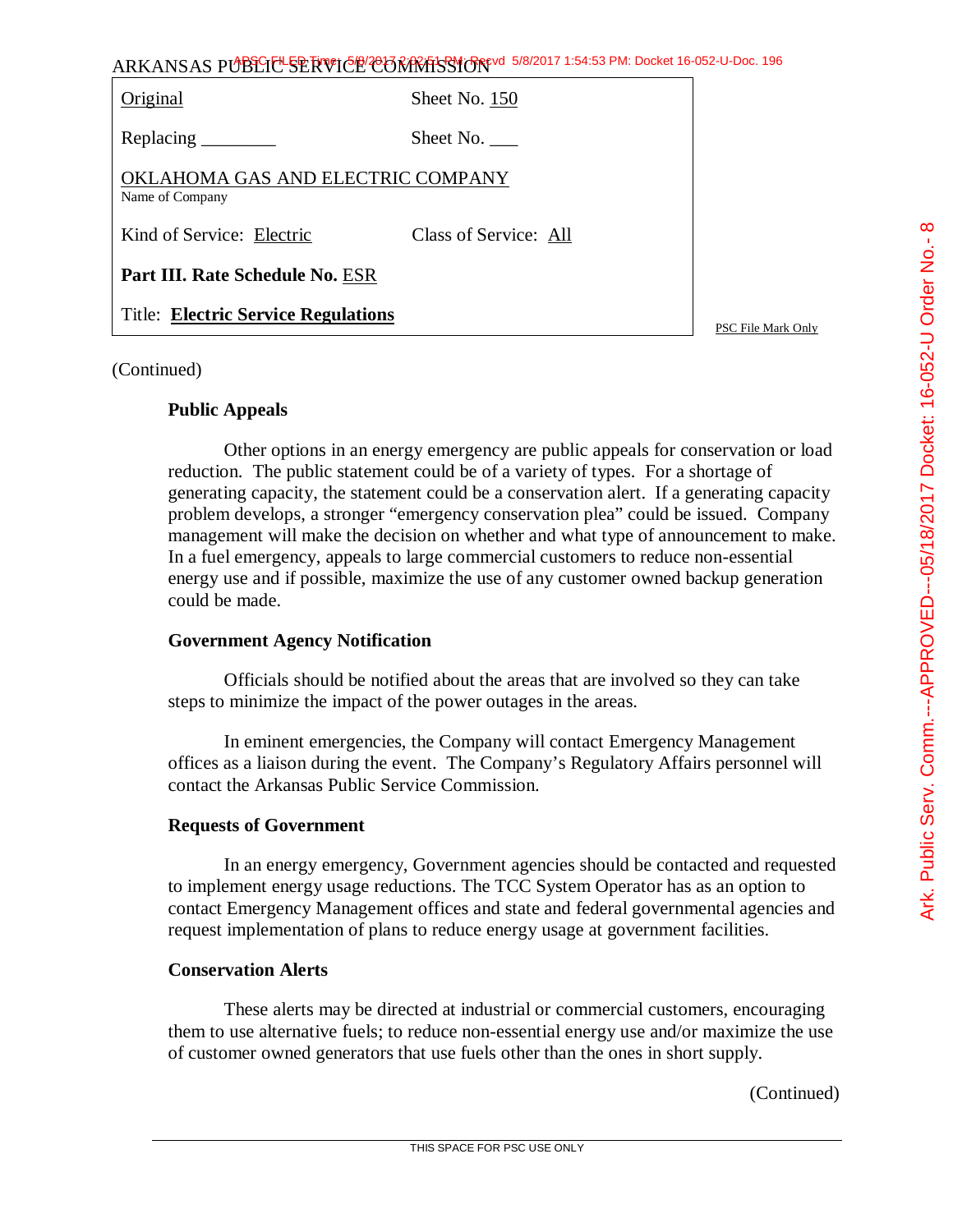| ARKANSAS PUBLIC SERVICE COMMISSION 5/8/2017 1:54:53 PM: Docket 16-052-U-Doc. 196 |                       |                    |
|----------------------------------------------------------------------------------|-----------------------|--------------------|
| Original                                                                         | Sheet No. 151         |                    |
|                                                                                  | Sheet No. $\_\_$      |                    |
| OKLAHOMA GAS AND ELECTRIC COMPANY<br>Name of Company                             |                       |                    |
| Kind of Service: Electric                                                        | Class of Service: All |                    |
| Part III. Rate Schedule No. ESR                                                  |                       |                    |
| <b>Title: Electric Service Regulations</b>                                       |                       | PSC File Mark Only |

# (Continued)

# **Critical System Loads**

During service restoration, priority consideration is given by the Company for critical system loads such as hospitals, communication and electrical network facilities.

# **Regulatory Reporting**

Subsequent to an emergency curtailment event, the Company shall provide a report to the Commission that will explain in detail the reason for the emergency curtailment, the substations and circuits affected, the customer classifications affected, the beginning and ending time and duration of the emergency curtailment, and the number of customers affected by the emergency curtailment.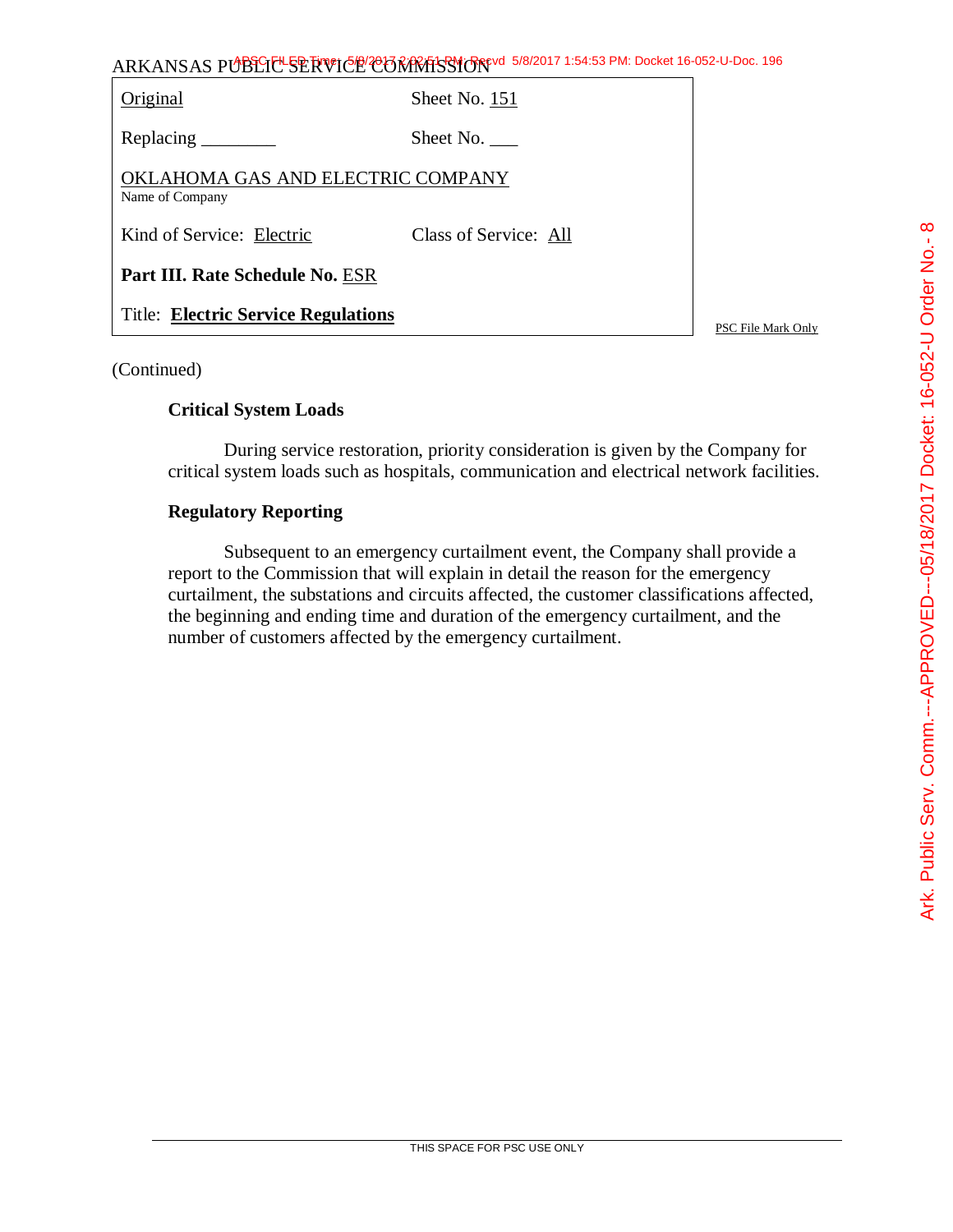|  | Ark. Public Serv. Comm.---APPROVED---05/18/2017 Docket: 16-052-U Order No.- 8 |
|--|-------------------------------------------------------------------------------|
|  |                                                                               |
|  |                                                                               |

ARKANSAS PUBLIC SERVICE COMMISSION 5/8/2017 1:54:53 PM: Docket 16-052-U-Doc. 196

| Original                                             | Sheet No. 160         |  |
|------------------------------------------------------|-----------------------|--|
| Replacing                                            | Sheet No.             |  |
| OKLAHOMA GAS AND ELECTRIC COMPANY<br>Name of Company |                       |  |
| Kind of Service: Electric                            | Class of Service: All |  |
| Part IV. Rate Schedule No. SEP                       |                       |  |
| <b>Title: Standard Extension Policy</b>              |                       |  |

#### 401. **GENERAL**

The Company's Standard Extension Policy governs the extension and furnishing of electric service to its customers. The Standard Extension Policy shall be considered in conjunction with the provisions of the Company's various rate schedules and other provisions of these Terms and Conditions of Service.

A basic philosophy of the Company is to provide the best possible service and point of delivery of service to the customer at the most reasonable investment. All applicable alternatives shall be given consideration when applying the extension policy.

The application of the extension policy to the various situations and types of customers is outlined below. This supersedes all previously issued directives concerning the extension policy.

# 402. **RIGHT OF WAY**

The customer shall, upon request, furnish a written easement for the location of the Company's service facilities upon the customer's premises.

In the event the customer is not the owner of the premises occupied by him/her such customer shall be required to obtain from the property owner or owners the necessary easement for the installation, maintenance and operation of the Company's service facilities on or under said premises.

In any real estate development wherein the Company is requested or desires to install underground distribution facilities for service to existing and future customers located therein and the dedicated utility easements are found insufficient for such installation, the owner (developer) shall, upon request, furnish any additional easements therein required for such installation by the Company.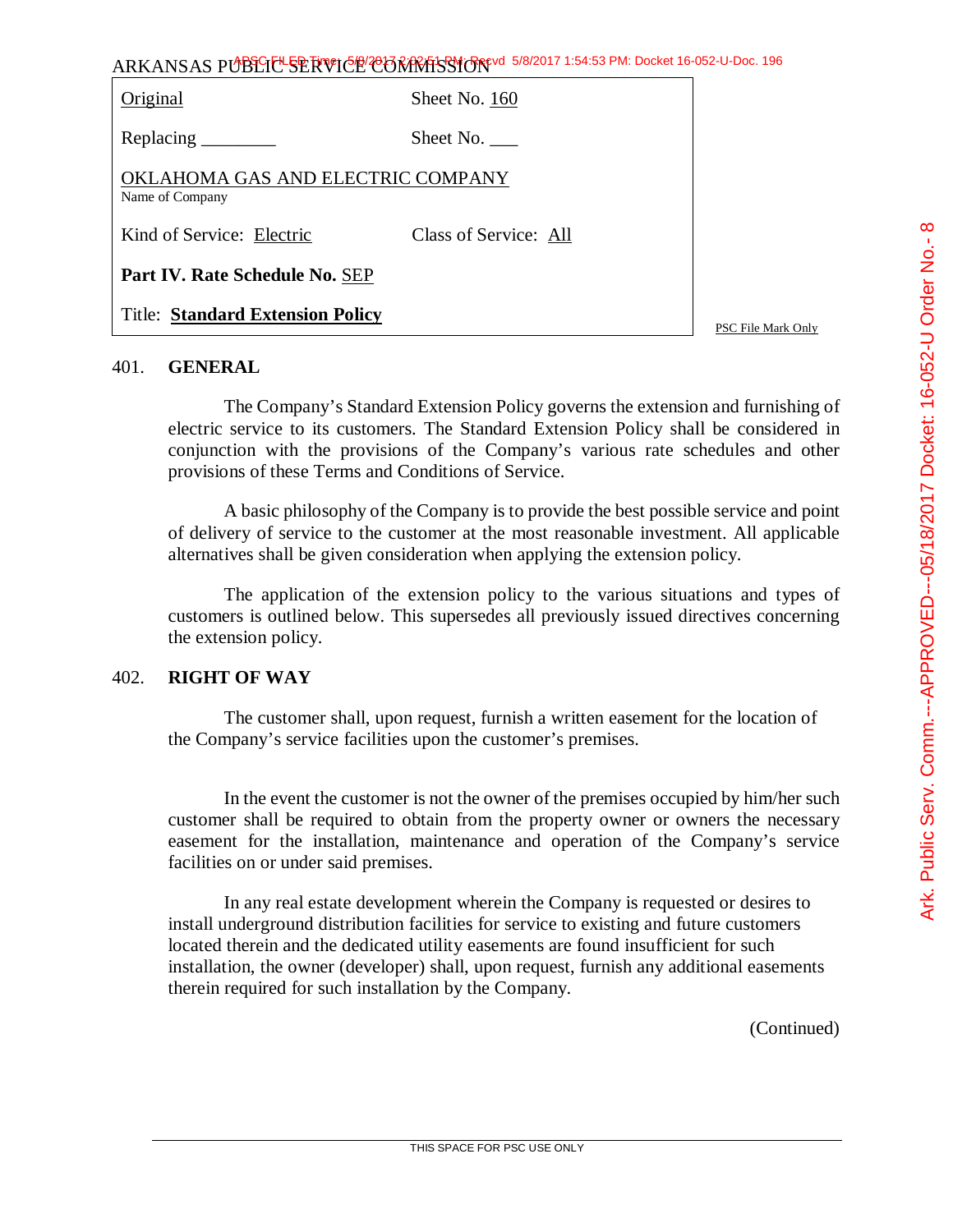| こうしょう うちょう スイー・                                                                  |
|----------------------------------------------------------------------------------|
| י<br>נול<br>-<br>-<br>^<br>$\frac{1}{2}$ defined by $\frac{1}{2}$<br>.<br>כ<br>ג |
| $\frac{1}{2}$                                                                    |
|                                                                                  |

ARKANSAS PUBLIC SERVICE COMMISSION 5/8/2017 1:54:53 PM: Docket 16-052-U-Doc. 196

| Original                                             | Sheet No. 161         |  |
|------------------------------------------------------|-----------------------|--|
| Replacing $\_\_\_\_\_\_\_\_\_\_\_\_\_\$              | Sheet No.             |  |
| OKLAHOMA GAS AND ELECTRIC COMPANY<br>Name of Company |                       |  |
| Kind of Service: Electric                            | Class of Service: All |  |
| Part IV. Rate Schedule No. SEP                       |                       |  |
| <b>Title: Standard Extension Policy</b>              |                       |  |

PSC File Mark Only

#### (Continued)

The Company's obligation to render service to a customer is contingent upon the customer's ability to secure the necessary rights-of-way for the Company's facilities across intervening properties. The customer shall be required to pay any such right-of-way costs.

All customers requesting service from the utility shall comply with all easement guidelines as specified under this section. Failure to meet these guidelines shall, at the utility's sole discretion, relieve the utility of any obligation to provide electric service until such time that compliance is met.

# 403. **OVERHEAD DISTRIBUTION SYSTEM; OVERHEAD SERVICE FROM OVERHEAD DISTRIBUTION SYSTEM**

A. Extensions of Overhead Distribution System

Extensions of the Company's overhead distribution system to supply permanent electric service to a prospective customer will be made as follows:

- (1) The Company shall extend its overhead distribution lines a distance of 300 feet to provide service to each bona fide applicant for residential service, without cost to the customer.
- (2) If the extension of the distribution system necessary to furnish service to an applicant or group of applicants is greater than specified in subparagraph (1) above, the Company shall require payment of the cost of the extension over the free limit before extending its distribution system.
- (3) In lieu of making an extension pursuant to (1) or (2) above, the Company may make an extension above the free limit upon receipt of a lesser payment or no payment, when the gross anticipated annual revenue from the extension will provide the Company with adequate return upon its investment, in accordance with the provisions of Section 409. of these Terms and Conditions of Service.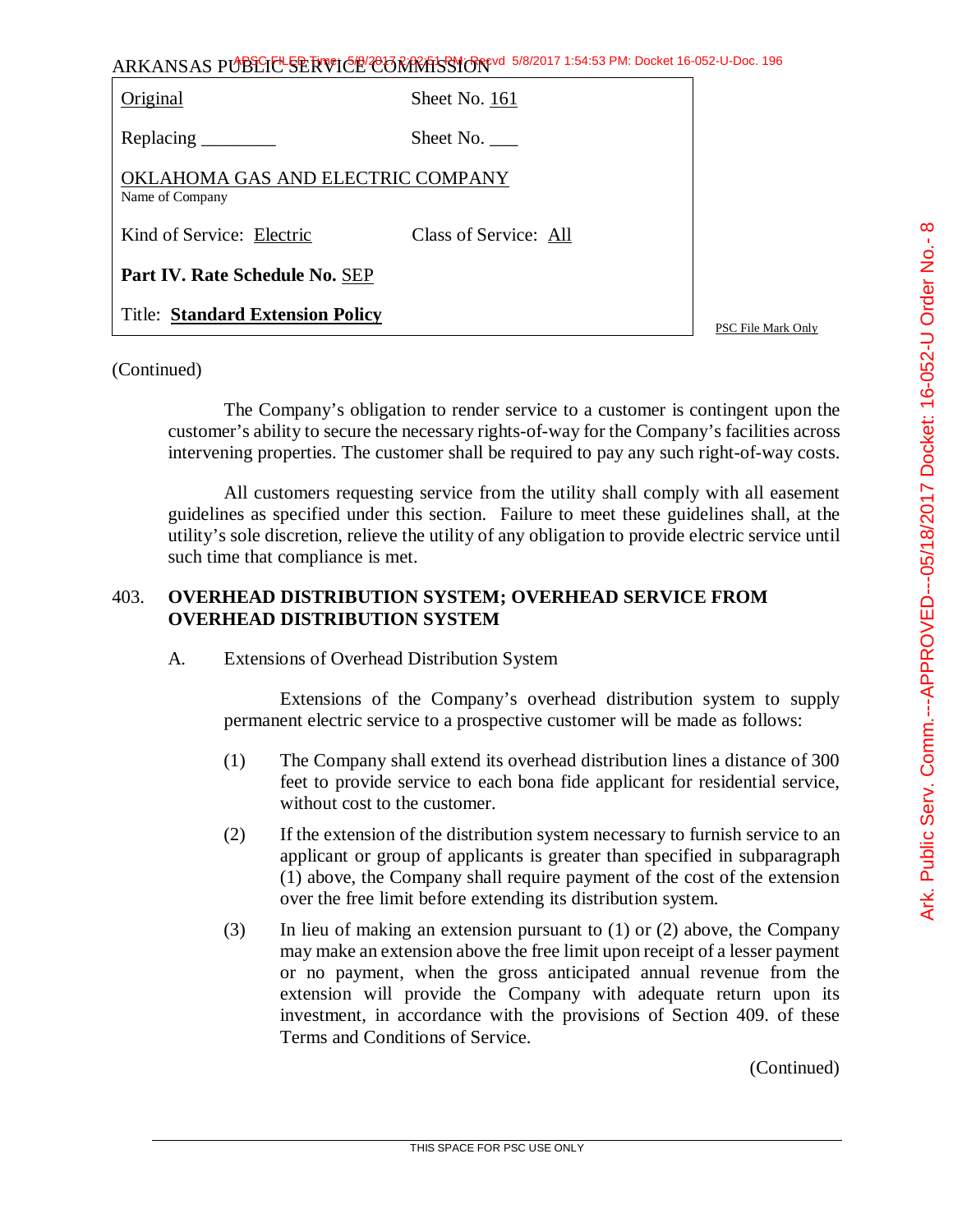| $\frac{1}{1}$<br>$\overline{a}$<br> <br> <br> <br> <br>$\frac{1}{2}$<br> <br> <br> <br> <br>P |  |
|-----------------------------------------------------------------------------------------------|--|
|                                                                                               |  |
| j<br>٦                                                                                        |  |

| ARKANSAS PUBLIC SERVICE COMMISSION 3/8/2017 1:54:53 PM: Docket 16-052-U-Doc. 196 |                       |  |
|----------------------------------------------------------------------------------|-----------------------|--|
| Original                                                                         | Sheet No. 162         |  |
| Replacing ________                                                               | Sheet No.             |  |
| OKLAHOMA GAS AND ELECTRIC COMPANY<br>Name of Company                             |                       |  |
| Kind of Service: Electric                                                        | Class of Service: All |  |
| Part IV. Rate Schedule No. SEP                                                   |                       |  |
| <b>Title: Standard Extension Policy</b>                                          |                       |  |

PSC File Mark Only

(Continued)

(4) For purposes of measuring extensions under this rule, the distance shall be measured along fines of proper construction from the nearest point of connection to the point of delivery of the property to be served.

A required deposit shall be calculated from the total construction cost of the extension from which there shall be deducted any cost incident to excess capacity above that required to serve the applicant or group applicants; any cost incident to future expansions or to continue a construction plan of the Company; and any cost necessary to correct for inadequate capacity; and the cost of the free extension to which the applicant would be entitled.

- (5) In lieu of extensions pursuant to other provisions of this rule, the Company may require a developer desiring an extension to a prospective real estate subdivision to make a deposit equal to the estimated cost of the project, before construction of the extension is started, which deposit shall not draw interest. Annually for a period of five (5) years, the Company shall refund to the developer a sum equivalent to the cost of the allowable free extensions per customer for each additional customer connected. In no case shall the total amount refunded exceed the amount deposited with the Company. Customers locating on an extension made pursuant to this paragraph shall not be required to make an extension deposit.
- (6) Every extension shall at all times be the property of the Company, regardless of whether a deposit or contribution is made in aid of its construction. At the end of five (5) years, any unrebated portion of a contribution or deposit made subject to refund shall become the property of the Company.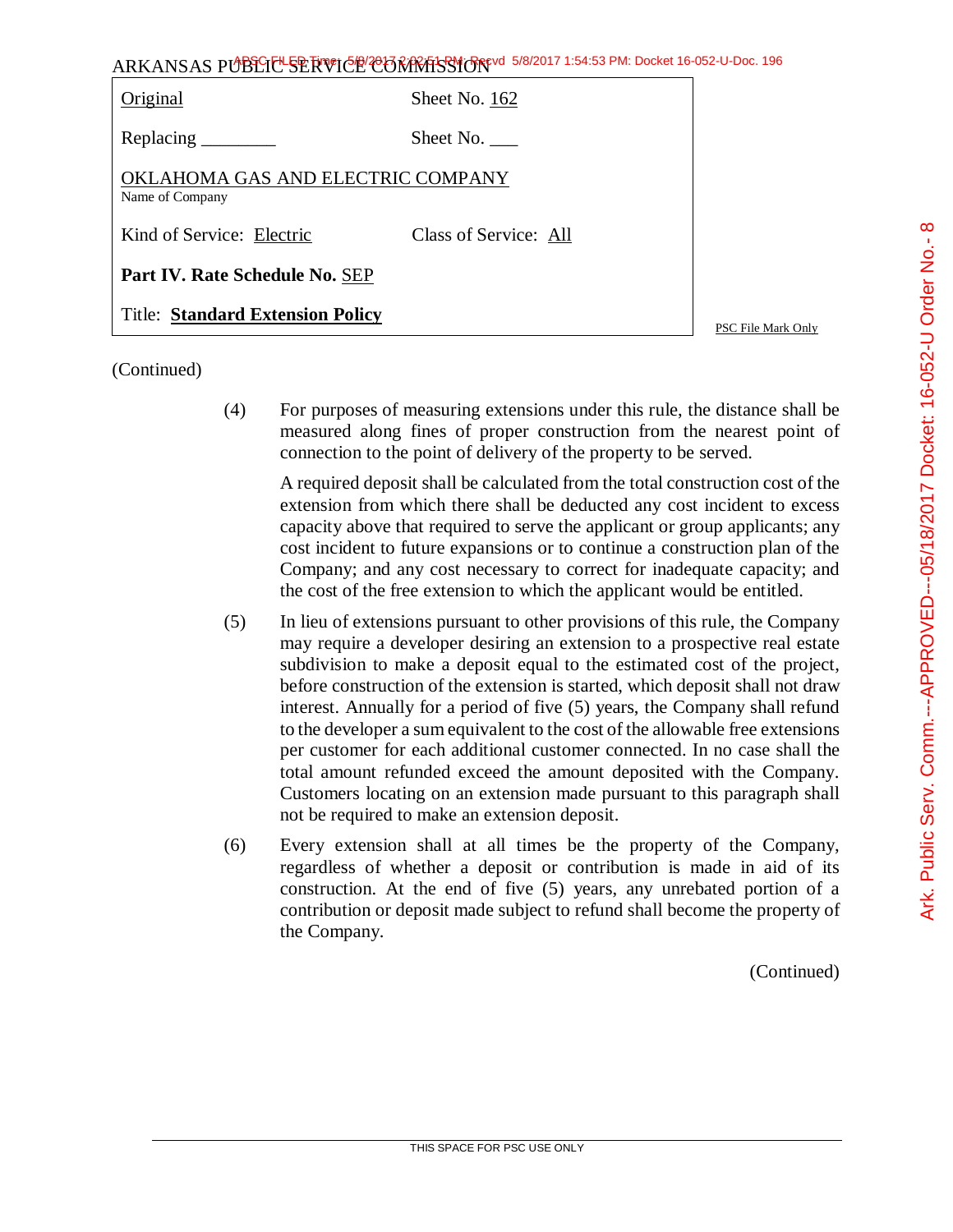| כ<br>י                                      |
|---------------------------------------------|
|                                             |
| ֦֦֦֦֦֦֦֦֦֦֦֦֦֦֦֦֚֝֝֝֝֝֝֝֝֝֝֝<br>֧֝֜֜֜֜֝׆    |
| -- C<br>C<br>C<br>-225-1                    |
| ؘ<br>₿<br>S                                 |
| ֖֦֧֦֦֦֧֦֢֦֧֦֢֦֦֦֦֦֦֦֦֚֚֚֚֬֝֬֜֜֜֜֝֝֝֝<br>֧֢֪ |
| /היובבת דומרים<br>:<br>גע                   |
|                                             |
| CODOCO C                                    |
| י באליים.<br>י                              |
|                                             |
|                                             |
|                                             |
|                                             |
|                                             |
|                                             |

| ARKANSAS PUBLIC SERVICE CONRESSION 5/8/2017 1:54:53 PM: Docket 16-052-U-Doc. 196 |                       |  |
|----------------------------------------------------------------------------------|-----------------------|--|
| Original                                                                         | Sheet No. 163         |  |
|                                                                                  | Sheet No.             |  |
| OKLAHOMA GAS AND ELECTRIC COMPANY<br>Name of Company                             |                       |  |
| Kind of Service: Electric                                                        | Class of Service: All |  |
| Part IV. Rate Schedule No. SEP                                                   |                       |  |
| <b>Title: Standard Extension Policy</b>                                          |                       |  |

# (Continued)

B. Standard Electric Service Connection

The standard electric service connection, as used herein, is one utilizing overhead conductors and not requiring support other than the line pole from which the service is taken and one standard service support for each wire or cable at the premises to be served. In cases where the premises cannot be served by a standard service connection, other arrangements with the Company will be required.

C. Location and Support for Service Drop

The standard service support at the premises for the service drop shall be furnished by the customer. The point of attachment for a service drop to the premises shall be at least ten feet above the ground and at a point designated by authorized employees of the Company so that the service drop will meet the minimum clearance requirements of the National Electrical Safety Code as adopted by the Commission.

In case of a building which is not of sufficient height for conductors to be attached at least ten feet above the ground or the building is of other than wood constructions, the customer shall furnish and maintain an adequate support to which the service drop may be attached.

D. Service Entrance Conductor

Service entrance conductor raceways are to be terminated on the exterior of the building at a point 6 inches or more above the service drop attachments to prevent the entrance of moisture. The service entrance and the service drop conductor connections are to be made at a point below the level of the rain tight service head.

(Continued)

PSC File Mark Only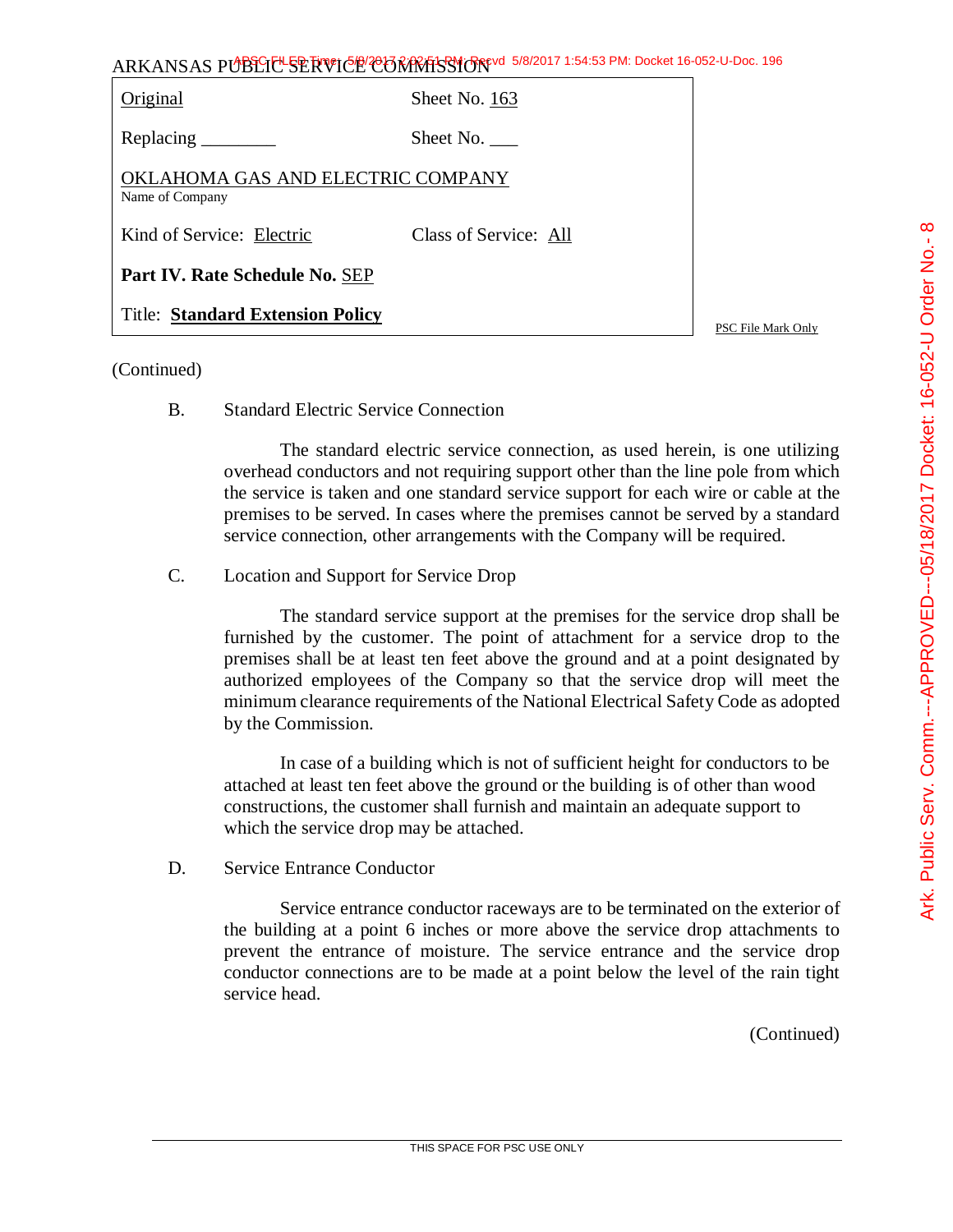| ARKANSAS PUBLICE SERVICE CORRATSSION 5/8/2017 1:54:53 PM: Docket 16-052-U-Doc. 196 |  |
|------------------------------------------------------------------------------------|--|
|------------------------------------------------------------------------------------|--|

| Original                                             | Sheet No. 164         |                    |
|------------------------------------------------------|-----------------------|--------------------|
|                                                      | Sheet No. $\_\_$      |                    |
| OKLAHOMA GAS AND ELECTRIC COMPANY<br>Name of Company |                       |                    |
| Kind of Service: Electric                            | Class of Service: All |                    |
| Part IV. Rate Schedule No. SEP                       |                       |                    |
| <b>Title: Standard Extension Policy</b>              |                       | PSC File Mark Only |

The customer's service entrance conductors shall extend not less than 30 inches outside the service head to permit connection to the service drop.

Service entrance conductors shall be carried in approved raceways or approved service entrance cable, and the distance to the service equipment shall be as short as possible.

# 404. **SINGLE PHASE UNDERGROUND SECONDARY SERVICE FROM OVERHEAD DISTRIBUTION SYSTEM**

Single phase underground secondary service from an overhead distribution system shall be provided by the Company (if economically feasible), at the request of the customer, in accordance with the provisions set forth below. The customer shall provide any easements necessary. If the length of the secondary circuit of service lateral, or size of load (generally any load in excess of 600 Amperes), makes a secondary extension technically impractical, underground service shall be installed in accordance with Section No. 408.

- A. New Customer Service to a Single Meter or Multiple Meter Group
	- (1) The Company shall furnish, install and maintain the underground service lateral and required conduit on the property from a pole or service pedestal, furnished and installed by the Company at or near the property line, to a location designated by the Company on the building, or such other point of service as approved by the Company, provided soil or other conditions do not make underground construction economically unfeasible for the Company.
	- (2) The customer shall install the service lateral raceway and the Companyowned meter bases and junction boxes to the Company's specifications.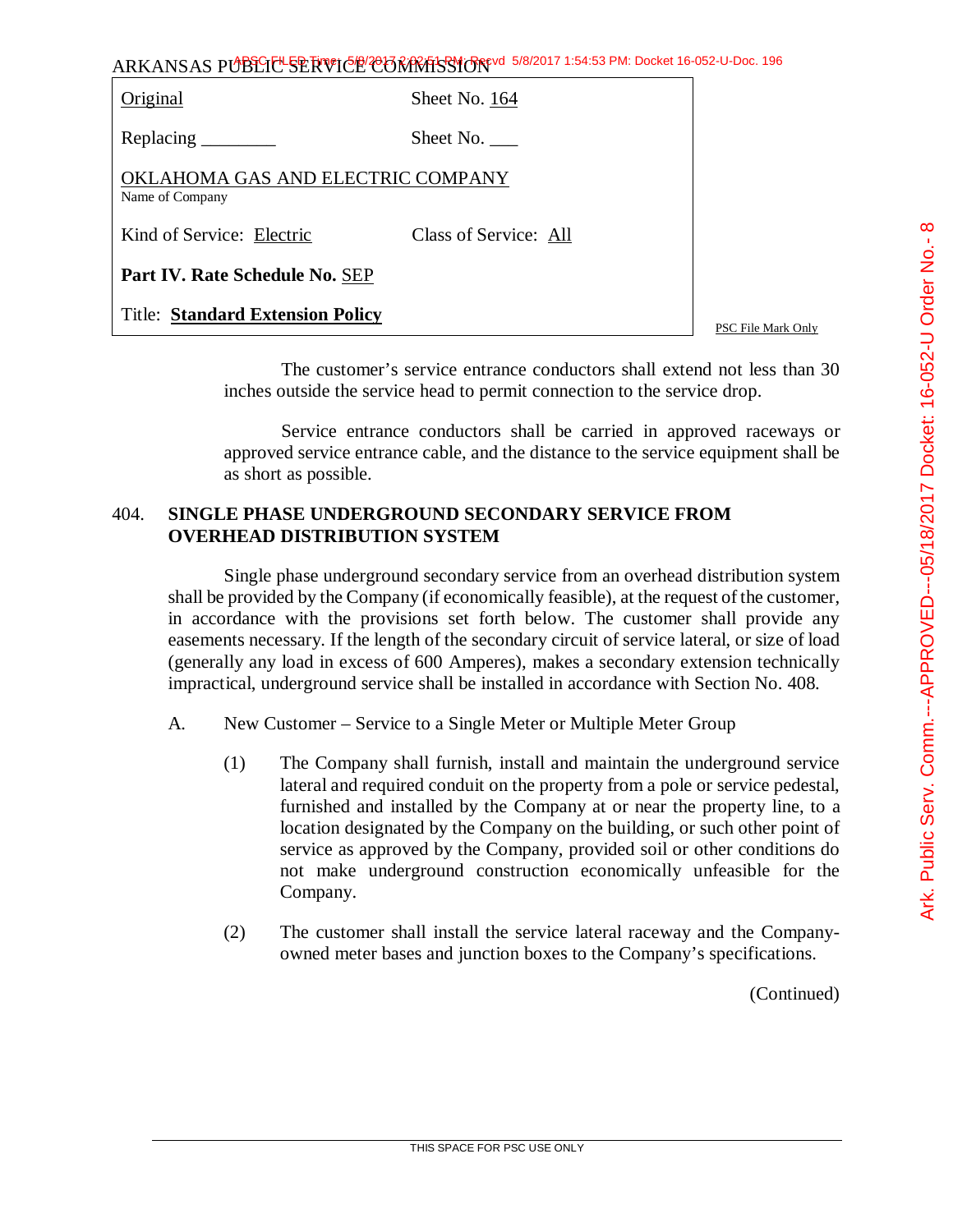| 0<br>-- 2<br>-<br>ے<br>ام                           |
|-----------------------------------------------------|
| omm.---APPROVED---05/18/2017 Docket: 16-052-U Order |
|                                                     |
| ن<br>SV. C                                          |
| ن<br>ي<br>∷ا⊾: C                                    |

| ARKANSAS PUBLICE SERVICE CONTRASSION 5/8/2017 1:54:53 PM: Docket 16-052-U-Doc. 196 |  |
|------------------------------------------------------------------------------------|--|
|------------------------------------------------------------------------------------|--|

| Original                                             | Sheet No. 165         |
|------------------------------------------------------|-----------------------|
| Replacing $\_\_\_\_\_\_\_\_\_\_\_\_\_\$              | Sheet No.             |
| OKLAHOMA GAS AND ELECTRIC COMPANY<br>Name of Company |                       |
| Kind of Service: Electric                            | Class of Service: All |
| Part IV. Rate Schedule No. SEP                       |                       |
| <b>Title: Standard Extension Policy</b>              |                       |

PSC File Mark Only

(Continued)

- (3) For underground service provided in accordance with this section, the customer shall pay to the Company the following amounts:
	- (a) Estimated average cost of providing the facilities required to permit connection of the service lateral or secondary conductors to the overhead system;
	- (b) An amount equal to the installed cost of the service lateral or secondary conductors required in excess of 100 circuit feet on the customer's premises for each single meter or multiple meter group connected to the Company's system.
- (4) When an obstruction has been installed after the initial underground installation, and maintenance requires access to a cable circuit not in conduit under the obstruction, the customer shall:
	- (a) Permit the Company access to the premises;
	- (b) Pay the cost of removing and replacing the obstruction;
	- (c) Pay the cost of necessary conduit and its installation under the obstruction.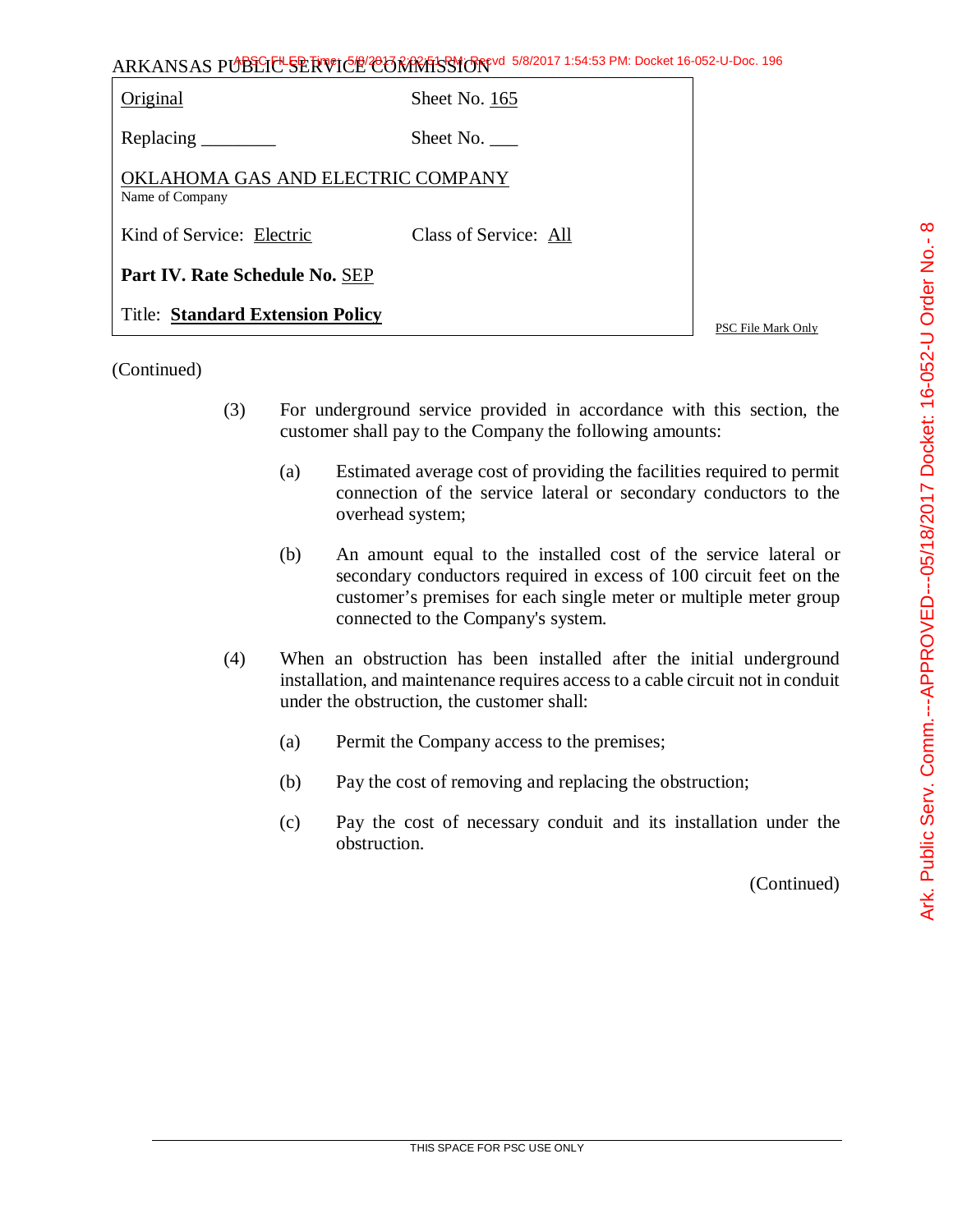| $\mathbf{1}$  | Ark. Public Serv. Comm.---APPROVED--05/18/2017 Docket: 16-052-U Order No.-1 |
|---------------|-----------------------------------------------------------------------------|
| )<br>f<br>l   |                                                                             |
| $\frac{1}{2}$ |                                                                             |
|               |                                                                             |

| Original                                             | Sheet No. 166         |
|------------------------------------------------------|-----------------------|
| Replacing _                                          | Sheet No. $\_\_$      |
| OKLAHOMA GAS AND ELECTRIC COMPANY<br>Name of Company |                       |
| Kind of Service: Electric                            | Class of Service: All |
| Part IV. Rate Schedule No. SEP                       |                       |
| <b>Title: Standard Extension Policy</b>              |                       |

#### (Continued)

- B. New Customers Service to Five or More Individually Metered Locations
	- (1) Single phase, 120/240-Volt, underground service from the overhead distribution system to five or more contiguous:
		- (a) Residential lots in a development;
		- (b) Mobile home park spaces;
		- (c) Dwelling units in an apartment house; or
		- (d) Commercial establishments

shall be furnished in accordance with Section No. 404.A, except that no payment shall be required for the Company's estimated average cost of providing the facilities required to permit connection of the service lateral or secondary conductors to the overhead system.

(2) Single phase, 120/240-Volt secondary service shall, at the option of the Company, be provided underground as set forth above to one or more contiguous locations on the periphery of a development, where the service laterals are underground.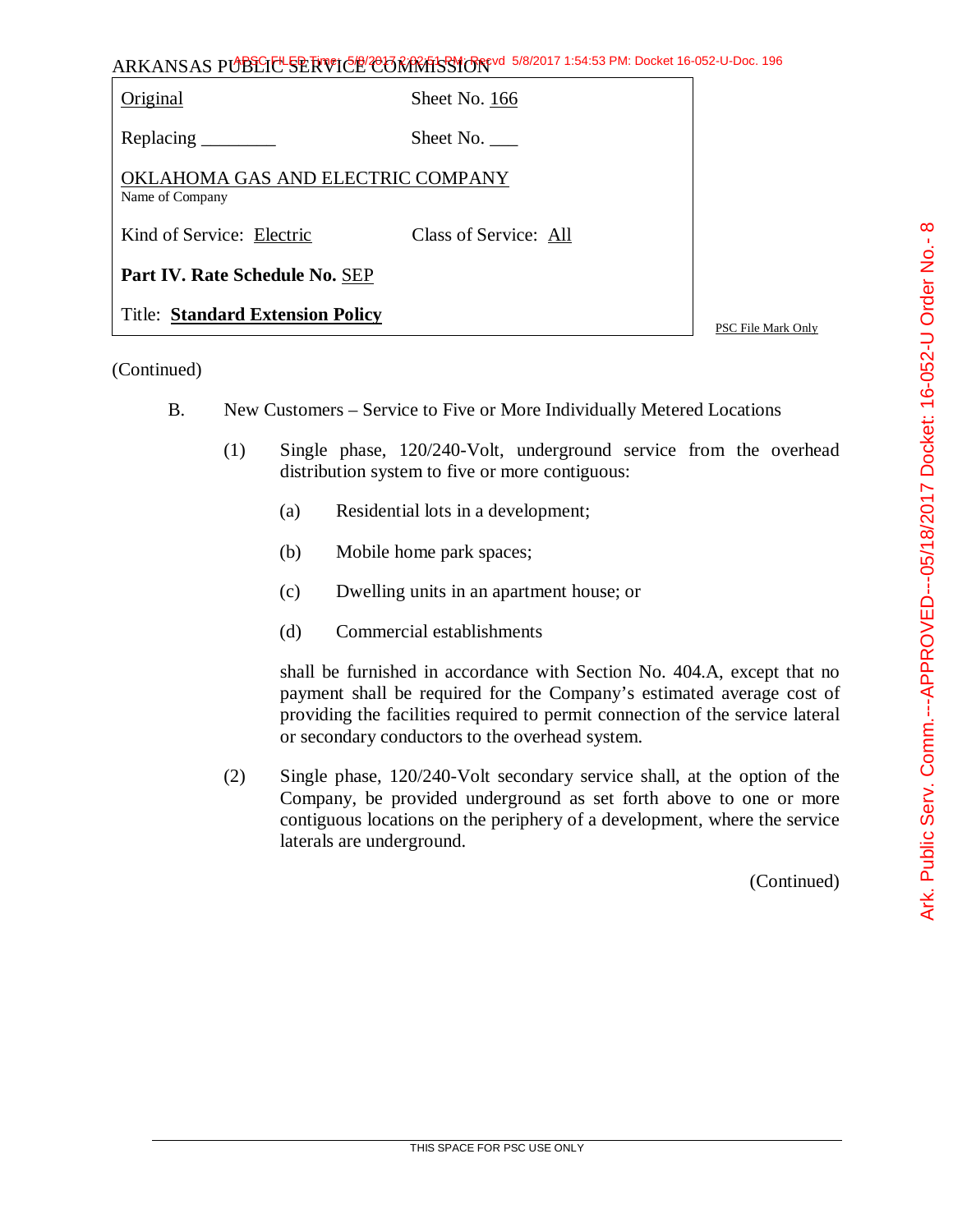| ARKANSAS PUBLIC SERVICE CONRITS TO 5/8/2017 1:54:53 PM: Docket 16-052-U-Doc. 196 |                       |                    |
|----------------------------------------------------------------------------------|-----------------------|--------------------|
| Original                                                                         | Sheet No. 167         |                    |
|                                                                                  | Sheet No.             |                    |
| OKLAHOMA GAS AND ELECTRIC COMPANY<br>Name of Company                             |                       |                    |
| Kind of Service: Electric                                                        | Class of Service: All |                    |
| Part IV. Rate Schedule No. SEP                                                   |                       |                    |
| <b>Title: Standard Extension Policy</b>                                          |                       | PSC File Mark Only |

(Continued)

#### C. **Existing Customer – Service to a Single Meter**

In each case where the size and condition of the existing service drop is adequate for expected loads, and the consumer requests that service facilities be underground, the Company shall furnish, install and maintain the service lateral on the property from a pole or service pedestal located at or near the property line to a location designated by the Company on the building, or such other point of attachment as approved by the Company, provided soil or other conditions do not make underground construction economically unfeasible for the Company. The total net cost for installation of the service lateral and required raceway, including cost of additional facilities on the pole necessary to supply the underground service, shall be paid by the customer to the Company. The customer shall install to the Company's specifications the service lateral raceway and the Company-owned meter base.

Where it is necessary for the Company to increase the size of its service facilities to the existing customer due to increased load, or the condition of the service drop, and the customer requests that service facilities be underground, the request shall be considered as a new customer under Section No. 404.A.

# 405. **THREE PHASE UNDERGROUND SECONDARY SERVICE FROM OVERHEAD DISTRIBUTION SYSTEM**

If three phase underground secondary service from an overhead distribution system is requested, such request shall be considered under Section No.206. and Section No.208. If, under the provisions of such Section No.206. or Section No.208. it is determined that three phase service is to be furnished, it shall be installed in accordance with Section No.404., provided that payment for underground service-as set forth in Section No.404. shall be in addition to any payments required under Section No.206. or Section No.208.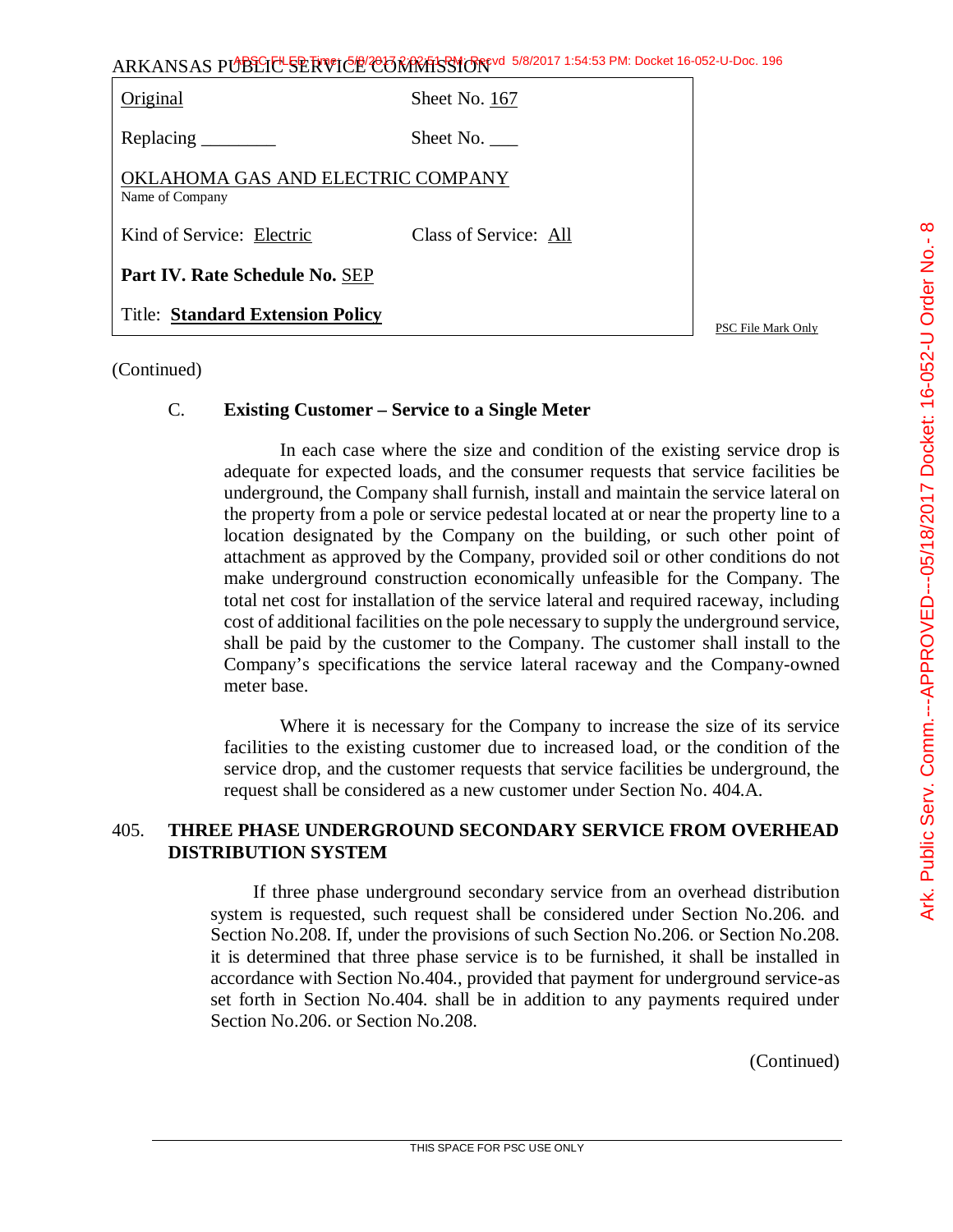| Original                                             | Sheet No. 168         |
|------------------------------------------------------|-----------------------|
| Replacing $\_\_\_\_\_\_\_\_\_\_\_\_\$                | Sheet No. $\_\_$      |
| OKLAHOMA GAS AND ELECTRIC COMPANY<br>Name of Company |                       |
| Kind of Service: Electric                            | Class of Service: All |
| Part IV. Rate Schedule No. SEP                       |                       |
| <b>Title: Standard Extension Policy</b>              |                       |

#### (Continued)

# 406. **SINGLE PHASE UNDERGROUND SECONDARY SERVICE FROM UNDERGROUND DISTRIBUTION SYSTEM – RESIDENTIAL**

- (1) Single phase, 120/240-Volts underground secondary service from an underground distribution system to each residence or mobile home space in an entire tract or subdivision (consisting of five or more residences or mobile home spaces) not now receiving electric service shall, at the request of the developer, be provided by the Company as set forth below.
- (2) The developer shall furnish the Company a subdivision plat map that contains the necessary easements dedicated in the filed plat. The developer shall assist the Company in coordinating with other utility companies regarding the location and sequence of placement of the other utility facilities before and during Company's installation.
- (3) The Company shall provide the necessary trenching (below final grade) and backfilling required in the easements for installation of the electric service system. The Company shall bear the cost of trenching and backfilling, not exceeding \$.35 per lineal foot, for the first 150 feet per residence or mobile home space. A cost above \$.35 per lineal foot for the first 150 feet per residence or mobile home space and the entire cost of trenching and backfilling for the footage in excess of 150 feet per residence or mobile home space shall be at the expense of the developer.
- (4) The Company shall provide the necessary trenching (below final grade) and backfilling required for installation of the service lateral. The cost of trenching and backfilling for the first 100 feet per residence or mobile home space shall be borne by the Company. The trenching and backfilling for the footage in excess of 100 feet per residence or mobile home space shall be provided by the Company at the expense of the developer or owner.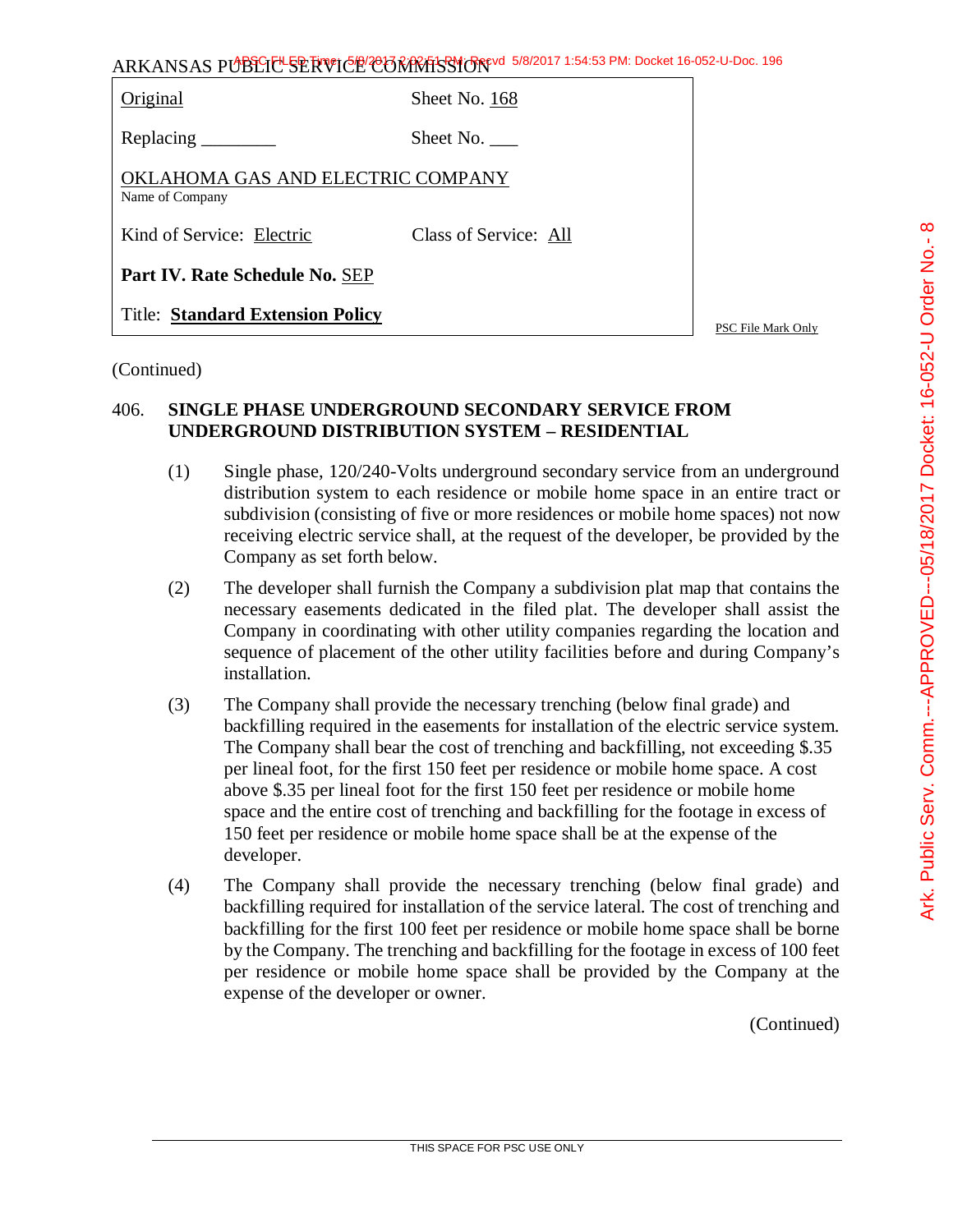| ARKANSAS PUBLIC <sup>L</sup> SERVICE CONRESSION 5/8/2017 1:54:53 PM: Docket 16-052-U-Doc. 196 |                       |                    |
|-----------------------------------------------------------------------------------------------|-----------------------|--------------------|
| Original                                                                                      | Sheet No. 169         |                    |
|                                                                                               | Sheet No. $\_\_$      |                    |
| OKLAHOMA GAS AND ELECTRIC COMPANY<br>Name of Company                                          |                       |                    |
| Kind of Service: Electric                                                                     | Class of Service: All |                    |
| Part IV. Rate Schedule No. SEP                                                                |                       |                    |
| <b>Title: Standard Extension Policy</b>                                                       |                       | PSC File Mark Only |

(Continued)

- (5) The Company shall install, own, and maintain, at its expense, the underground secondary equipment in the easement. The Company shall install, own and maintain the service lateral and required conduit necessary to provide delivery to a terminal location designated by the Company on each residence or mobile home space. One hundred feet of such service lateral and required conduit per residence or mobile home space shall be at the Company's expense. Any service lateral and required conduit in excess of 100 feet per residence or mobile home space shall be at the expense of the owner.
- (6) The Company shall, at its option, provide for underground service by installing either pad mounted transformers (including the necessary facilities in the easements for installation of transformers by the Company), transformers in vaults, or other transformer installations at or below ground level. In any case, the customer shall not enclose the transformer location so as to impair ventilation to the transformers or restrict access by Company personnel for maintenance or replacement of the Company's equipment.
- (7) The Company shall install the primary cable and required conduit. The first 150 feet of underground primary cable and required conduit per residence or mobile home space shall be at the Company's expense. Any primary cable and required conduit in excess of 150 feet shall be at the developer's or owner's expense. The Company shall, at its expense, operate and maintain the primary and secondary equipment.
- (8) In any case, where the accumulated cost to be borne by the Company, as set forth above for trenching and backfilling, primary, secondary, service equipment (including transformers) and the installation of this equipment is less than 1.25 times the expected annual revenue from the customer, the Company may make additional investment in such Company underground facilities as is required for the project up to an accumulated Company investment of 1.25 times the expected annual revenue.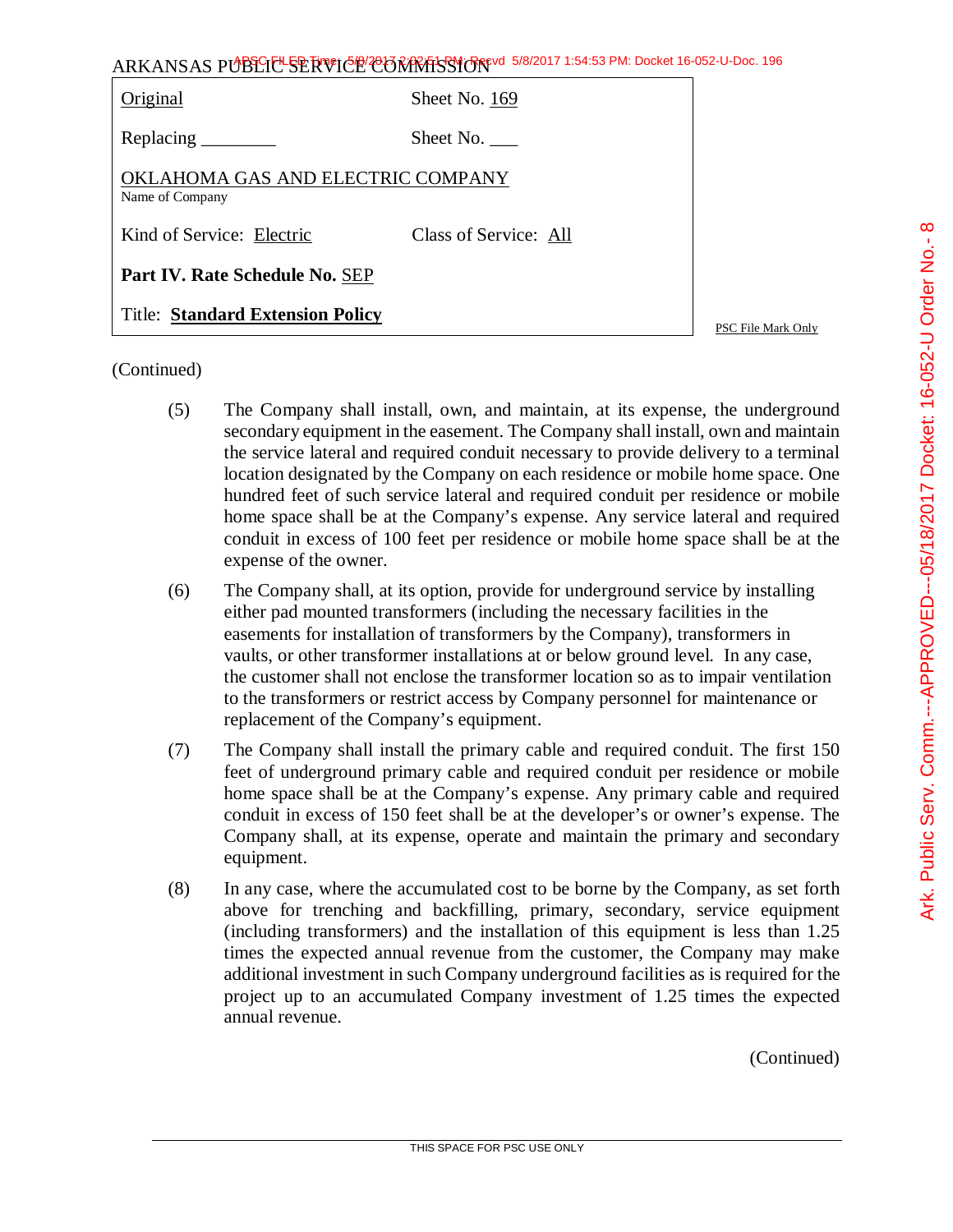| $\frac{1}{2}$                                        |
|------------------------------------------------------|
|                                                      |
|                                                      |
|                                                      |
|                                                      |
| יי אלי 11 C הביטי 11 ביי אי                          |
|                                                      |
| ע<br>גע                                              |
|                                                      |
|                                                      |
|                                                      |
|                                                      |
|                                                      |
|                                                      |
|                                                      |
|                                                      |
|                                                      |
|                                                      |
| טט וטובטים ו<br>こ しょうりょう しょう                         |
|                                                      |
|                                                      |
|                                                      |
|                                                      |
|                                                      |
|                                                      |
|                                                      |
|                                                      |
|                                                      |
| . PPOVED_______                                      |
|                                                      |
|                                                      |
| ים<br>-<br>-<br>-                                    |
|                                                      |
|                                                      |
|                                                      |
|                                                      |
|                                                      |
|                                                      |
|                                                      |
|                                                      |
|                                                      |
|                                                      |
|                                                      |
|                                                      |
|                                                      |
|                                                      |
|                                                      |
|                                                      |
|                                                      |
|                                                      |
|                                                      |
|                                                      |
| <b>in IIII III III III III</b> III<br>ファンプ<br>ن<br>ر |
|                                                      |
|                                                      |
|                                                      |
|                                                      |
|                                                      |
| C                                                    |

 $\infty$ 

# ARKANSAS PUBLIC SERVICE COMMISSION 5/8/2017 1:54:53 PM: Docket 16-052-U-Doc. 196

| Original                                             | Sheet No. 170         |                    |  |
|------------------------------------------------------|-----------------------|--------------------|--|
|                                                      | Sheet No. $\_\_$      |                    |  |
| OKLAHOMA GAS AND ELECTRIC COMPANY<br>Name of Company |                       |                    |  |
| Kind of Service: Electric                            | Class of Service: All |                    |  |
| Part IV. Rate Schedule No. SEP                       |                       |                    |  |
| <b>Title: Standard Extension Policy</b>              |                       | PSC File Mark Only |  |

- (9) The developer or customer shall install the service lateral raceway and the Company-owned meter base to the Company's specifications.
- (10) When an obstruction has been installed after the initial underground installation, and maintenance requires access to a cable circuit not in conduit under the obstruction, the owner shall:
	- (a) Permit the Company access to the premises;
	- (b) Pay the cost of removing and replacing the obstruction;
	- (c) Pay the cost of the necessary conduit and its installation under the obstruction.
- (11) Single phase, 120/240-Volt secondary service shall, at the option of the Company, be provided from an underground distribution system to one or more contiguous residential home sites on the periphery of a subdivision or entire tract where the service laterals are underground.
- (12) When unusual conditions are encountered, such as extraordinarily difficult terrain, rocky soil conditions, abnormally wide lots, or other conditions that make underground distribution economically unfeasible for the Company, the conditions under which service is to be provided shall be considered on an individual basis.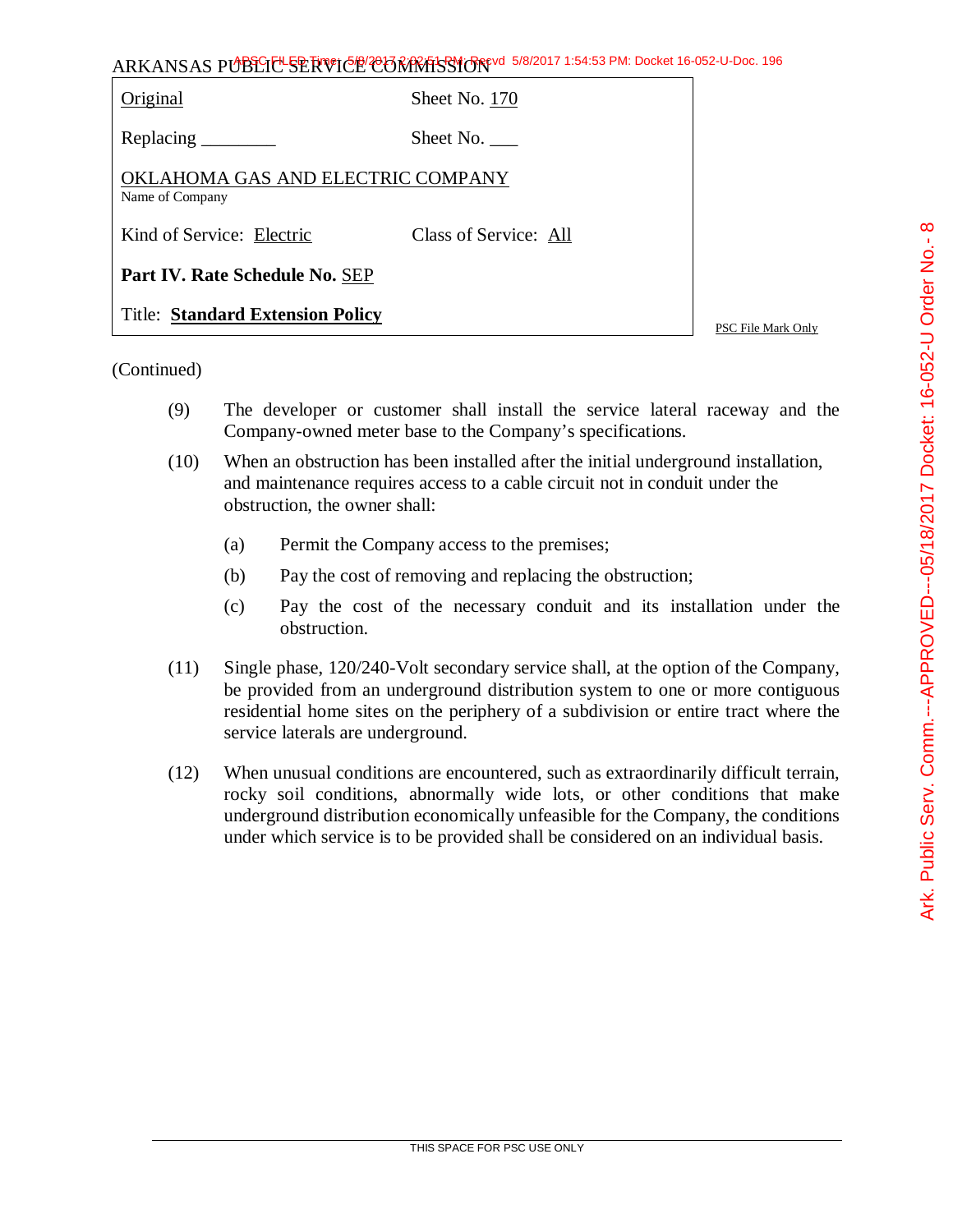| <b>Title: Standard Extension Policy</b>              |                       | РS |
|------------------------------------------------------|-----------------------|----|
| Part IV. Rate Schedule No. SEP                       |                       |    |
| Kind of Service: Electric                            | Class of Service: All |    |
| OKLAHOMA GAS AND ELECTRIC COMPANY<br>Name of Company |                       |    |
|                                                      | Sheet No. $\qquad$    |    |
| Original                                             | Sheet No. 171         |    |

PSC File Mark Only

# 407. **UNDERGROUND SERVICE FROM PRIMARY SYSTEM**

A. Delivery at Secondary Voltage Through Company-Owned Transformers

If a customer requests underground secondary service from the Company's primary system (2400, 4160, 7200 or 12,470 Volts) to one or more individually metered points of delivery for a load for which a secondary extension is impractical (generally a load in excess of 600 Amperes single phase or three phase), the Company, if it finds such service to be feasible, shall provide service as follows.

The Company shall provide the necessary trenching (below final grade) and backfilling required from the- base of the pole where-the Company makes service available to the transformer station, and between transformer stations where more than one is required. The Company shall bear the cost of such trenching and backfilling, not exceeding \$.35 per lineal foot, for the first 200 feet of trenching and backfilling per pad or vault (or one foot per kVA of required transformer capacity, whichever permits the greater allowance). Any cost above \$.35 per lineal foot for such trenching and backfilling, and the entire cost of trenching and backfilling for the footage in excess of the allowable footage shall be at the expense of the customer.

The Company shall furnish and install the underground primary cable and required conduit. Two hundred feet of such underground primary cable and required conduit per transformer station (or one foot per kVA of required transformer capacity, whichever permits the greater allowance), starting from the base of the Company riser pole, shall be at the Company's expense. Any such underground primary cable and required conduit in excess of 200 feet per transformer station (or one foot per kVA of required transformer capacity, whichever permits the greater allowance) shall be at the customer's expense. The Company shall, at its expense, operate and maintain the primary cable, required conduit and required transformers.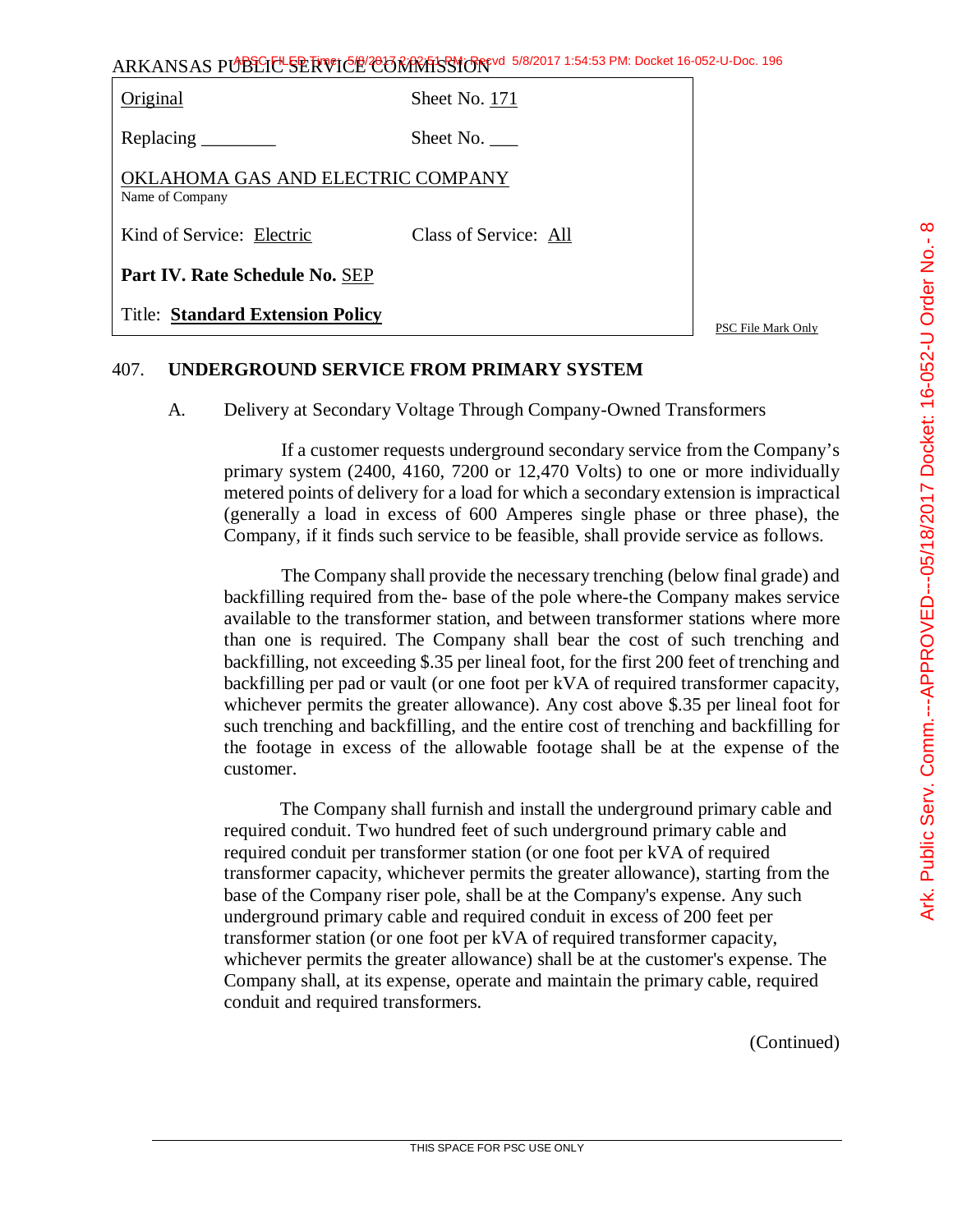|                                                      | ARKANSAS PUBLIC <sup>L</sup> SERVICE CONRESSION 5/8/2017 1:54:53 PM: Docket 16-052-U-Doc. 196 |                    |
|------------------------------------------------------|-----------------------------------------------------------------------------------------------|--------------------|
| Original                                             | Sheet No. 172                                                                                 |                    |
| Replacing $\_\_\_\_\_\_\_\_\_\_\_\_\$                | Sheet No. $\_\_$                                                                              |                    |
| OKLAHOMA GAS AND ELECTRIC COMPANY<br>Name of Company |                                                                                               |                    |
| Kind of Service: Electric                            | Class of Service: All                                                                         |                    |
| Part IV. Rate Schedule No. SEP                       |                                                                                               |                    |
| <b>Title: Standard Extension Policy</b>              |                                                                                               | PSC File Mark Only |

(Continued)

The customer shall, at his/her expense, provide on its premises for each transformer installation, an approved transformer vault or transformer pad, as required by the Company. If the required transformer pad is a standard Company stock item, the transformer pad shall be furnished by the Company.

When pad mounted transformers are to be used, the -location shall be chosen to protect the transformers from damage by traffic, or the customer shall provide adequate guards, as approved by the Company. The customer shall not enclose the transformer location so as to impair ventilation by the transformers or restrict access to Company personnel for maintenance or replacement of the Company's equipment.

Detailed plans and specifications for the transformer vault or pad and meter installation are to be submitted to the Company before the work is started in order to assure compliance with Company and regulatory code-requirements. Guides for the preparation of these-plans and specifications will be furnished by the Company the customer upon request.

If a single point of delivery is to be provided, and due to service requirements the Company determines that more than one transformer station is required, the metering shall be at secondary voltage. If in such cases secondary metering is not feasible, primary metering shall be used at the option of the Company.

For single phase service requiring transformer capacity not exceeding 167 kVA and for three phase service requiring transformer capacity not exceeding 300 kVA, the Company shall furnish and install 100 circuit feet of service lateral and required conduit per single meter or multiple meter group. Any service lateral and required conduit on the customer's premises in excess of the above footage limitations shall be installed by the Company at the expense of the customer. The customer's allowance shall be determined by multiplying the number of single meter or multiple meter groups by 100 feet.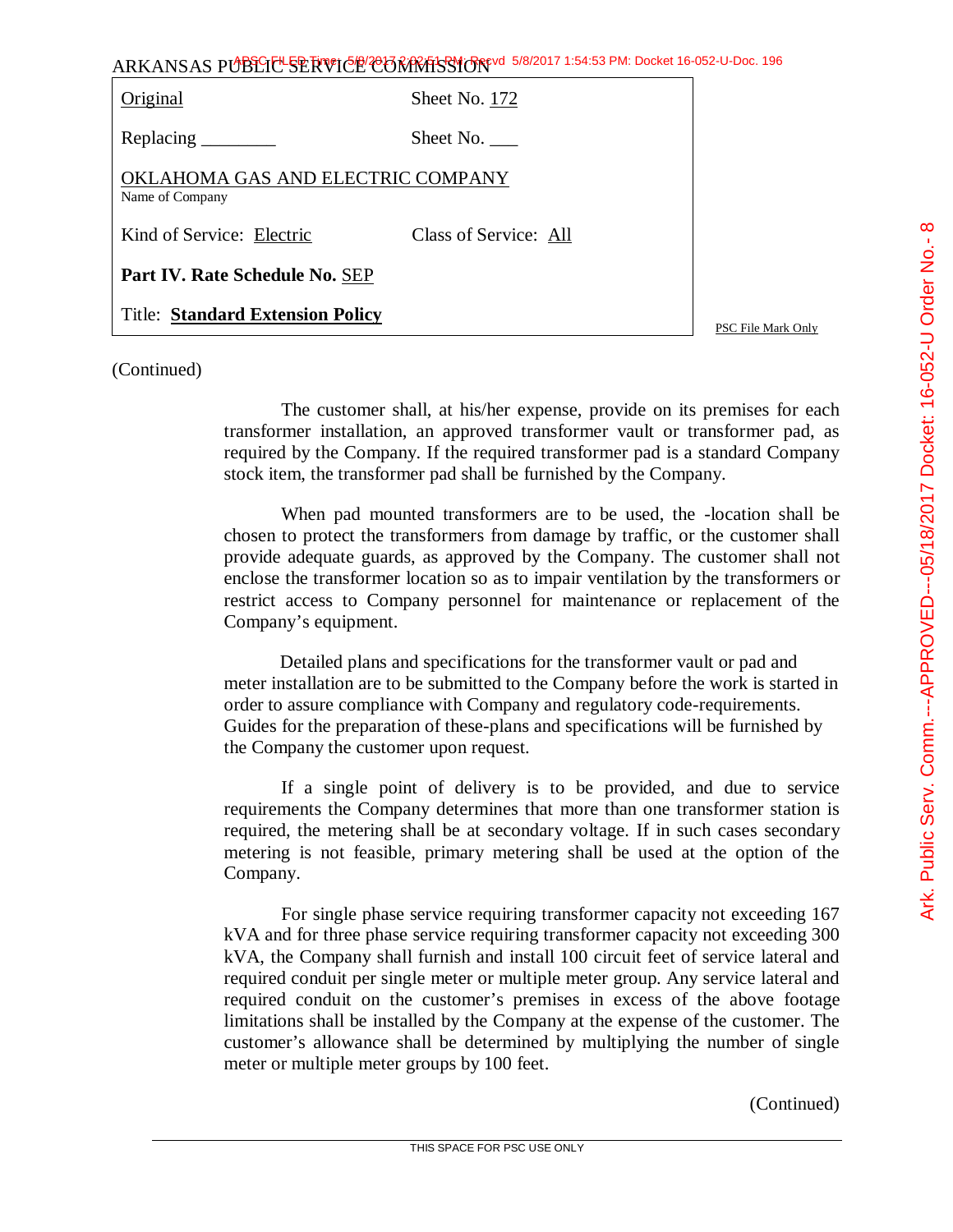| さん ニュッタアン<br>່<br>こうこ                                                |
|----------------------------------------------------------------------|
| l<br><b>INNES CRIPS CONNECT CONNECT</b><br> <br> <br> <br>. טש וטיבי |
| )<br>)<br>)                                                          |
|                                                                      |

| ARKANSAS PUBLICE SERVICE CONTRASSION 5/8/2017 1:54:53 PM: Docket 16-052-U-Doc. 196 |
|------------------------------------------------------------------------------------|
|------------------------------------------------------------------------------------|

| Original                                             | Sheet No. 173         |  |
|------------------------------------------------------|-----------------------|--|
| Replacing $\_\_\_\_\_\_\_\_\_\_\_\$                  | Sheet No.             |  |
| OKLAHOMA GAS AND ELECTRIC COMPANY<br>Name of Company |                       |  |
| Kind of Service: Electric                            | Class of Service: All |  |
| Part IV. Rate Schedule No. SEP                       |                       |  |
| <b>Title: Standard Extension Policy</b>              |                       |  |

PSC File Mark Only

## (Continued)

The customer shall install the service lateral raceway, the Company-owned meter bases and junction boxes to the Company's specifications. The customer shall group the meters, as specified by the Company, at a mutually satisfactory location or locations on the premises. The Company shall operate and maintain all secondary cable and conduit to the points of delivery.

B. Loads Served at Primary Distribution Voltage to Customer-Owned Equipment

If a customer requests single phase or three phase underground service from the Company's prevailing primary distribution system (2400, 4160, 7200 or 12,470 Volts) the Company, if it finds such service to be feasible, shall provide the service as follows:

The Company shall provide the necessary trenching (below final grade) and backfilling required from the base of the pole or pad mounted equipment where the Company makes electric service available to the customer's service equipment. The Company shall bear the cost of such trenching and backfilling, not exceeding \$.35 per lineal foot, for a distance not to exceed one lineal foot per kVA of the customer's estimated demand. Any cost above \$.35 per lineal foot for such trenching and backfilling, and the entire cost of trenching and backfilling for the footage in excess of the allowable footage shall be at the expense of the customer.

The Company shall furnish and install the underground primary cable and required conduit from the base of the pole or pad-mounted equipment where the Company makes electric service available to the consumer's service equipment. The Company shall bear the cost of such cable and conduit for a distance not to exceed one lineal foot per kVA of the customer's estimated demand. Any such underground primary cable and required conduit in excess of one lineal foot per kVA of the customer's estimated demand shall be at the expense of the customer. The Company shall, at its expense, operate and maintain the primary cable and required conduit.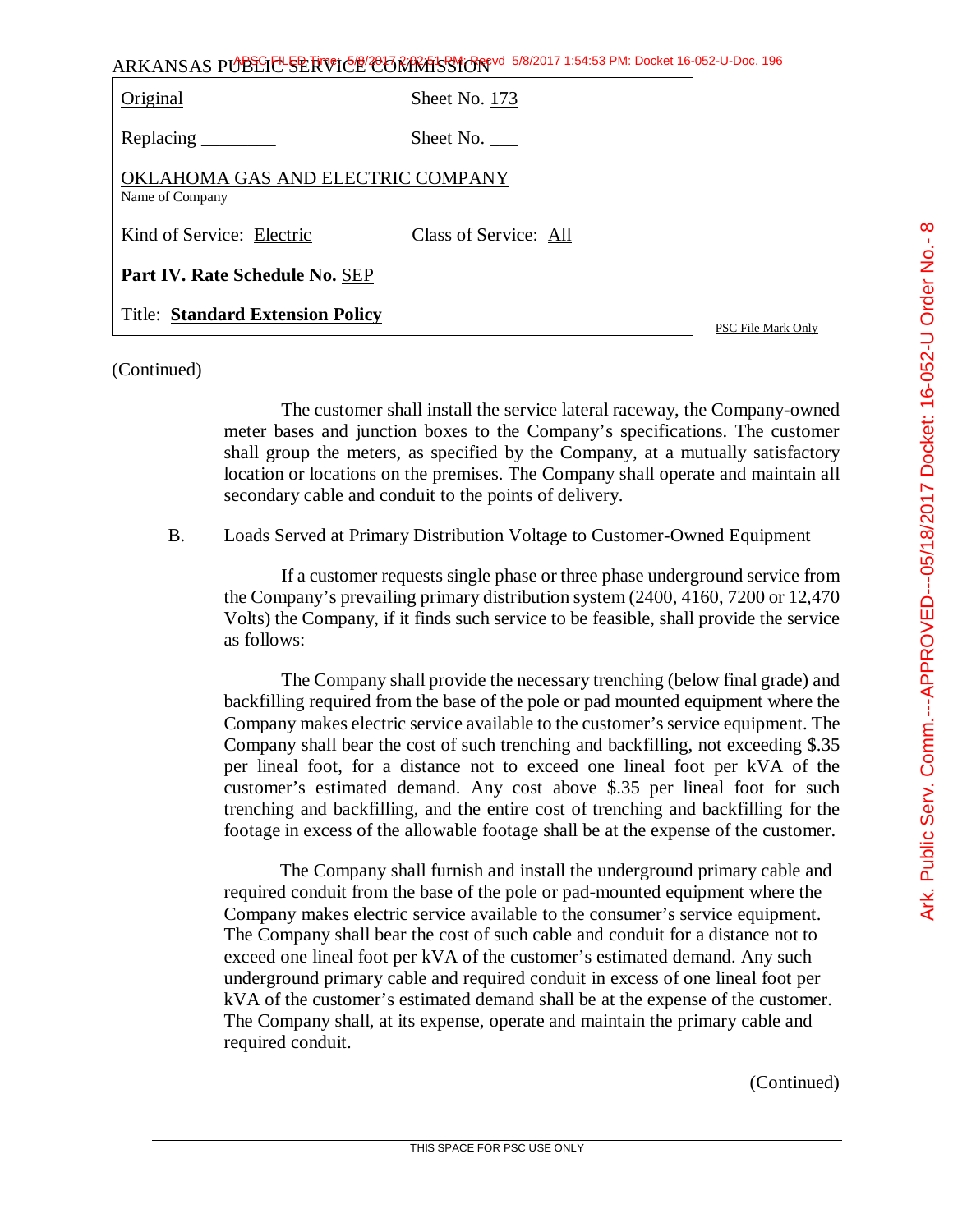| ARKANSAS PUBLIC SERVICE CONTRISSION 5/8/2017 1:54:53 PM: Docket 16-052-U-Doc. 196 |                       |  |  |
|-----------------------------------------------------------------------------------|-----------------------|--|--|
| Original                                                                          | Sheet No. 174         |  |  |
|                                                                                   | Sheet No.             |  |  |
| OKLAHOMA GAS AND ELECTRIC COMPANY<br>Name of Company                              |                       |  |  |
| Kind of Service: Electric                                                         | Class of Service: All |  |  |
| Part IV. Rate Schedule No. SEP                                                    |                       |  |  |
| <b>Title: Standard Extension Policy</b>                                           |                       |  |  |

(Continued)

The point of delivery shall be at the customer's service equipment.

At the option of the Company, the metering may be at either primary distribution or secondary voltage. Plans for the facilities to be provided for the meter installation are to be submitted to the Company before the work is started in order to assure compliance with Company and regulatory code requirements.

C. Supply Voltage Exceeding 12,470 Volts

If underground service is requested in an area where the Company's supply voltage exceeds 12,470 Volts, specific arrangements shall be made with the Company before underground service is provided.

# 408. **UNDERGROUND DISTRIBUTION SYSTEMS – NETWORK AND COMMERCIAL THROW OVER**

A. Electric Service

In certain designated high density commercial areas the Company may have underground network and/or commercial throwover distribution systems. When a new customer applies for electric service or an existing customer increases the size of the electrical equipment, the customer shall notify the Company. The Company and the customer will mutually agree as to the method of supplying and receiving electric service.

B. Vaults for Company-Owned Equipment

When an indoor installation of transformers or other equipment is required by the customer, or when the condition of the property is such that an outdoor installation is impractical, the customer shall furnish upon the property, without cost to the Company, a building, room or vault adequate for the housing of this equipment. This space shall meet the requirements of the National Board of Fire Underwriters and the Company.

(Continued)

PSC File Mark Only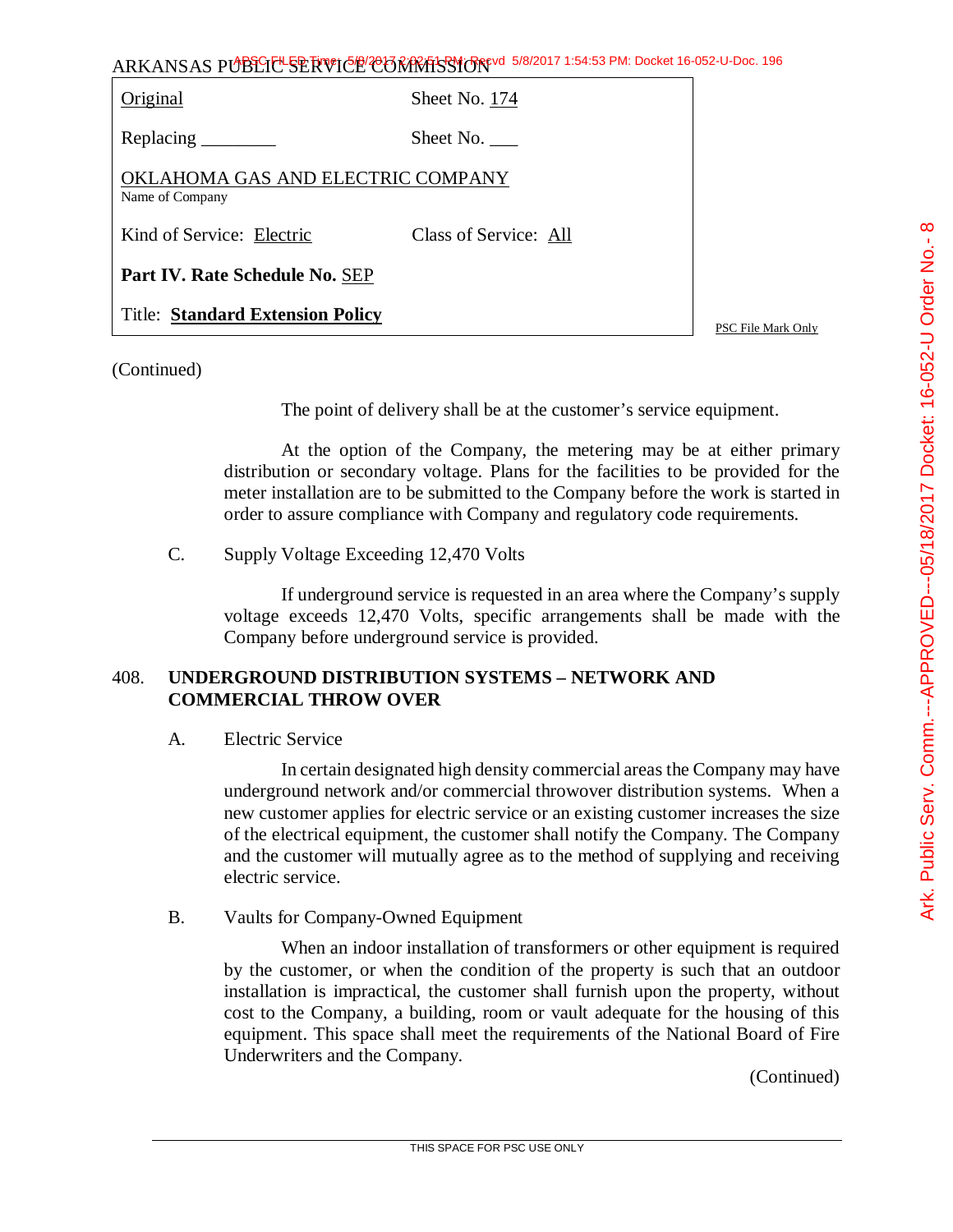| Original                                             | Sheet No. 175         |  |  |
|------------------------------------------------------|-----------------------|--|--|
| Replacing $\_\_\_\_\_\_\_\_\_\_\_\_\_\$              | Sheet No.             |  |  |
| OKLAHOMA GAS AND ELECTRIC COMPANY<br>Name of Company |                       |  |  |
| Kind of Service: Electric                            | Class of Service: All |  |  |
| Part IV. Rate Schedule No. SEP                       |                       |  |  |
| <b>Title: Standard Extension Policy</b>              |                       |  |  |

PSC File Mark Only

## (Continued)

Where the service requirements are such that a transformer vault must be installed, the customer shall extend and terminate the service entrance conductors as approved by the Company inside the vault.

#### 409. **PERMANENT ELECTRIC SERVICE**

Permanent electric service is provided as outlined below:

- (1) For initial service which can be furnished from distribution lines, the extension shall be first considered in accordance with Section No. 403.A. and the provisions included in Section No. 206. and Section No. 208.
- (2) Three phase service for small commercial loads shall be handled as provided under Section No. 208. and in (3) below.
- (3) In the case of all other extensions (including extensions of three phase service for urban residential and non-urban loads), and, in the case of extensions considered under (1) above where a larger allowable expenditure can be justified by the allowable expenditure formula, the formula included in Section No. 409.A. below shall be applied.
- A. Allowable Expenditure Formula

Allowable expenditure to render service is to be determined by the following formula:

Allowable Expenditure =  $\underline{EAR} - (7\% \text{ of } EAR) - (CD \text{ x } DDF)$ RETURN FACTOR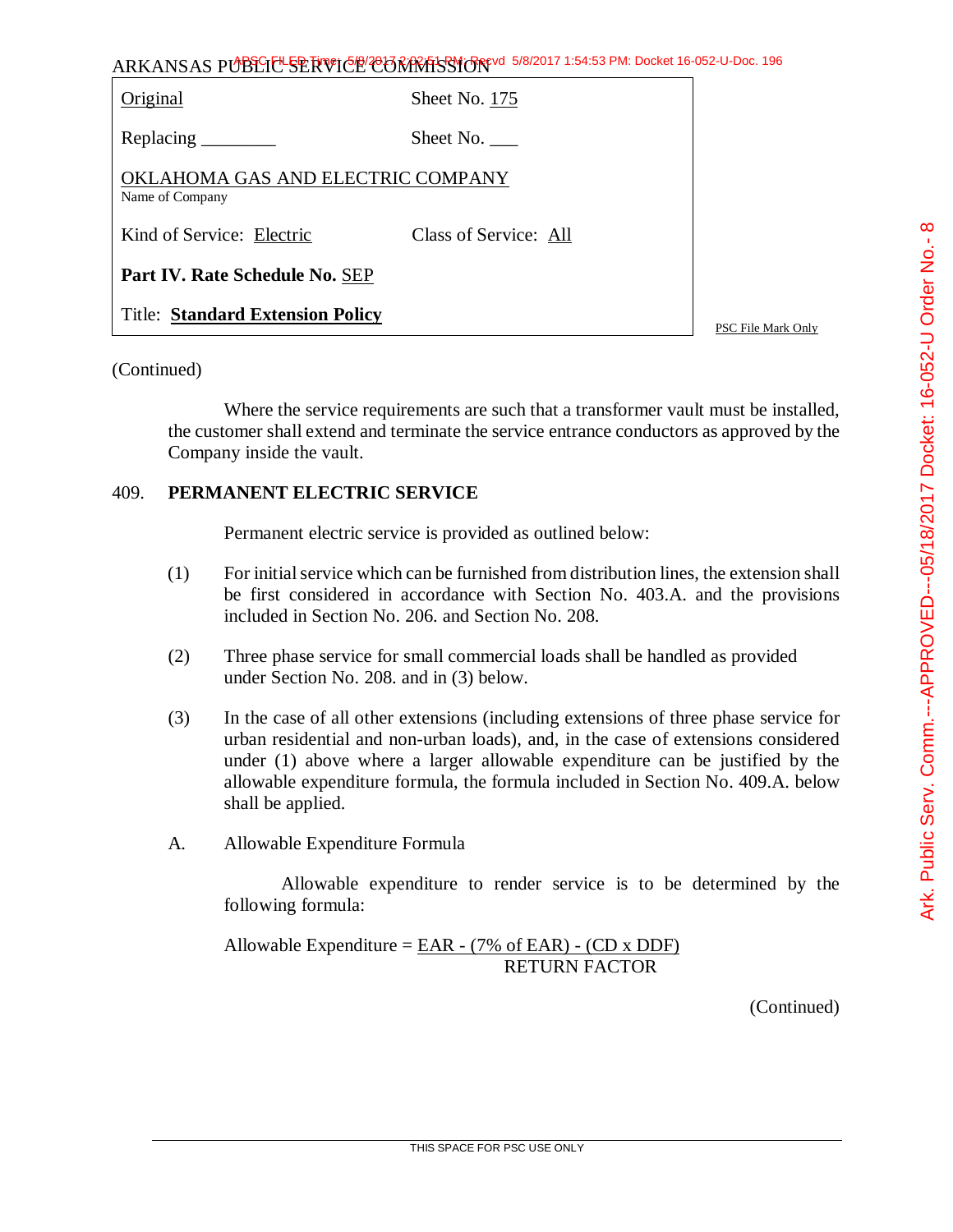| $\frac{c}{2}$<br>^<br>Indo<br>フ                                                                                                                                                                                                                                                      |
|--------------------------------------------------------------------------------------------------------------------------------------------------------------------------------------------------------------------------------------------------------------------------------------|
|                                                                                                                                                                                                                                                                                      |
|                                                                                                                                                                                                                                                                                      |
|                                                                                                                                                                                                                                                                                      |
|                                                                                                                                                                                                                                                                                      |
| $\sim$ 11 $\sim$ 11 $\sim$ 11 $\sim$ 11 $\sim$ 11 $\sim$ 11 $\sim$ 11 $\sim$ 11 $\sim$ 11 $\sim$ 11 $\sim$ 11 $\sim$ 11 $\sim$ 11 $\sim$ 11 $\sim$ 11 $\sim$ 11 $\sim$ 11 $\sim$ 11 $\sim$ 11 $\sim$ 11 $\sim$ 11 $\sim$ 11 $\sim$ 11 $\sim$ 11 $\sim$ 11 $\sim$ 11 $\sim$ 11 $\sim$ |
|                                                                                                                                                                                                                                                                                      |
| )<br> }<br>                                                                                                                                                                                                                                                                          |
|                                                                                                                                                                                                                                                                                      |
|                                                                                                                                                                                                                                                                                      |
|                                                                                                                                                                                                                                                                                      |
|                                                                                                                                                                                                                                                                                      |
|                                                                                                                                                                                                                                                                                      |
|                                                                                                                                                                                                                                                                                      |
|                                                                                                                                                                                                                                                                                      |
|                                                                                                                                                                                                                                                                                      |
|                                                                                                                                                                                                                                                                                      |
|                                                                                                                                                                                                                                                                                      |
|                                                                                                                                                                                                                                                                                      |
|                                                                                                                                                                                                                                                                                      |
|                                                                                                                                                                                                                                                                                      |
|                                                                                                                                                                                                                                                                                      |
|                                                                                                                                                                                                                                                                                      |
|                                                                                                                                                                                                                                                                                      |
|                                                                                                                                                                                                                                                                                      |
|                                                                                                                                                                                                                                                                                      |
|                                                                                                                                                                                                                                                                                      |
|                                                                                                                                                                                                                                                                                      |
| יי בסיי-טשו וטעבט וו בטכה.<br>- 41,000,000                                                                                                                                                                                                                                           |
|                                                                                                                                                                                                                                                                                      |
|                                                                                                                                                                                                                                                                                      |
|                                                                                                                                                                                                                                                                                      |
|                                                                                                                                                                                                                                                                                      |
| i<br>C<br>C<br>C                                                                                                                                                                                                                                                                     |
|                                                                                                                                                                                                                                                                                      |
|                                                                                                                                                                                                                                                                                      |
|                                                                                                                                                                                                                                                                                      |
|                                                                                                                                                                                                                                                                                      |
|                                                                                                                                                                                                                                                                                      |
|                                                                                                                                                                                                                                                                                      |
|                                                                                                                                                                                                                                                                                      |
|                                                                                                                                                                                                                                                                                      |
|                                                                                                                                                                                                                                                                                      |
|                                                                                                                                                                                                                                                                                      |
|                                                                                                                                                                                                                                                                                      |
|                                                                                                                                                                                                                                                                                      |
|                                                                                                                                                                                                                                                                                      |
|                                                                                                                                                                                                                                                                                      |
|                                                                                                                                                                                                                                                                                      |
|                                                                                                                                                                                                                                                                                      |
|                                                                                                                                                                                                                                                                                      |
|                                                                                                                                                                                                                                                                                      |
|                                                                                                                                                                                                                                                                                      |
|                                                                                                                                                                                                                                                                                      |
|                                                                                                                                                                                                                                                                                      |
|                                                                                                                                                                                                                                                                                      |
|                                                                                                                                                                                                                                                                                      |
|                                                                                                                                                                                                                                                                                      |
|                                                                                                                                                                                                                                                                                      |
| ≤<br>כ                                                                                                                                                                                                                                                                               |

| Original                                             | Sheet No. 176         |
|------------------------------------------------------|-----------------------|
|                                                      | Sheet No.             |
| OKLAHOMA GAS AND ELECTRIC COMPANY<br>Name of Company |                       |
| Kind of Service: Electric                            | Class of Service: All |
| Part IV. Rate Schedule No. SEP                       |                       |
| <b>Title: Standard Extension Policy</b>              |                       |

PSC File Mark Only

#### (Continued)

#### Where:

EAR = Estimated Annual Revenue computed from estimated demand, power factor, and kWh, but not including ECR and EECR, and applicable sales taxes. For three phase urban residential and non-urban loads, the EAR shall be the expected additional revenue from the three phase load.

 $7\%$  of EAR = Sales, administrative and general expenses.

- $CD$  Customer Demand = The estimated maximum kW On Peak (summer) demand multiplied by .9 and divided by the estimated power factor. If the customer's equipment is rated in kVA, .9 times the kVA rating is to be used to determine the estimated maximum kW.
- DDF = Diversified Demand Factor to be used is to be derived from the following table:

| Annual Load<br>Factor | <b>DDF</b> | Annual Load<br>Factor | <b>DDF</b> |
|-----------------------|------------|-----------------------|------------|
| $0-10%$               | \$10.00    | 50-60%                | \$21.00    |
| 10-20%                | \$13.00    | 60-70%                | \$22.00    |
| 20-30%                | \$16.00    | 70-80%                | \$24.00    |
| 30-40%                | \$18.00    | 80-100%               | \$26.00    |
| 40-50%                | \$19.00    |                       |            |

Annual Load Factor is to be determined by dividing annual kWh by the customer's actual peak demand for year times 8,760.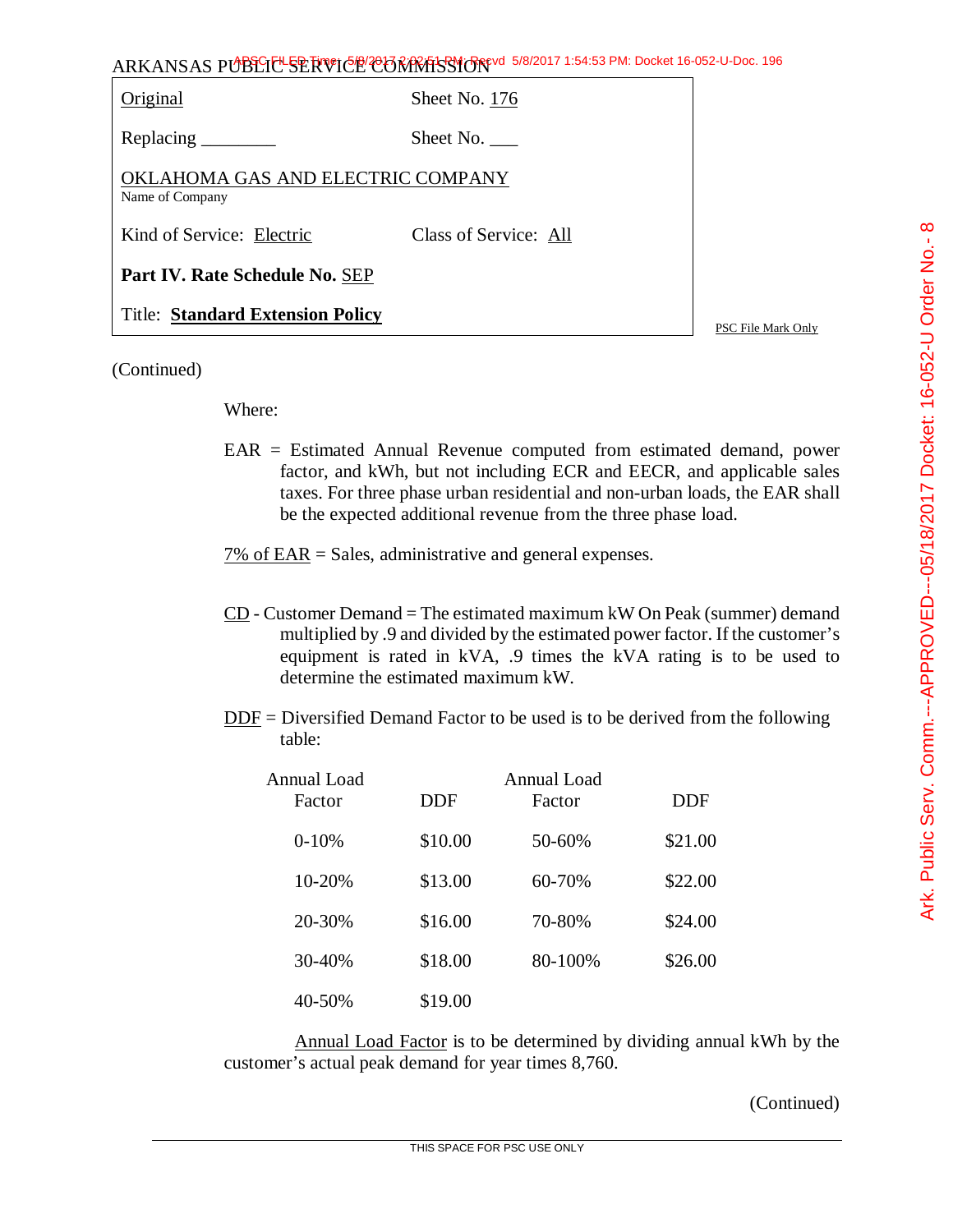| Original                                             | Sheet No. 177         |  |
|------------------------------------------------------|-----------------------|--|
| Replacing                                            | Sheet No.             |  |
| OKLAHOMA GAS AND ELECTRIC COMPANY<br>Name of Company |                       |  |
| Kind of Service: Electric                            | Class of Service: All |  |
| Part IV. Rate Schedule No. SEP                       |                       |  |
| <b>Title: Standard Extension Policy</b>              |                       |  |

PSC File Mark Only

#### (Continued)

Return Factor  $=$  The rate of return necessary to support the special extension is .18.

B. Cost of Extension to Render Service

The Cost of Extension to Render Service will be determined by estimating all expenditures necessary to make the installation, including metering, service drops, transformers, and rearrangement of transmission and distribution -systems, etc.

C. Unjustified Expenditure

In those cases where the Cost of Extension, as calculated above, is more than the Allowable Expenditure, the following shall apply:

1. In cases where the Cost of Extension is more than the Allowable Expenditure, as determined above, but does not exceed 150% of the Allowable Expenditure the Company will make the total extension and maintain same at its own expense, and will bill the customer each month an amount equivalent to 1-1/2% of that portion of the total cost of extension in excess of the Allowable Expenditure.

Exception -For seasonal service involving complete discontinuance for a portion of a year, the customer shall have the option of paying 12 months' rental annually in advance or of being considered as indeterminate service under the provisions of Section No. 410. below.

If it is later found that the revenue from service rendered, taking into consideration any other revenues from additional customers and investments necessary to serve such additional customers, would justify a higher expenditure on the part of the Company, the customer shall receive an appropriate adjustment of future rental charges. No rental charge shall be rendered for an amount less than \$5.00 per month.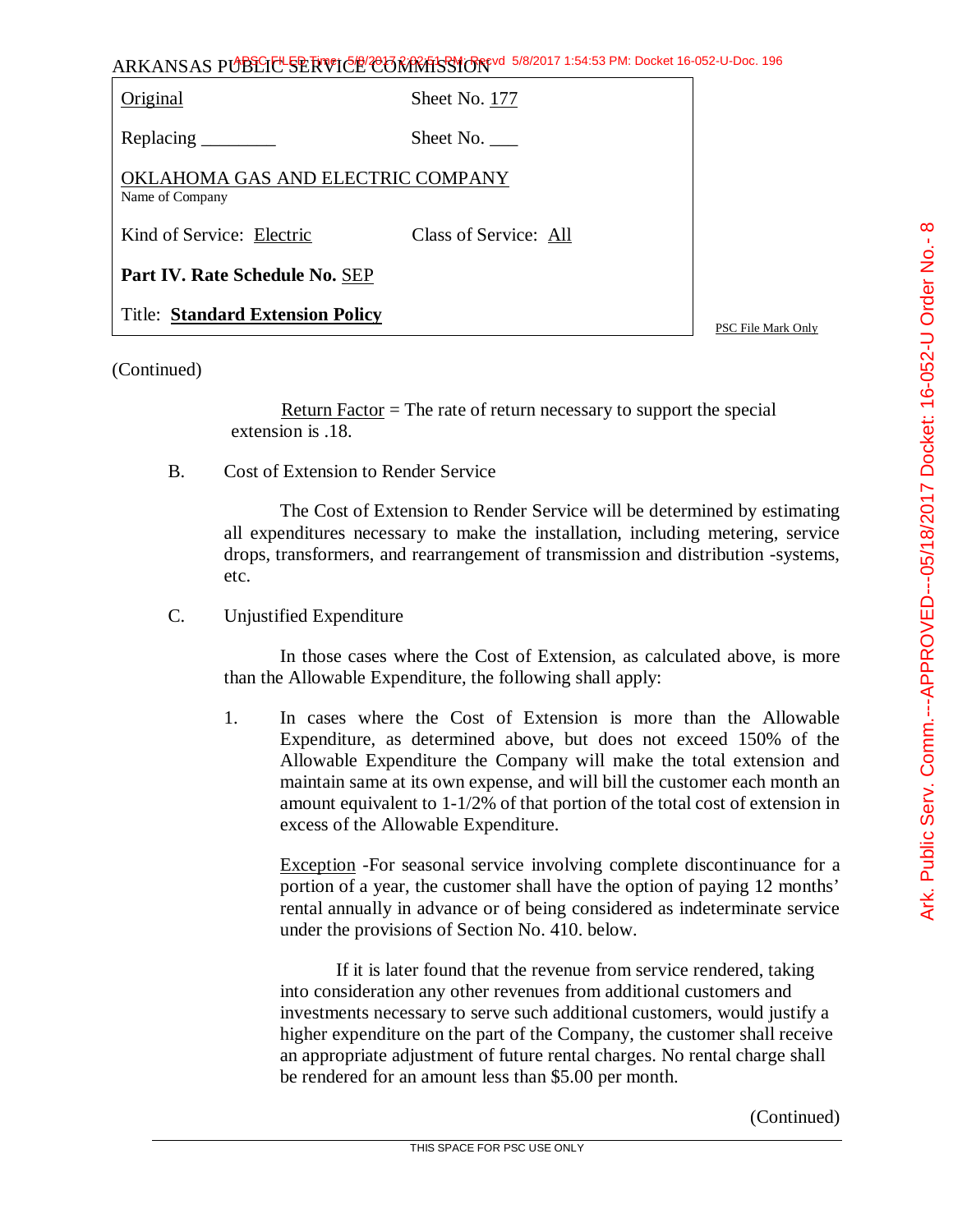| ARKANSAS PUBLIC SERVICE CONTRASSION 5/8/2017 1:54:53 PM: Docket 16-052-U-Doc. 196 |  |
|-----------------------------------------------------------------------------------|--|
|-----------------------------------------------------------------------------------|--|

| Original                                             | Sheet No. 178         |                    |
|------------------------------------------------------|-----------------------|--------------------|
| Replacing $\_\_\_\_\_\_\_\_\_\$                      | Sheet No.             |                    |
| OKLAHOMA GAS AND ELECTRIC COMPANY<br>Name of Company |                       |                    |
| Kind of Service: Electric                            | Class of Service: All |                    |
| Part IV. Rate Schedule No. SEP                       |                       |                    |
| <b>Title: Standard Extension Policy</b>              |                       | PSC File Mark Only |

2. In cases where the Cost of Extension is in excess of 150% of the Allowable Expenditure, as determined under Section No. 409 above, full details must be submitted to the Company and special arrangements shall be made with the Company by the customer for the unjustified expenditure.

# 410. **INDETERMINATE ELECTRIC SERVICE**

Indeterminate Electric Service is service where the indications are that its use and/or load capacity in the location will be for an indeterminate period of time. Extensions for this type service shall be considered under the following policies.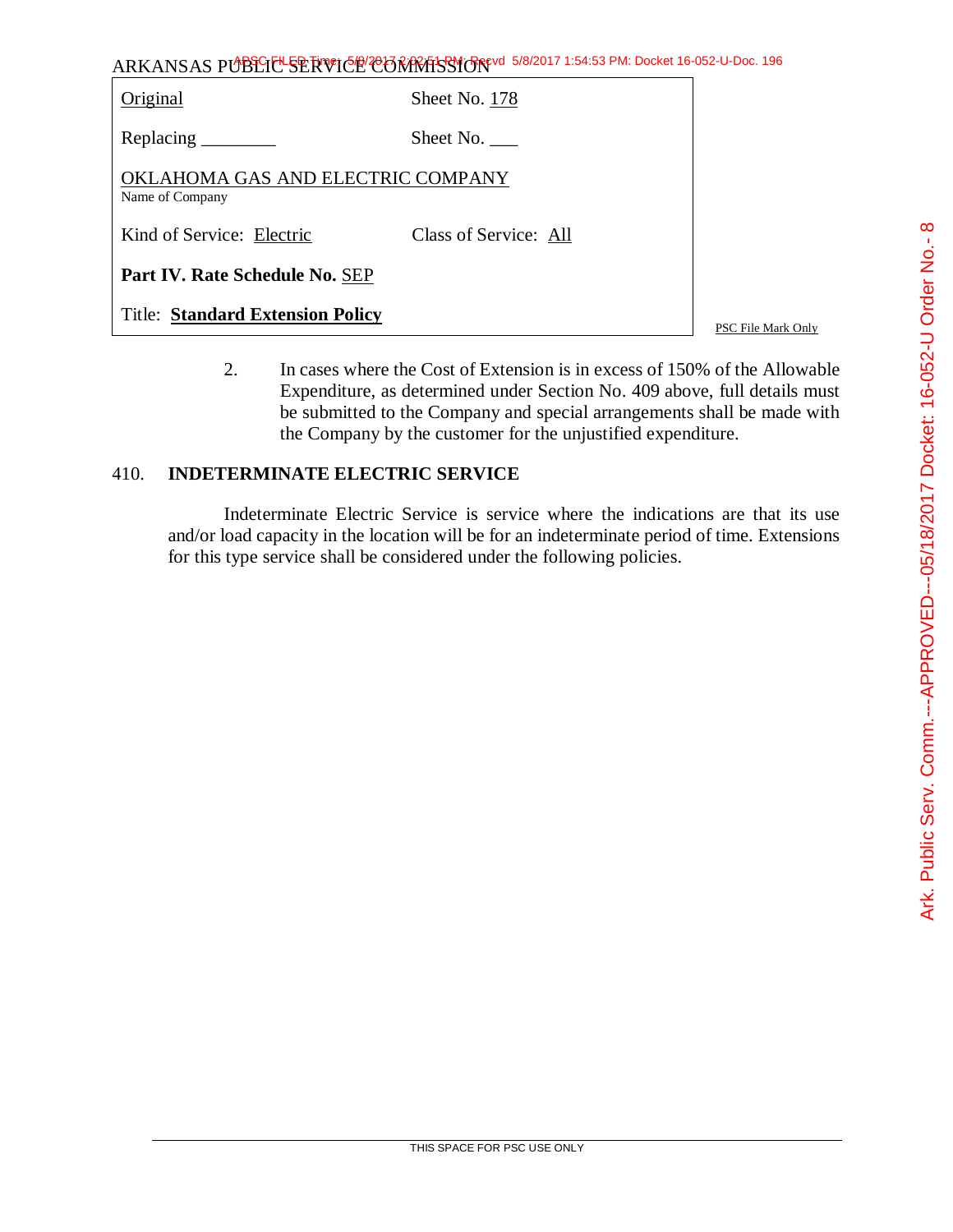| ARKANSAS PUBLICE SERVICE CONTRASSION 5/8/2017 1:54:53 PM: Docket 16-052-U-Doc. 196 |  |
|------------------------------------------------------------------------------------|--|
|------------------------------------------------------------------------------------|--|

Original Sheet No. 179

Replacing Sheet No.

OKLAHOMA GAS AND ELECTRIC COMPANY Name of Company

Kind of Service: Electric Class of Service: All

**Part IV. Rate Schedule No.** SEP

Title: **Standard Extension Policy**

PSC File Mark Only

## **A. PERFORMANCE GUARANTY CONTRACT**

Customer will enter into a Performance Guaranty Contract shown below:

| This Performance Guaranty Agreement ("Agreement"), made this _____ day of _________ 20 ____, is by and           |                           |  |
|------------------------------------------------------------------------------------------------------------------|---------------------------|--|
| between                                                                                                          | (type of entity, address) |  |
| (hereinafter the "Applicant") and Oklahoma, Gas and Electric Company, a corporation organized and existing under |                           |  |
| the laws of the State of Oklahoma, located at 321 North Harvey Avenue, Oklahoma City, Oklahoma 73012             |                           |  |
| (hereinafter the "Company").                                                                                     |                           |  |

#### **WITNESSETH:**

| <b>Whereas</b> , in connection with the property located at                            | ш                                                                                  |
|----------------------------------------------------------------------------------------|------------------------------------------------------------------------------------|
|                                                                                        | , Arkansas (the "Premises"), Applicant has requested that Company install electric |
| infrastructure in order to provide indeterminate electric service to the Premises; and |                                                                                    |

**Whereas**, Applicant's estimate of the electric power needs of the Premises will require an expansion of Company's present electric system and, due to their nature, location, voltage, or other characteristics, the requested facilities are not likely to be required by other customers within five years following the requested date for the proposed system expansion; and

**Whereas**, because of the uncertainty that Company will fully recover its investment in such infrastructure expansion in the event Applicant's projected load not materialize and the need to avoid placing the burden for those costs on Company's other customers; and

**Whereas**, Applicant is willing to provide assurance that Company will recover its investment in the expansion of Company's electric system based on Applicant's projections in the event that sufficient revenue from service to the Premises is not realized;

**Now, Therefore**, in recognition of the foregoing premises and in consideration of the covenants and promises set forth herein below, Company and Applicant do hereby agree as follows:

#### **ARTICLE I - DEFINITIONS**

**1.01** "Base Revenue" is the portion of electric revenue received by Company during the Performance Guaranty Period for electric service to the Premises consisting only of applicable base demand charges, base non-fuel energy charges, and facilities rental charges, if applicable. Base Revenue excludes, without limitation, capacity payment, customer, conservation, environmental, and fuel charges, franchise fees, and taxes.

**1.02** "Performance Guaranty Period" is the period of time commencing with the day on which the requested level of service is installed and available to Customer, as determined by Company, ("In-Service Date"), and ending on the third anniversary of the In-Service Date ("Expiration Date").

(Continued)

 $\infty$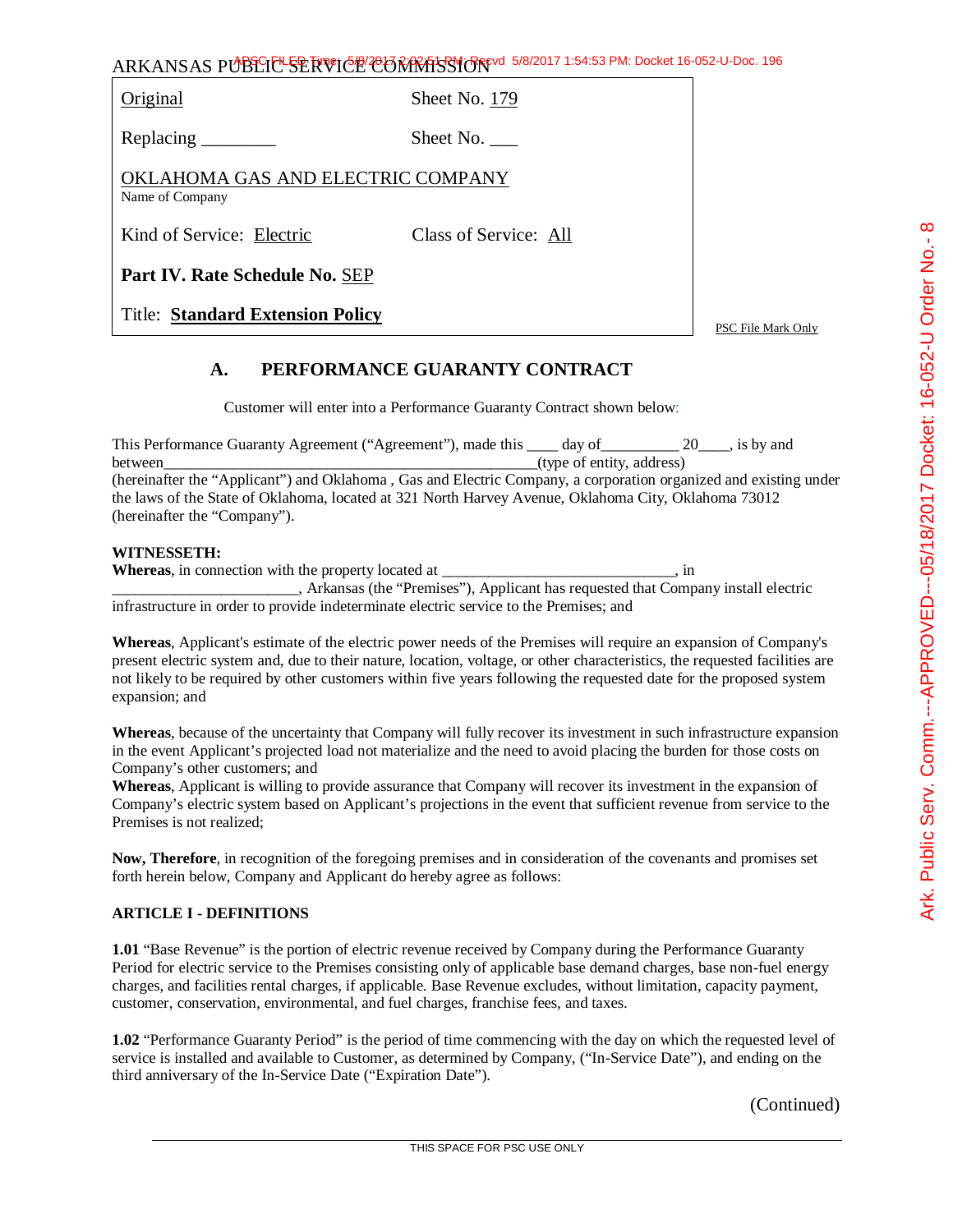| ARKANSAS PUBLICE SERVICE CONTRASSION 5/8/2017 1:54:53 PM: Docket 16-052-U-Doc. 196 |  |
|------------------------------------------------------------------------------------|--|
|------------------------------------------------------------------------------------|--|

Original Sheet No. 180

Replacing \_\_\_\_\_\_\_\_ Sheet No. \_\_\_\_

OKLAHOMA GAS AND ELECTRIC COMPANY Name of Company

Kind of Service: Electric Class of Service: All

**Part IV. Rate Schedule No.** SEP

Title: **Standard Extension Policy**

PSC File Mark Only

#### (Continued)

#### **ARTICLE II - PERFORMANCE GUARANTY AMOUNT**

**2.01** The amount of the Performance Guaranty is the total cost of facilities to be installed to serve the Premises, as estimated by Company, less the amount of Contribution In Aid of Construction paid, if any, by the Applicant pursuant to Company's General Rules and Regulations for Electric Service.

|              |          | Estimated total cost of facilities to be installed to serve the Premises |
|--------------|----------|--------------------------------------------------------------------------|
|              | Minus \$ | Contribution In Aid of Construction (CIAC) paid by Applicant             |
| $=$ $-$      |          | Total cost, less CIAC paid by Applicant                                  |
| <b>Times</b> | -146     | Present value factor                                                     |
| $=$          |          | Performance Guaranty                                                     |

The Applicant shall provide the above-specified Performance Guaranty to Company prior to Company installing the facilities to ensure that the Base Revenue justifies Company's investment.

**2.02** This Agreement does not apply in lieu of CIAC. Nothing in this Agreement shall be construed as prohibiting Company from collecting from Applicant a CIAC for electric service, where otherwise applicable.

**2.03** The facilities to be installed to serve the Premises, together with their estimated costs, are shown on Exhibit A of this Agreement.

#### **ARTICLE III - PAYMENT AND REFUND**

**3.01** At Applicant's option, the Performance Guaranty may be posted with Company in cash, or may be secured either by a surety bond or irrevocable bank letter of credit in a form acceptable to Company. At the end of Performance Guaranty Period, or upon termination of service by Applicant, whichever is earlier, if the Base Revenue is less than the Performance Guaranty, Applicant shall pay to Company an amount equal to the Performance Guaranty, less the amount of Base Revenue.

**3.02** If, during the Performance Guaranty Period, Base Revenue equals or exceeds the Performance Guaranty and Applicant secured the Performance Guaranty through a surety bond, or irrevocable letter of credit, such bond or letter of credit shall be released or cancelled, or the amount secured by such instrument shall be reduced by the amount of the Performance Guaranty, as applicable.

**3.03** If the Applicant elects to post the Performance Guaranty in cash, the Company agrees on an annual basis to reduce the Performance Guaranty cash balance by the amount of the previous year's Base Revenue charges and credit the same amount to Applicant's previous year's electric service billing, until such time the Performance Guaranty cash balance is depleted.

(Continued)

 $\infty$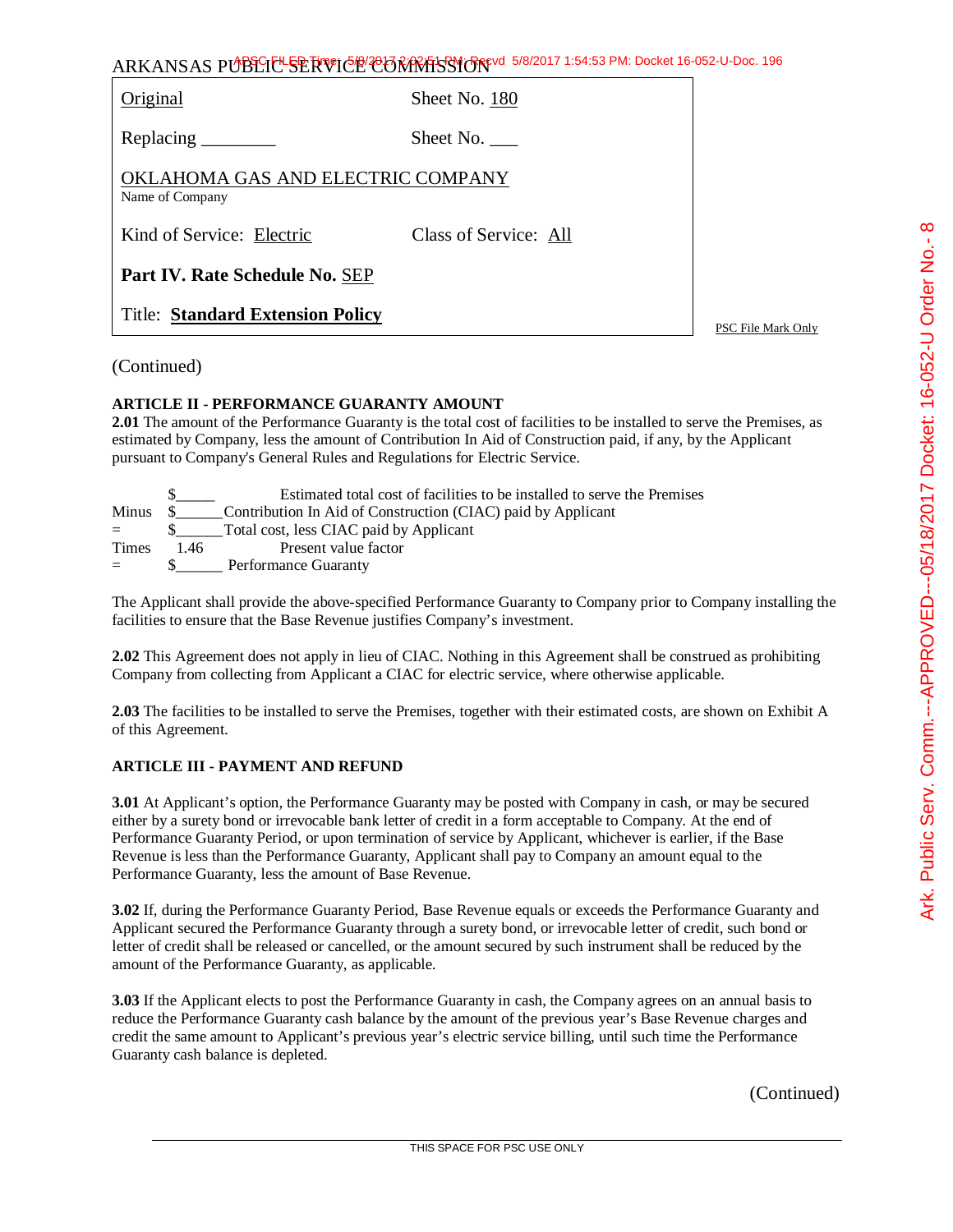|                                                      | ARKANSAS PUBLIC SERVICE CORRATS TO 5/8/2017 1:54:53 PM: Docket 16-052-U-Doc. 196 |                    |
|------------------------------------------------------|----------------------------------------------------------------------------------|--------------------|
| Original                                             | Sheet No. 181                                                                    |                    |
|                                                      | Sheet No.                                                                        |                    |
| OKLAHOMA GAS AND ELECTRIC COMPANY<br>Name of Company |                                                                                  |                    |
| Kind of Service: Electric                            | Class of Service: All                                                            |                    |
| Part IV. Rate Schedule No. SEP                       |                                                                                  |                    |
| <b>Title: Standard Extension Policy</b>              |                                                                                  | PSC File Mark Only |

## (Continued)

**3.04** In the event that Company's construction of facilities shown on Exhibit A commences but is not completed due to a change in Applicant's plans or other circumstances related to the Premises that are not within Company's control, or if twelve months following the effective date of this Agreement, the Company has been unable to complete the requested installation and provide an In-Service Date due to changes or delays in Applicant's schedule or plans, the Company shall be immediately entitled to an amount of the Performance Guaranty equal to Company's construction expenditures incurred in connection with this Agreement. Thereafter, Company may elect to terminate this Agreement and the balance, if any, of the Performance Guaranty will be refunded if Applicant posted a cash Performance Guaranty.

# **ARTICLE IV – TERM OF AGREEMENT**

The term of this Agreement shall commence on the date first above written and end on the Expiration Date, or on the date Base Revenue equals the Performance Guaranty, whichever is earlier, unless terminated earlier pursuant to Section 3.04.

## **ARTICLE V - FINAL SETTLEMENT**

Upon the termination or expiration of this Agreement, any portion of the Performance Guaranty not previously refunded or otherwise eligible for refund under the terms of this Agreement shall be retained by Company, and any remaining balance of the Performance Guaranty that is subject to a letter of credit or surety bond shall become immediately due and payable.

## **ARTICLE VI - TITLE AND OWNERSHIP**

Title to and complete ownership and control over the above-referenced expansion shall at all times remain with Company and Company shall have the right to use the same for the purpose of serving other customers.

## **ARTICLE VII - ENTIRE AGREEMENT**

This Agreement supersedes all previous agreements, or representations, whether written or oral, between Company and Applicant, made with respect to the matters herein contained, and when duly executed constitutes the entire agreement between the parties hereto.

## **ARTICLE VIII - HEIRS, SUCCESSORS AND ASSIGNS**

This Agreement shall inure to the benefit of and be binding upon the respective heirs, legal representatives, successors and assigns of the parties hereto, but Applicant shall not assign this Agreement without first having obtained the written consent of Company, such consent not to be unreasonably withheld.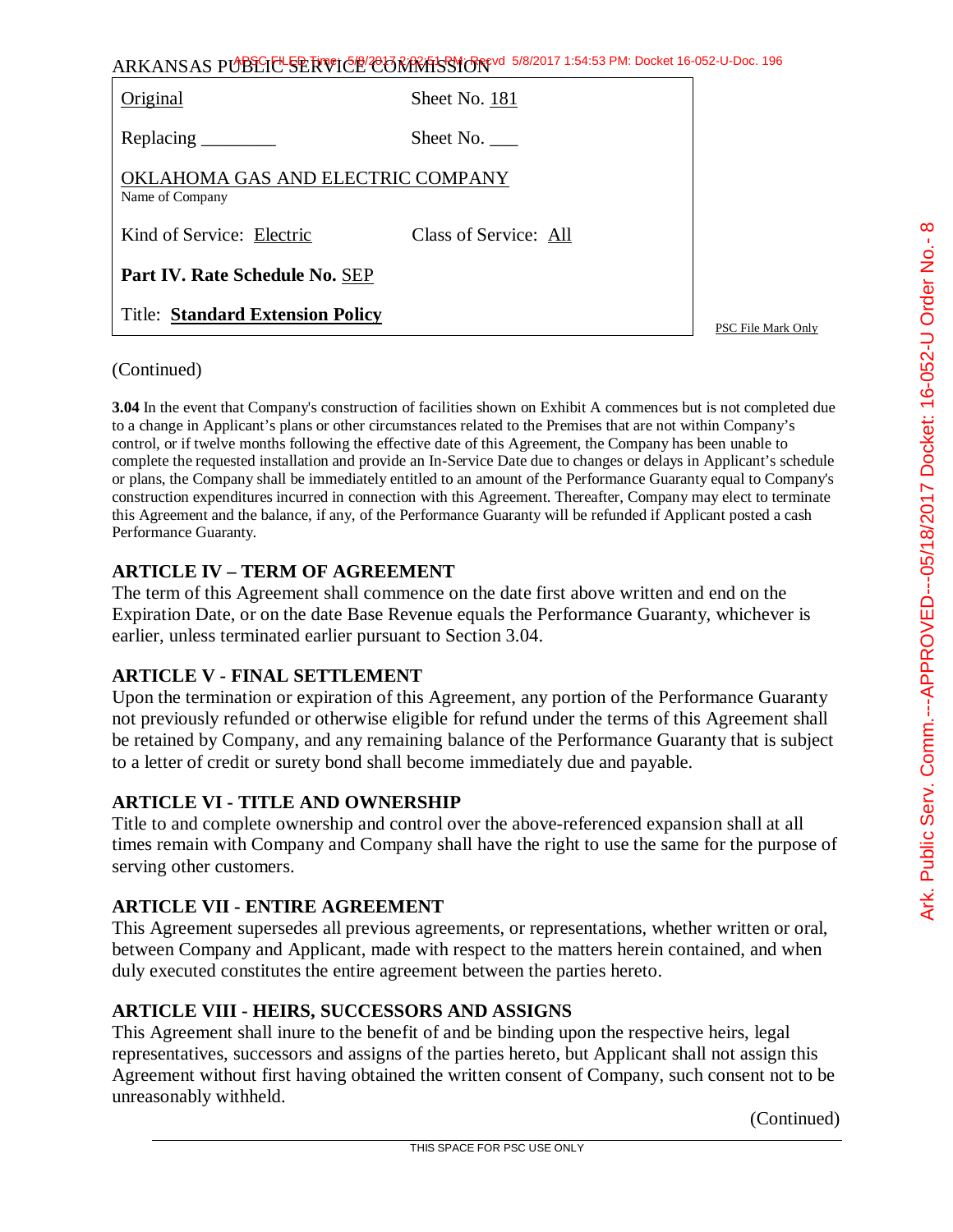| ARKANSAS PUBLIC <sup>L</sup> SERVICE COMMISSION 5/8/2017 1:54:53 PM: Docket 16-052-U-Doc. 196 |                       |                    |  |
|-----------------------------------------------------------------------------------------------|-----------------------|--------------------|--|
| Original                                                                                      | Sheet No. 182         |                    |  |
| Replacing $\_\_\_\_\_\_\_\_\_\_\_\$                                                           | Sheet No.             |                    |  |
| OKLAHOMA GAS AND ELECTRIC COMPANY<br>Name of Company                                          |                       |                    |  |
| Kind of Service: Electric                                                                     | Class of Service: All |                    |  |
| Part IV. Rate Schedule No. SEP                                                                |                       |                    |  |
| <b>Title: Standard Extension Policy</b>                                                       |                       | PSC File Mark Only |  |

(Continued)

**In Witness Whereof,** Applicant and Company hereby have caused this Agreement to be executed in triplicate by their duly authorized representatives to be effective as of the day and year first written above.

\_\_\_\_\_\_\_\_\_\_\_\_\_\_\_\_\_\_\_\_\_\_\_\_\_\_\_\_\_\_\_\_\_\_\_\_ **OKLAHOMA, GAS, AND ELECTRIC** 

Charges and Terms Accepted by:

# **COMPANY**

Applicant (Print/Type Name of Organization)

| Signature (Authorized Representative) | Signature (Authorized Representative) |
|---------------------------------------|---------------------------------------|
|                                       |                                       |
| Title                                 | Title                                 |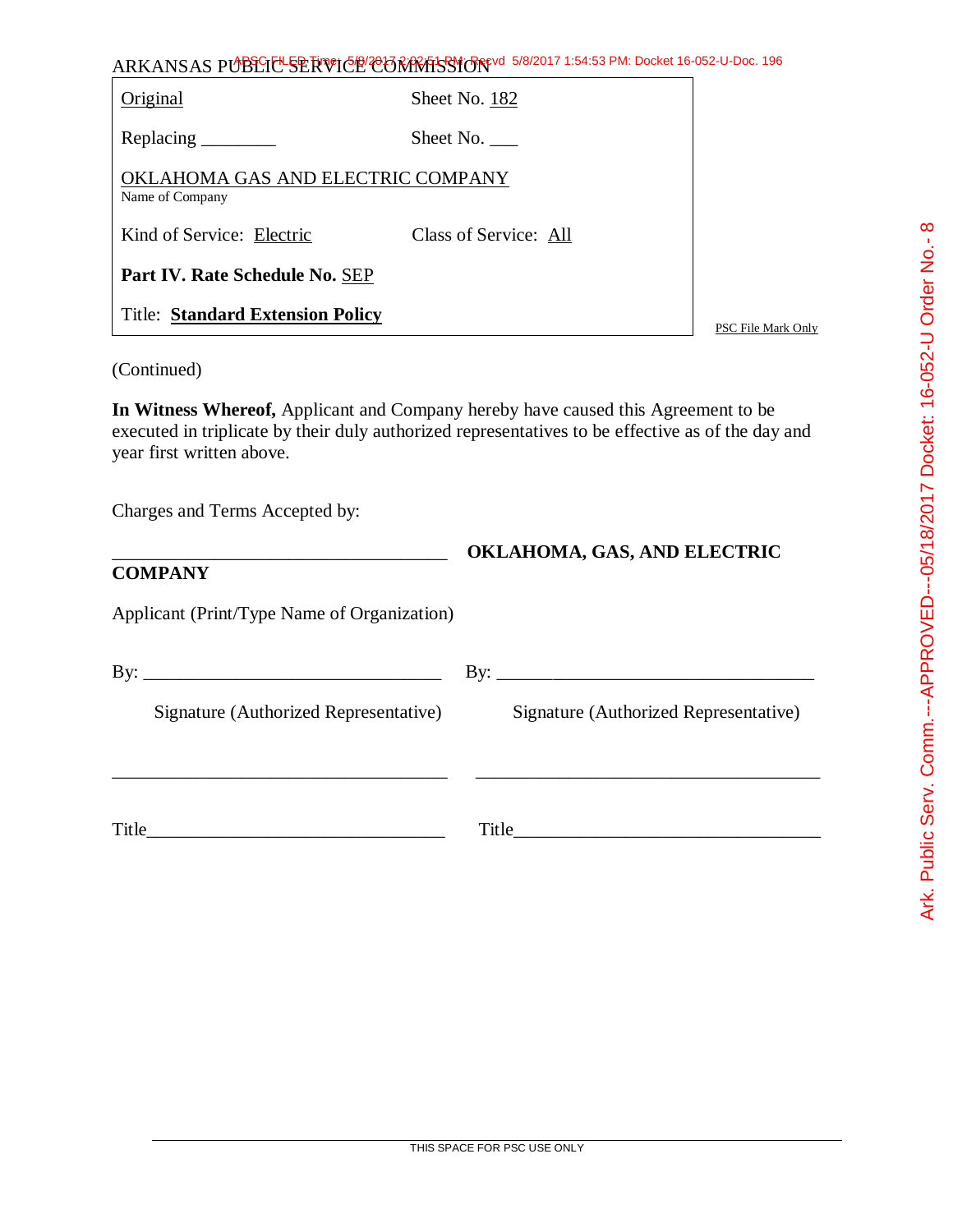|                                                      | ARKANSAS PUBLIC SERVICE CONRESSION 5/8/2017 1:54:53 PM: Docket 16-052-U-Doc. 196 |                 |
|------------------------------------------------------|----------------------------------------------------------------------------------|-----------------|
| Original                                             | Sheet No. 183                                                                    |                 |
| Replacing                                            | Sheet No.                                                                        |                 |
| OKLAHOMA GAS AND ELECTRIC COMPANY<br>Name of Company |                                                                                  |                 |
| Kind of Service: Electric                            | Class of Service: All                                                            |                 |
| Part IV. Rate Schedule No. SEP                       |                                                                                  |                 |
| <b>Title: Standard Extension Policy</b>              |                                                                                  | <b>DOCUMENT</b> |

## (Continued)

## **B. Installation and Removal Charge**

The Company may require from the customer a payment of the estimated cost of installing and removing the facilities, plus the estimated costs of materials to be used which will be unsalvageable after removal of the installation. At the option of the Company, the payment may be waived and a Performance Guaranty Contract accepted in lieu thereof, if service is continued for at least 12 months.

# **C. Oil and Gas Customers**

Service requests by Oil and Gas customers to meet their needs of exploration, production and recovery shall be classified as indeterminate service and shall be subject to all of the provisions of Section 410 of the Standard Extension Policy.

# 411. **TEMPORARY ELECTRIC SERVICE**

When electric service is desired for a period of time shorter than one year, the following provisions apply:

A. Installation and Removal Charge

The Company shall receive from the customer a payment of the estimated cost of installing and removing the facilities, plus the estimated costs of materials to be used which will be unsalvageable after removal of the installation. At the option of the Company, a payment of less than \$75.00 may be waived.

B. Rate

The standard rate schedule or schedules applicable to the customer's class of service are to be applied in their entirety during the period for which electric service is furnished.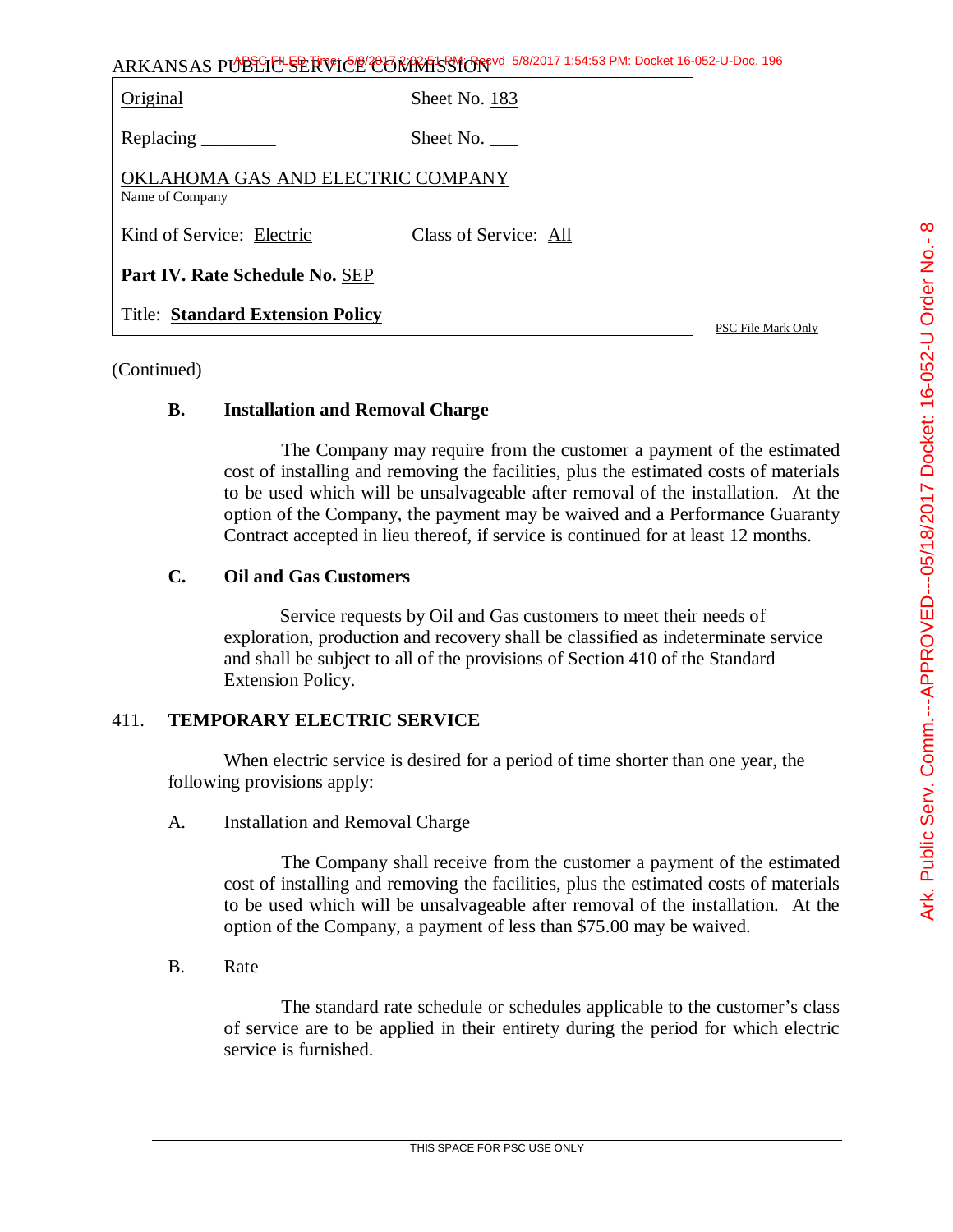| Original                                             | Sheet No. 190         |  |
|------------------------------------------------------|-----------------------|--|
| Replacing $\_\_\_\_\_\_\_\_\_\$                      | Sheet No. $\_\_$      |  |
| OKLAHOMA GAS AND ELECTRIC COMPANY<br>Name of Company |                       |  |
| Kind of Service: Electric                            | Class of Service: All |  |
| Part V. Rate Schedule No. CRCA                       |                       |  |
| <b>Title: Charges Related to Customer Activity</b>   |                       |  |

#### 501. **CUSTOMER ACCOUNT RECORD**

The Company will provide to the customer of record their available account history at no charge.

#### 502. **ENERGY CONSUMPTION STATEMENT**

The Company will provide to the customer of record a two year account history at no charge.

## 503. **DEPOSIT FROM APPLICANT**

If an applicant for residential service meets the criteria set out in GSR 4.01.A, the Company generally requires a deposit as allowed in the Commission's General Service Rules 4.01.B.

The Company generally requires a deposit from an applicant for non-residential service as allowed under GSR 4.01.B.

## 504. **DEPOSIT FROM LANDLORD**

If an applicant for service qualities as a landlord and meets the criteria set out in GSR 4.01.A., the Company generally requires a deposit as allowed in GSR 4.01.B.

## 505. **DEPOSIT DUE TO BANKRUPTCY**

In accordance with the United States Bankruptcy Code, U.S.C.A. Title 11 §366, the utility may require an applicant or customer to furnish adequate, assurance of payment in the form of a deposit or other security. For customers, this deposit may be in addition to all other deposits posted with the Company before the bankruptcy filing.

#### 506. **DEPOSIT FROM CUSTOMER**

The Company requires a deposit from an existing customer who meets the criteria set out in GSR 4.02. in the amounts allowed under GSR 4.02.B.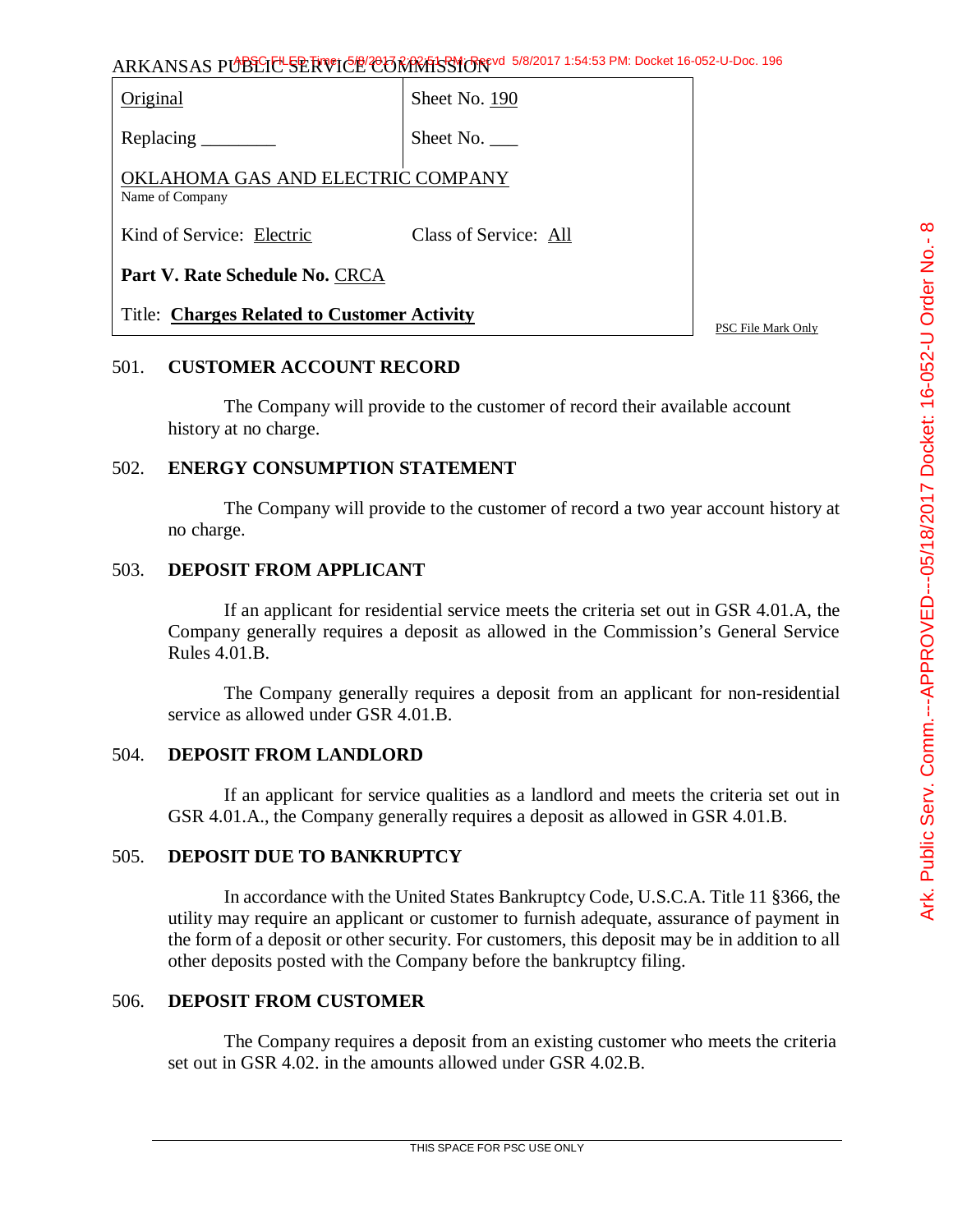| Original                                             | Sheet No. 191         |  |
|------------------------------------------------------|-----------------------|--|
| Replacing $\frac{\ }{\ }$                            | Sheet No. $\_\_$      |  |
| OKLAHOMA GAS AND ELECTRIC COMPANY<br>Name of Company |                       |  |
| Kind of Service: Electric                            | Class of Service: All |  |
| Part V. Rate Schedule No. CRCA                       |                       |  |
| <b>Title: Charges Related to Customer Activity</b>   |                       |  |

## 507. **LATE PAYMENT CHARGE**

The Company utilizes a fourteen (14) day due date; therefore the Company does not assess a late payment charge.

#### 508. **PROCESSING FEE FOR LEVELIZED BILLING WITHDRAWAL**

The Company does not assess a processing fee for Levelized Billing Withdrawal.

#### 509. **RETURNED CHECK CHARGE**

When a customer pays by check and the check is returned to the Company for any reason other than bank error, such customer will be charged the maximum collection fee amount allowed by Ark. Code Ann. § 4-60-103.

#### 510. **METER TEST FEE**

When a customer's meter has been tested in accordance with the procedures and guidelines set out in GSR 5.18, and in rules 7.06. and 7.07. of the Special Rules – Electric, and the meter test results show the meter to be operating within the guidelines of Rule 7.05. of the Special Rules - Electric, such customer will be charged a fee in the amount of \$50.00.

#### 511. **COLLECTION FEE**

The Company does not provide this service; therefore, this charge is not applicable.

#### 512. **RECONNECTION FEE**

When a customer or other authorized party makes payment and requests reconnection the customer will be charged a fee in the amount of \$1.75.

#### 513. **ADDITIONAL METER CHARGE**

The Company does not provide this service; therefore, this charge is not applicable.